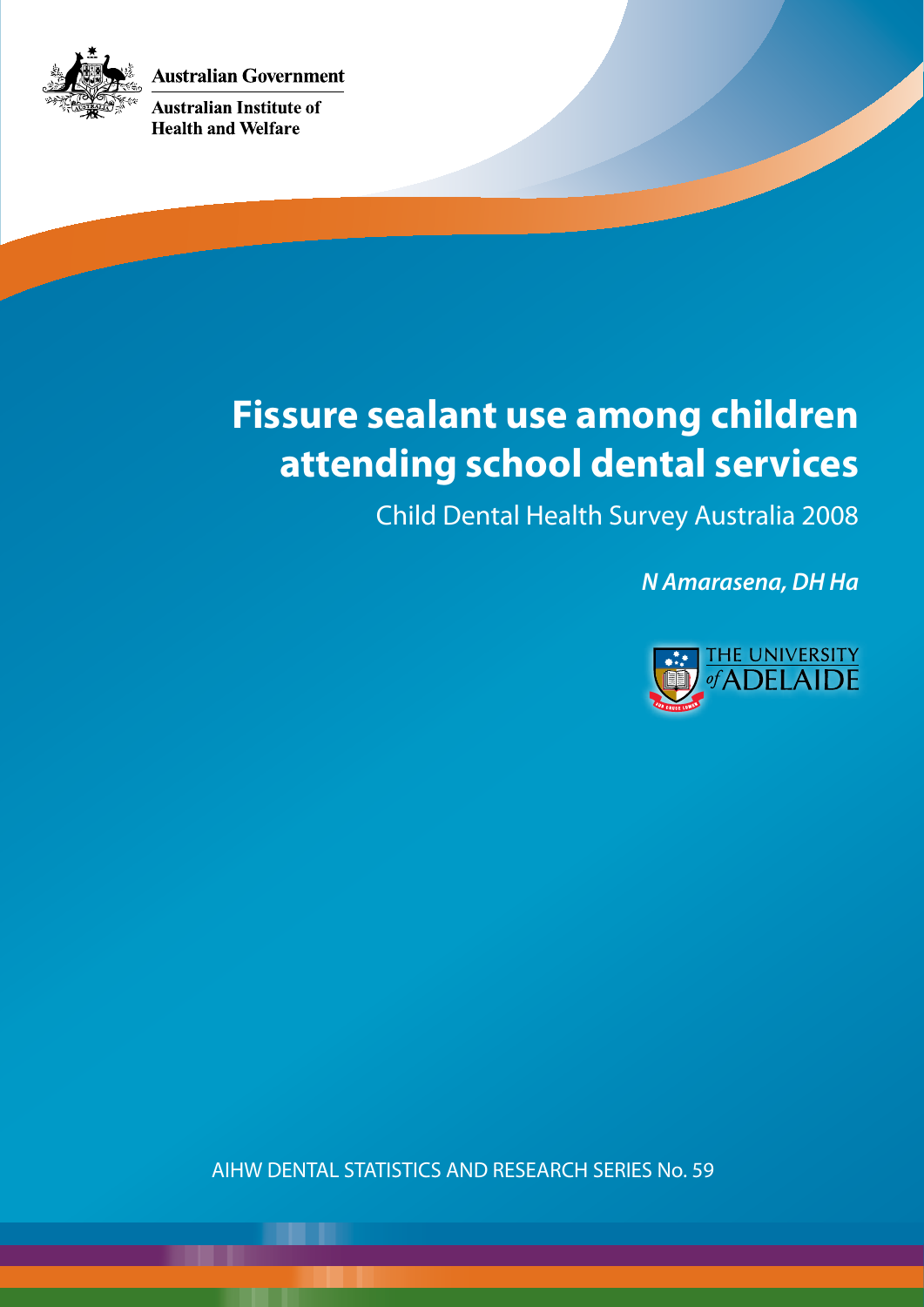

Authoritative information and statistics to promote better health and wellbeing

DENTAL STATISTICS AND RESEARCH SERIES Number 59

# **Fissure sealant use among children attending school dental services**

# **Child Dental Health Survey Australia 2008**

N Amarasena

DH Ha

Australian Research Centre for Population Oral Health The University of Adelaide

> Australian Institute of Health and Welfare Canberra Cat. no. DEN 220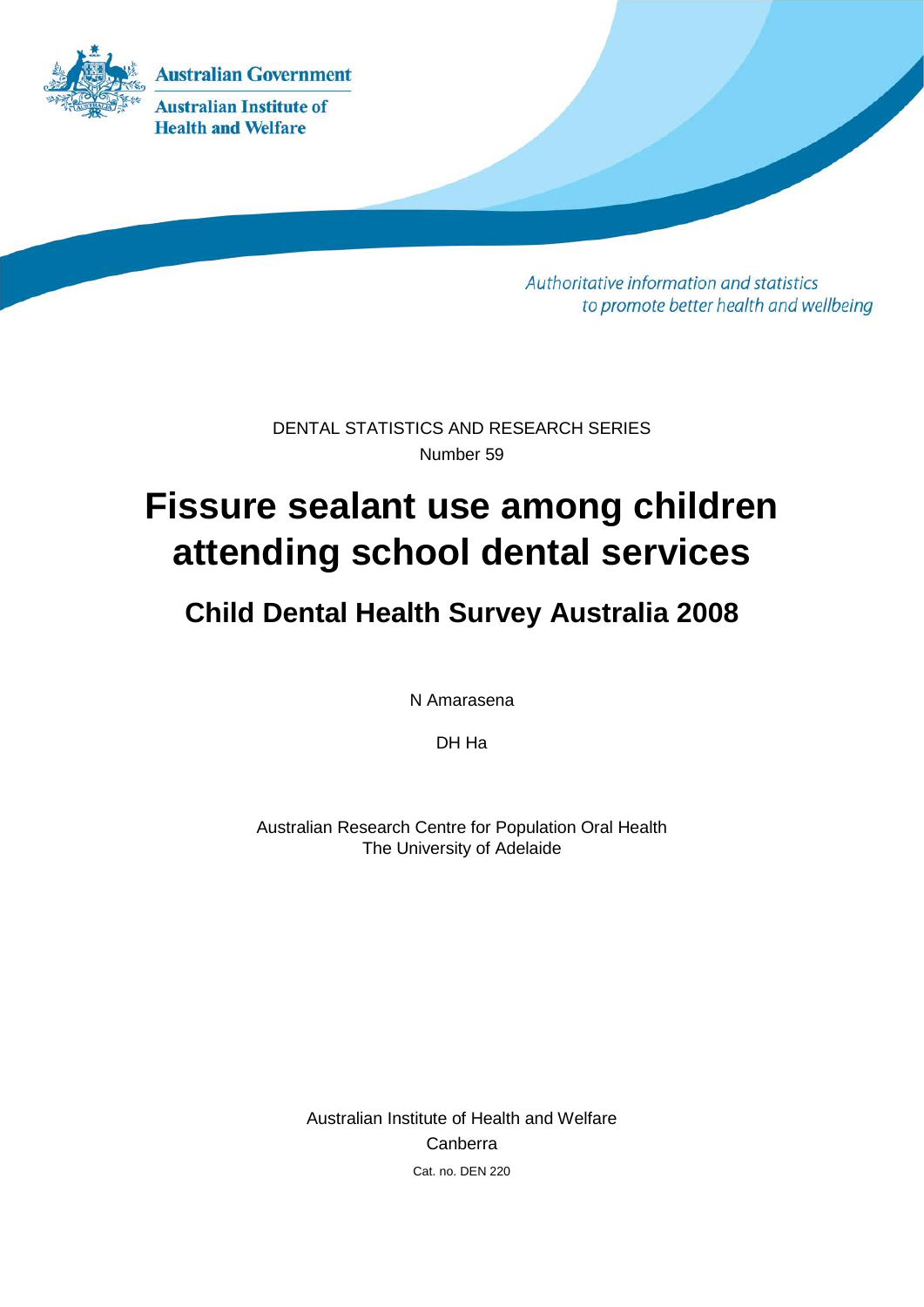#### **The Australian Institute of Health and Welfare is a major national agency which provides reliable, regular and relevant information and statistics on Australia's health and welfare. The Institute's mission is** *authoritative information and statistics to promote better health and wellbeing***.**

© Australian Institute of Health and Welfare 2012

This work is copyright. Apart from any use as permitted under the *Copyright Act 1968*, no part may be reproduced without prior written permission from the Australian Institute of Health and Welfare.

Requests and enquiries concerning reproduction and rights should be directed to the Head of the Communications, Media and Marketing Unit, Australian Institute of Health and Welfare, GPO Box 570, Canberra ACT 2601.

This publication is part of the Australian Institute of Health and Welfare's Dental Statistics and Research Series. A complete list of the Institute's publications is available from the Institute's website <www.aihw.gov.au>.

ISSN 1321-0254 ISBN 978-1-74249-345-9

#### **Suggested citation**

Amarasena N and Ha DH 2012. Fissure sealant use among children attending school dental services: Child Dental Health Survey Australia 2008. Dental statistics and research series no. 59. Cat. no. DEN 220. Canberra: Australian Institute of Health and Welfare.

#### **Australian Institute of Health and Welfare**

Board Chair Dr Andrew Refshauge

**Director** David Kalisch

Any enquiries about or comments on this publication should be directed to: Communications, Media and Marketing Unit Australian Institute of Health and Welfare GPO Box 570 Canberra ACT 2601 Tel: (02) 6244 1032 Email: info@aihw.gov.au

Published by the Australian Institute of Health and Welfare

**Please note that there is the potential for minor revisions of data in this report. Please check the online version at <www.aihw.gov.au> for any amendments.**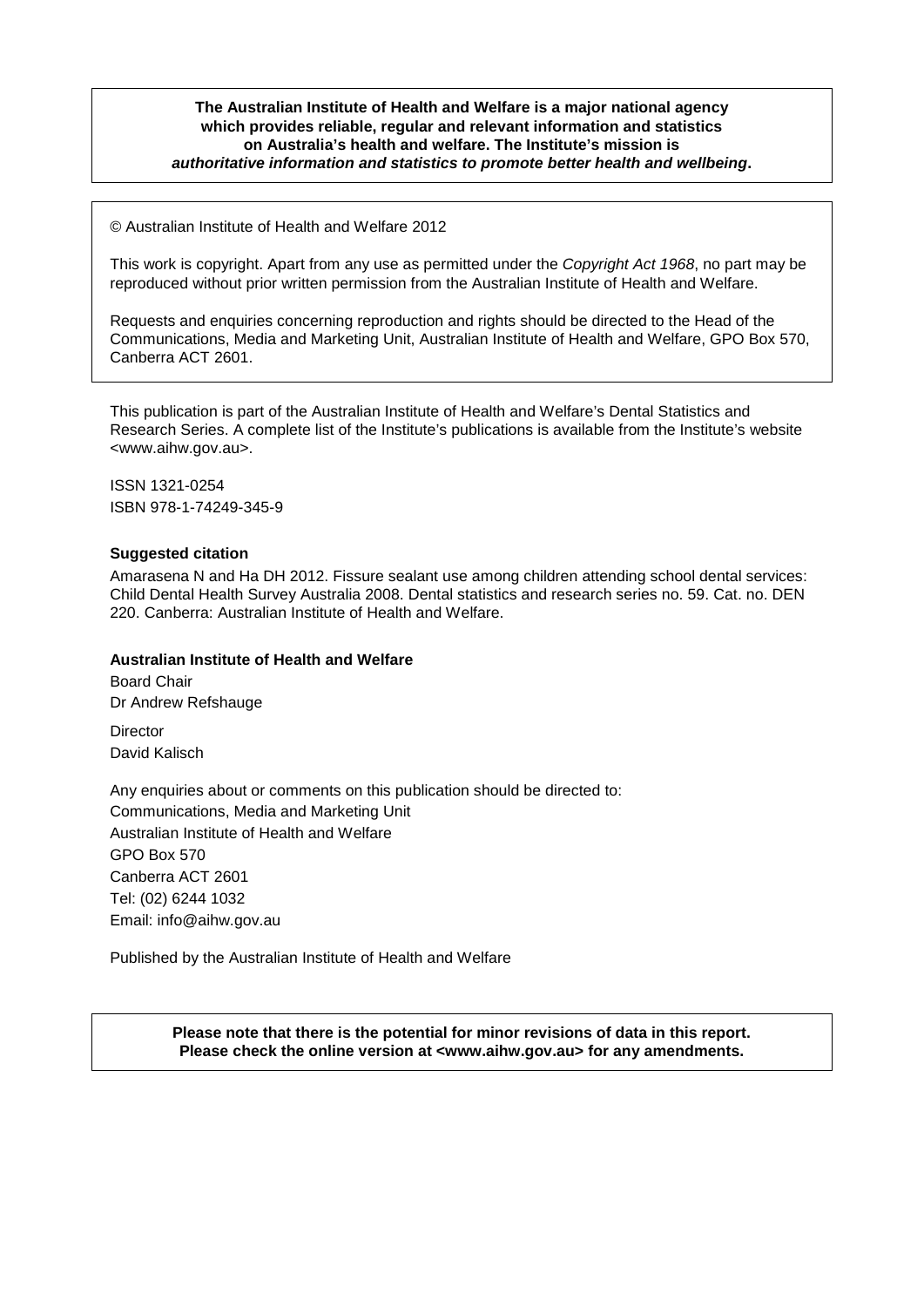# **Contents**

| 1              |  |  |
|----------------|--|--|
|                |  |  |
|                |  |  |
|                |  |  |
|                |  |  |
|                |  |  |
| $\overline{2}$ |  |  |
|                |  |  |
|                |  |  |
|                |  |  |
|                |  |  |
|                |  |  |
|                |  |  |
|                |  |  |
| 3              |  |  |
|                |  |  |
|                |  |  |
|                |  |  |
|                |  |  |
|                |  |  |
|                |  |  |
|                |  |  |
|                |  |  |
|                |  |  |
|                |  |  |
|                |  |  |
|                |  |  |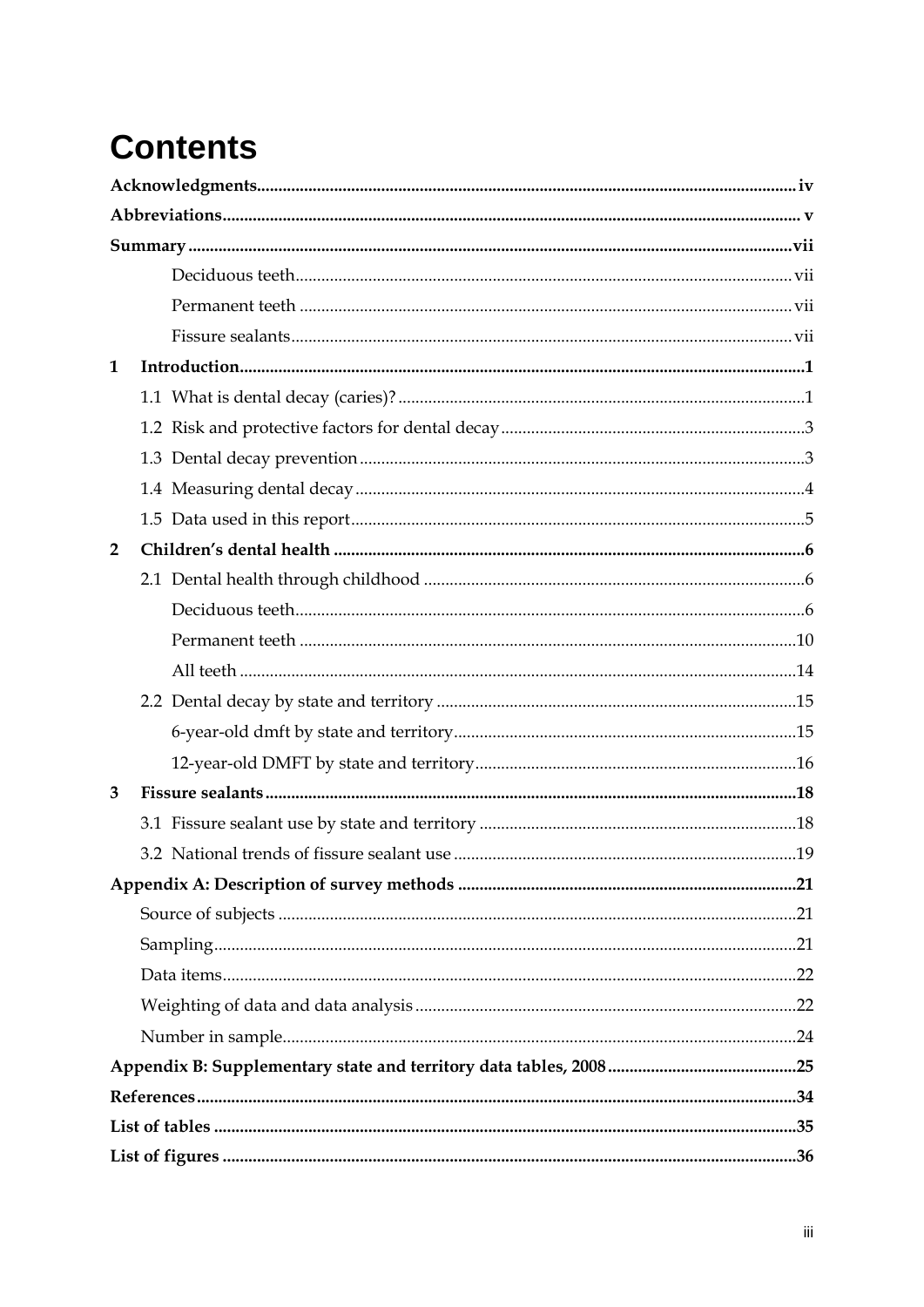# **Acknowledgments**

We wish to acknowledge the extensive time and effort contributed by state and territory health authorities in the collection and provision of the data used in this publication, along with the continued cooperation of individual dentists and dental therapists.

We would like to thank the staff of the school dental service in each state and territory for their time and extensive assistance with this survey.

We would also like to thank the dental health authority in each state and territory for supporting their school dental service's participation in the project.

This research was funded by the Australian Institute of Health and Welfare.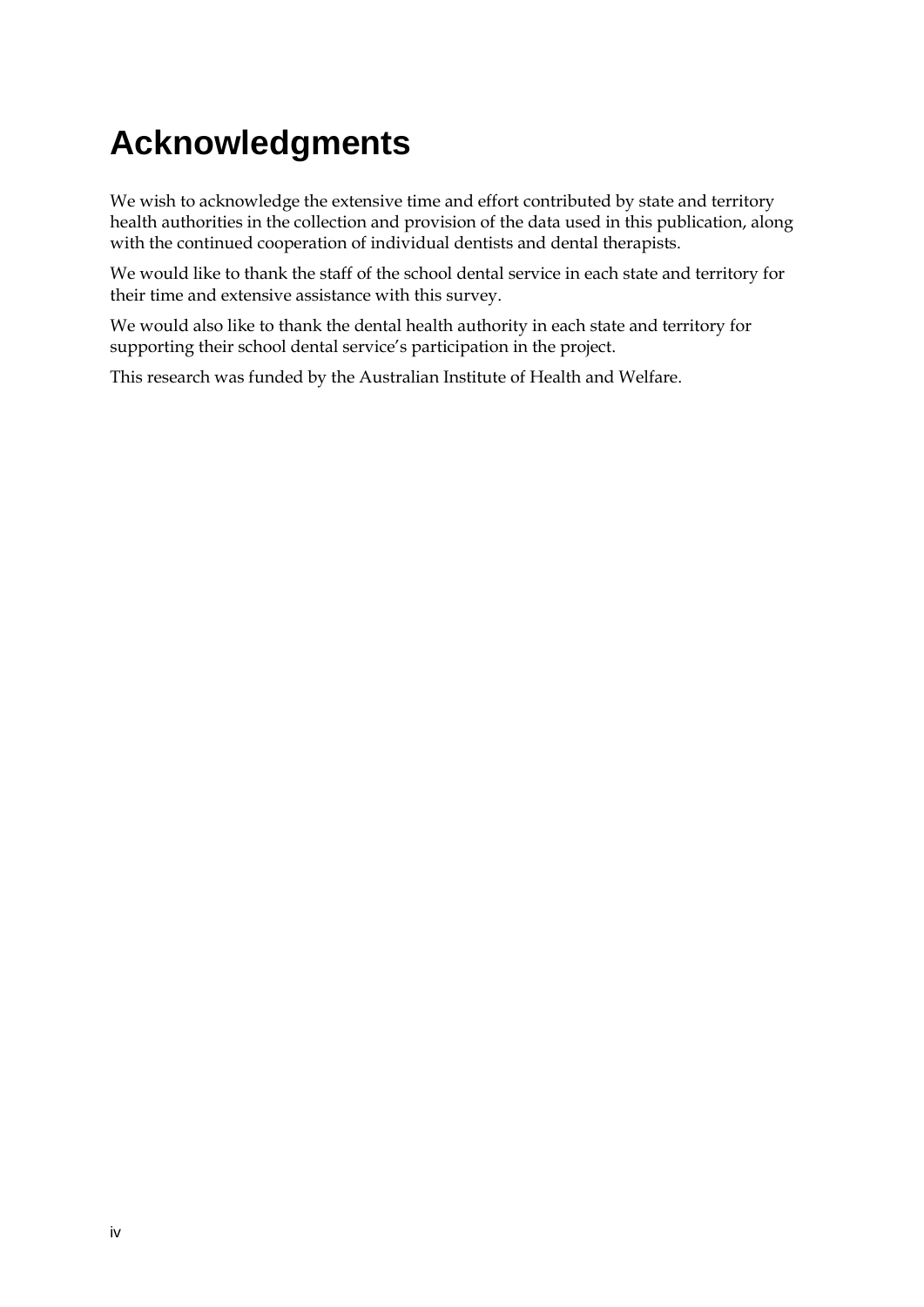# **Abbreviations**

| <b>ABS</b>        | <b>Australian Bureau of Statistics</b>                                                                                                                                                  |
|-------------------|-----------------------------------------------------------------------------------------------------------------------------------------------------------------------------------------|
| <b>AIHW</b>       | Australian Institute of Health and Welfare                                                                                                                                              |
| <b>CDHS</b>       | Child Dental Health Survey                                                                                                                                                              |
| <b>CI</b>         | confidence interval                                                                                                                                                                     |
| d                 | deciduous decayed teeth                                                                                                                                                                 |
| D                 | permanent decayed teeth                                                                                                                                                                 |
| dmft              | deciduous decayed, missing (due to decay) and filled teeth                                                                                                                              |
| <b>DMFT</b>       | permanent decayed, missing (due to decay) and filled teeth                                                                                                                              |
| ERP               | estimated resident population                                                                                                                                                           |
| f                 | deciduous filled teeth                                                                                                                                                                  |
| F                 | permanent filled teeth                                                                                                                                                                  |
| m                 | deciduous teeth missing due to decay                                                                                                                                                    |
| М                 | permanent teeth missing due to decay                                                                                                                                                    |
| n                 | number                                                                                                                                                                                  |
| <b>SDS</b>        | school dental service                                                                                                                                                                   |
| <b>SiC</b>        | Significant Caries Index. The SiC Index is calculated by taking the mean DMFT<br>of the one-third of individuals having the highest DMFT values in a given<br>population.               |
| SiC <sup>10</sup> | Significant Caries Index (10%). The SiC <sup>10</sup> Index is calculated by taking the mean<br>DMFT of the 10% of individuals having the highest DMFT values in a given<br>population. |
| <b>WHO</b>        | World Health Organization                                                                                                                                                               |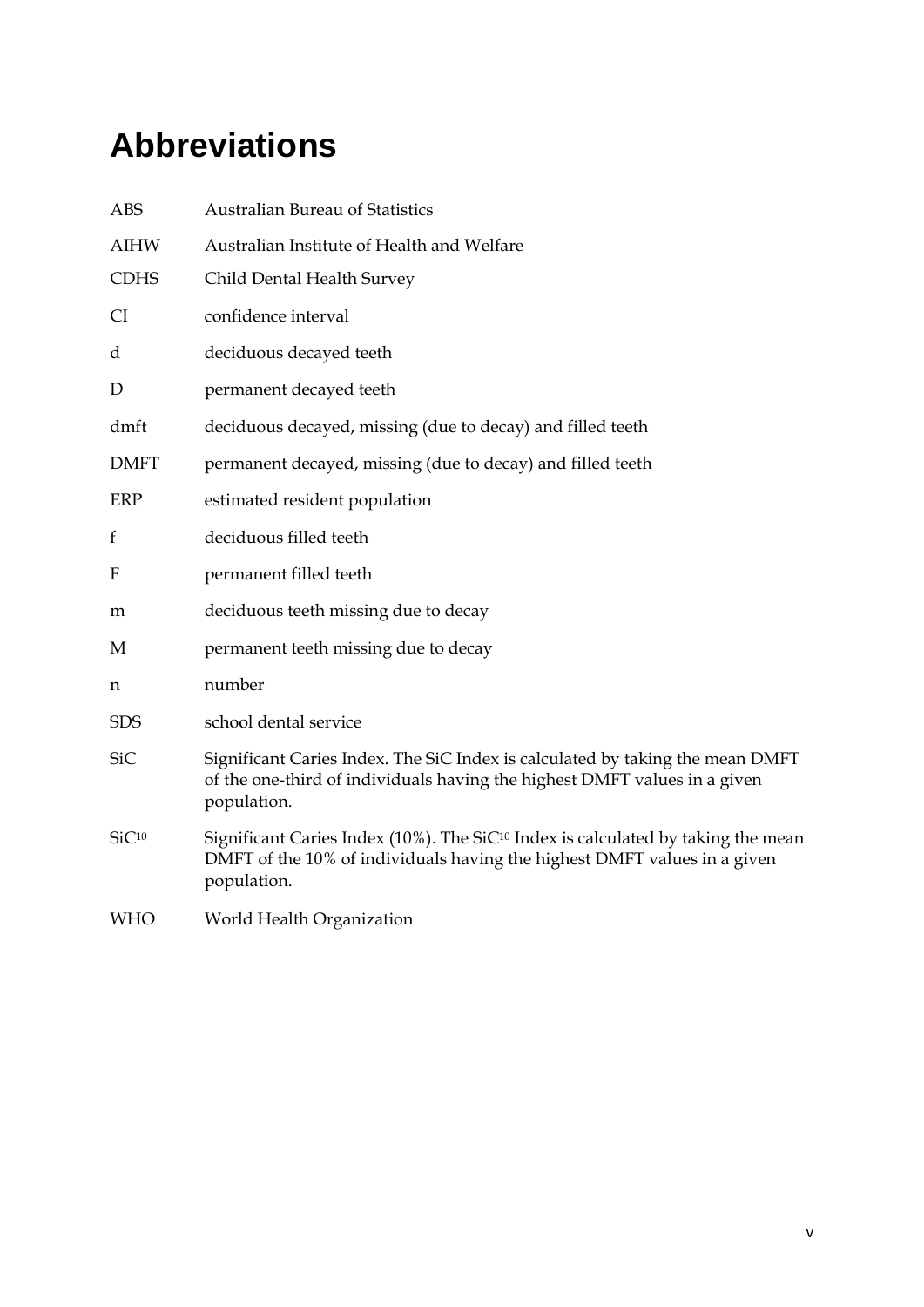# **Places**

| Old        | Queensland                          |
|------------|-------------------------------------|
| WА         | Western Australia                   |
| <b>SA</b>  | South Australia                     |
| Tas        | Tasmania                            |
| <b>ACT</b> | <b>Australian Capital Territory</b> |
| NT         | Northern Territory                  |

# **Symbols**

— nil or rounded to zero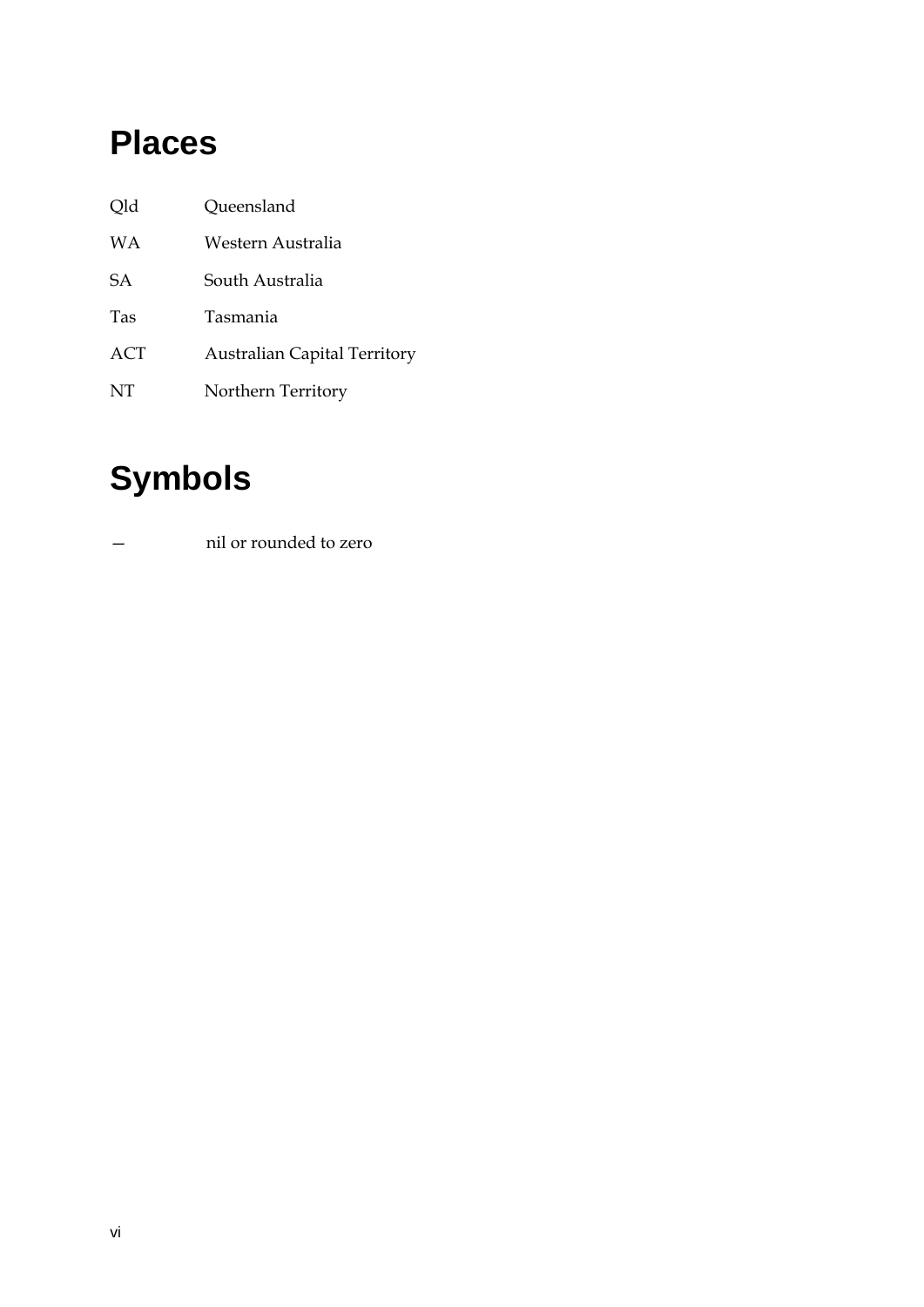# **Summary**

This publication reports on the oral health, including dental decay experience and use of fissure sealants, of Australian children examined by school dental service (SDS) staff in 2008. The findings are drawn from the 2008 Child Dental Health Survey (CDHS), from which the data of 63,870 children aged 6–12 from all states and territories, except New South Wales and Victoria, were extracted and analysed.

## **Deciduous teeth**

Approximately 52% of children aged 6 had experienced decay in deciduous (baby) teeth, with 1 or more decayed, missing and filled deciduous teeth (dmft).

On average, children aged 6 had more than 2 dmft.

The 10% of children aged 6 who had the most extensive history of deciduous tooth decay had almost 10 deciduous teeth affected. This was more than 4 times the average at age 6.

## **Permanent teeth**

Among 12-year-old children, 45.3% had experienced decay in their permanent teeth with 1 or more decayed, missing and filled permanent teeth (DMFT).

On average, 12-year-old children had just over 1 affected tooth (mean DMFT = 1.11).

The 10% of children aged 12 who had the most extensive history of permanent tooth decay had 5.03 permanent teeth affected—this was almost 5 times the average at age 12.

## **Fissure sealants**

There was an association between age and fissure sealant use—the mean number of fissure sealed teeth was 0.1 at age 6, and 0.8 at age 12.

From 1989 to 2001, the average number of fissure sealed teeth in 12-year-olds increased threefold. Thereafter use decreased.

A higher proportion of children with teeth decay had fissure sealants than those without decay.

Despite the use of fissure sealants decreasing since 2001, there has been an increasing tendency to provide fissure sealants to children who are at risk of decay. Given that an account of preventive treatment data except for fissure sealants is not available in the CDHS, fissure sealant use can be considered as an indicator of preventive care.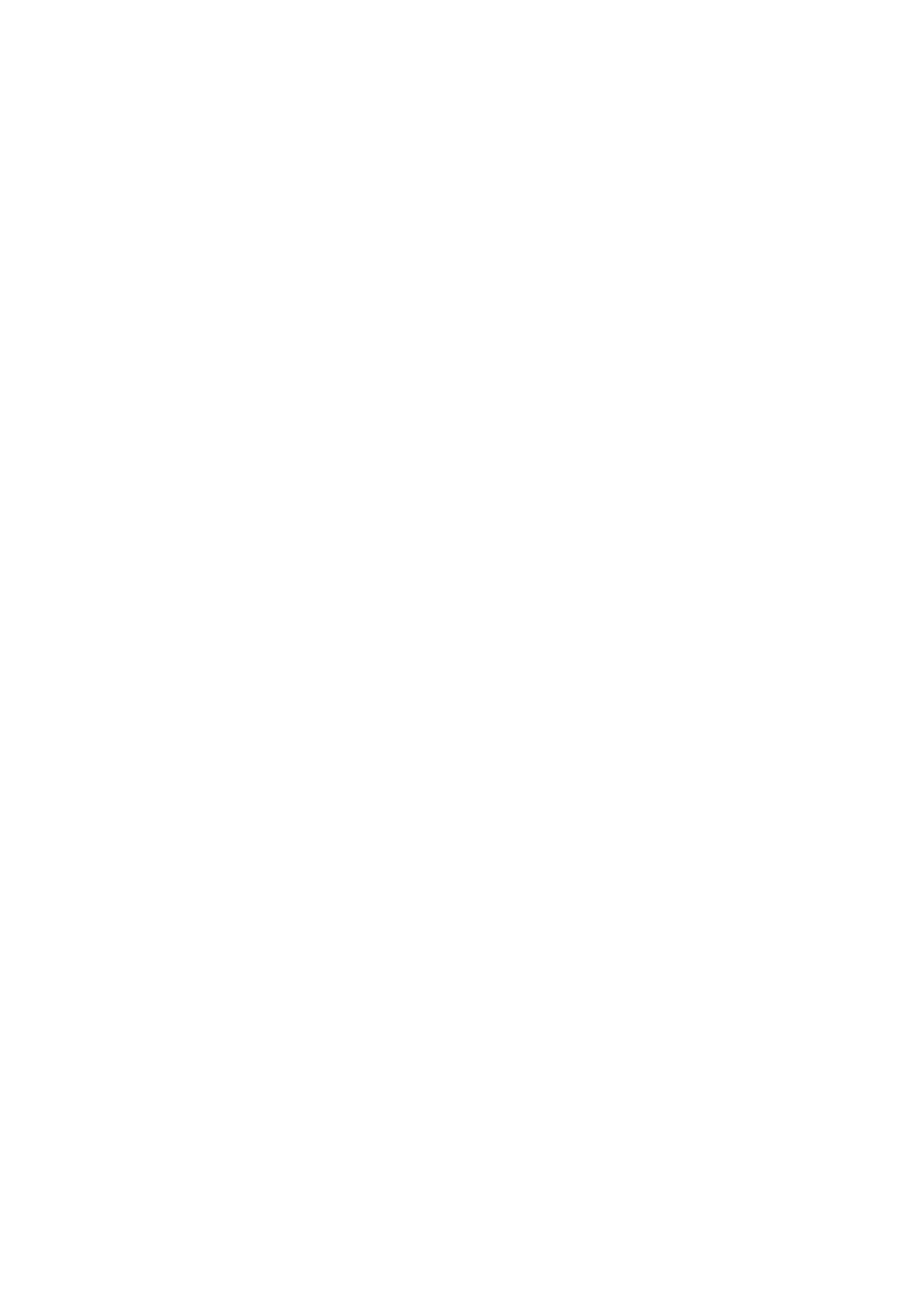# **1 Introduction**

This report describes the patterns of oral health and service provision relating to children's dental health in Australia in 2008. It also focuses on fissure sealant use among children attending a School Dental Service (SDS) in 2008 and the trends in fissure sealant use in Australia between 1989 and 2008. Fissure sealants are materials that are applied to the pits and fissure surfaces of the teeth by dental professionals. They protect teeth from decay by creating a thin barrier that protects the sealed surface from the bacteria that cause decay. In the absence of information regarding the provision of preventive treatments (treatment data is not routinely collected in the Child Dental Health Survey (CDHS)), the provision of fissure sealants is used as an indicator of preventive care provided to children attending an SDS.

This report brings together data collected by most state and territory school dental services on the oral health of children examined by staff of those services. It provides policy makers and health planners, as well as academics and interested readers, with a summary of the available data on dental decay among children attending an SDS in Australia. The Indigenous status of respondents is collected by some states and territories; however, it does not have a sufficient sample to produce estimates for each individual age group.

The dental health of children receiving care in an SDS has been monitored since 1977. Between 1977 and 1988, the monitoring was managed centrally by the (then) Commonwealth Department of Health as an evaluation of the Australian School Dental Scheme. In 1989, responsibility for collecting national data was transferred to the Australian Institute of Health and Welfare Dental Statistics and Research Unit at the University of Adelaide, where monitoring is undertaken using the CDHS.

# **1.1 What is dental decay (caries)?**

Dental caries, also known as dental decay or tooth decay, is one of the most common chronic diseases worldwide. In Australia, almost half of the children have experienced decay by the age of 6 (Mejia et al. 2012) and individuals remain susceptible to tooth decay throughout their life.

Dental decay develops as a result of a complex interaction between acid-producing bacteria and fermentable carbohydrates (sugars and other carbohydrates from food and drink that can be fermented by bacteria), as well as many host factors including teeth condition and saliva. Dental decay is characterised by the loss of mineral ions from the tooth (demineralisation), stimulated largely by the presence of bacteria and their by-products (Mount & Hume 2005). Remineralisation occurs when partly dissolved crystals are induced to grow by the redepositing of minerals via saliva. Normally, a balance occurs between the demineralisation and remineralisation of the tooth surface (enamel). However, this balance is disturbed under some conditions, and the subsequent chronic demineralisation leads to the formation of holes or cavities in the tooth surface. Cavitation beyond the outer enamel covering of the tooth into the tissues can lead to a bacterial infection, which may cause considerable pain and require surgery or the removal of the tooth.

Dental decay occurs along a continuum reflecting the extent of tooth demineralisation. At an early stage, precavitated or 'white-spot' lesions are restricted to the outer enamel surface of the tooth, and may be characterised by a loss of normal translucency of the enamel and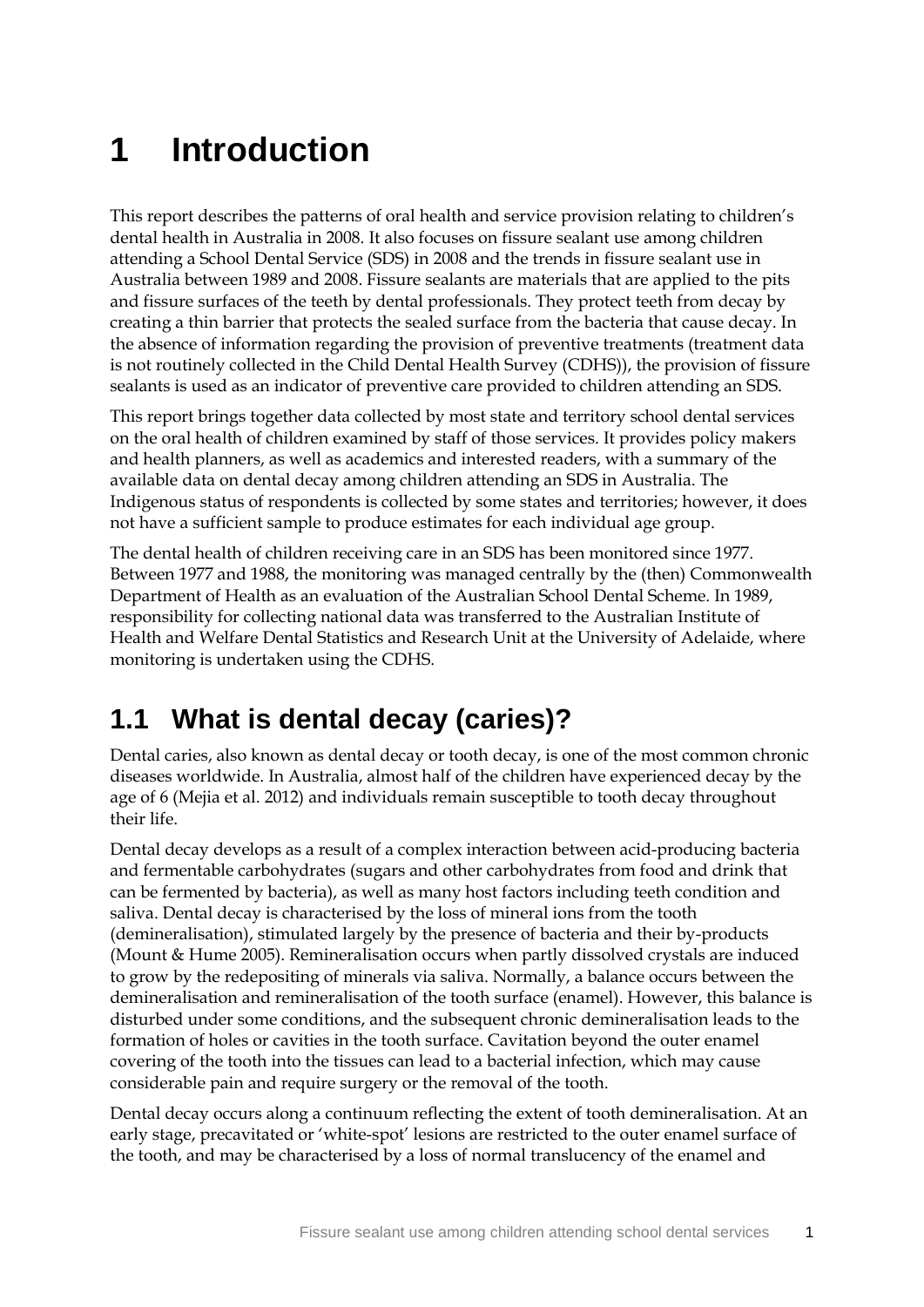increased fragility of the surface layer. These precavitated lesions are not normally included as an instance of disease experience. However, when demineralisation progresses through the enamel surface of the tooth into the underlying dentine, causing breakdown of enamel surface and cavitation, this is counted as disease. It is possible to halt the progress of decay at any stage by sealing the cavity and isolating the responsible bacteria from their food source. However, failure to access timely treatment may lead to further damage and the need to remove the tooth.

Dental decay is estimated to affect up to five million people in Australia each year. Untreated dental decay afflicts about a quarter of all adults in any given year (Roberts-Thomson & Do 2007) and can lead to hospital admission (Jamieson & Roberts-Thomson 2008). Dental extractions and restorations are the most common reasons for hospital separations among children (AIHW 2006). Although dental decay is associated only rarely with mortality, it is a cause of considerable morbidity (Spencer & Lewis 1988). Consequences of dental decay include pain, problems associated with eating or drinking, loss of sleep, social embarrassment and time lost to work (Spencer & Lewis 1988). Dental decay resulting in tooth loss impacts on both chewing ability and quality of life (Brennan et al. 2008).

Teeth that have been filled or are missing due to decay represent an individual's past history of tooth decay. While these teeth have previously had decay, they no longer have active decay but can be described as 'affected by decay'. A person with any teeth affected by decay is described as having had 'decay experience'. Knowing about the extent of decay experience is useful because individuals with filled teeth will likely require future dental work on those teeth, replacing fillings over time. Having teeth missing due to decay indicates that timely dental care was not received to fill those teeth before the decay became so extensive that a filling was not feasible. In addition, the accumulation of missing teeth is associated with more oral health impacts and a worse subjective rating of oral health (Gerritsen et al. 2010). A person who has no history of decay in teeth that should be present is described as 'caries free'. A person is described as 'having dental decay or untreated decay' when they have at least 1 tooth that is currently decayed and in need of a filling.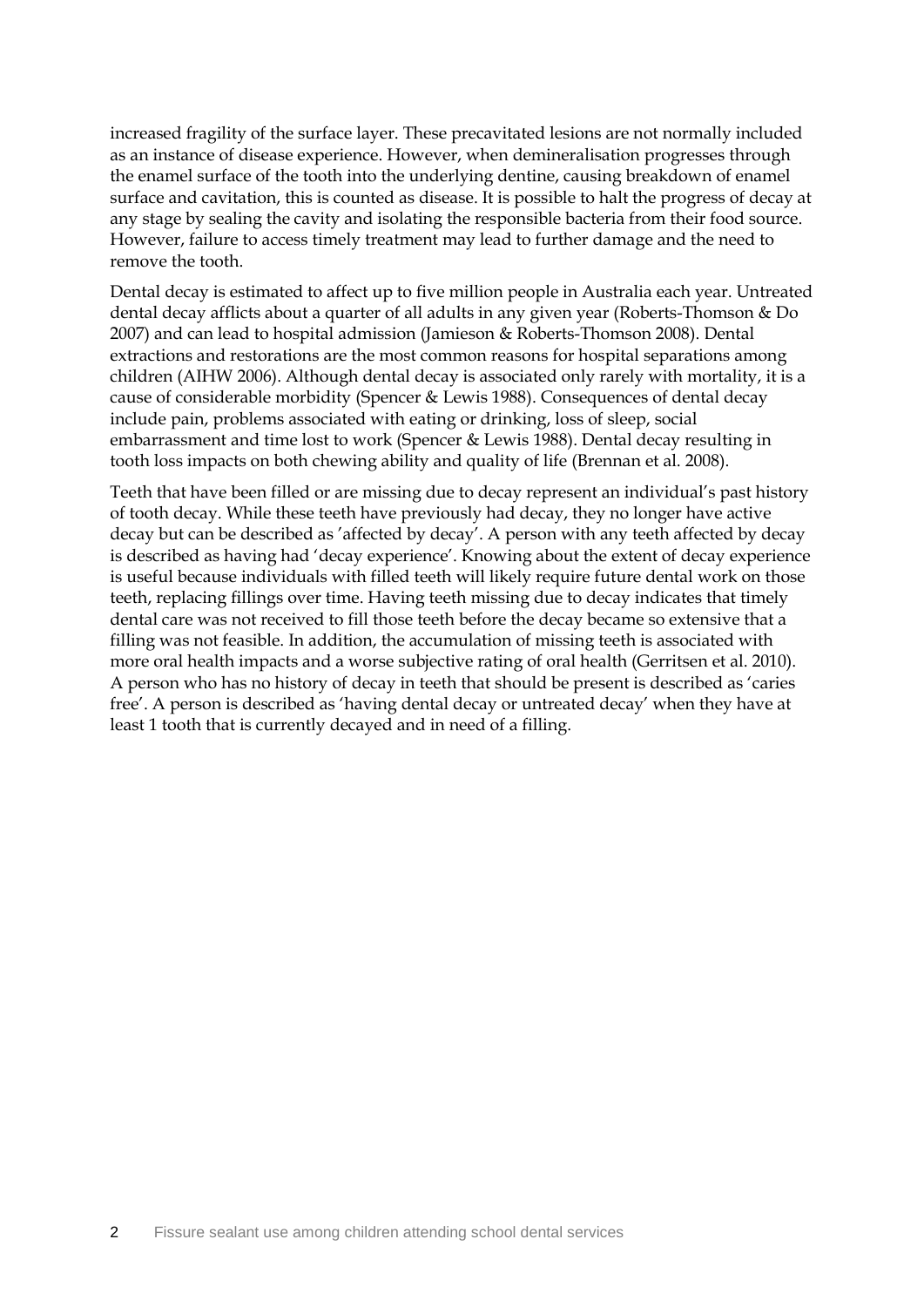# **1.2 Risk and protective factors for dental decay**

Dental decay is characterised by chronic demineralisation of the structure of the tooth. The five factors found to exert the strongest influence on dental decay are:

- frequency of carbohydrate intake, which allows bacteria in the plaque to produce concentrations of organic acids that can dissolve the tooth
- accumulation and retention of plaque, a potential breeding ground for acid-producing bacteria
- frequency of exposure to dietary acids in addition to the bacterial acids
- exposure to fluoride and some other trace elements, which help in controlling the development of decay
- natural protective factors such as saliva, which may help prevent or limit the progress of decay (Mount & Hume 2005).

Plaque, a semitransparent layer that adheres to the tooth surface, forms on all teeth and contains many pathogenic organisms including bacteria. Tooth brushing and/or the use of chemical solutions capable of killing the acid-causing bacteria can reduce plaque. The frequency of exposure to fermentable carbohydrates such as sugar, which is related to the pattern of consumption of certain foods and beverages, is the most significant risk factor for dental decay.

Behavioural risk factors for dental decay relate to the five risk and protective factors listed above. These include substandard tooth cleaning; poor diet involving high exposure to acidic food stuffs and fermentable carbohydrates such as sugars; and limited exposure to fluoride available in toothpastes, fluoridated public water or other sources (Mount & Hume 2005).

## **1.3 Dental decay prevention**

Decline in the prevalence and severity of dental decay over the past three decades points to a substantial improvement in the oral health of Australian children (Armfield & Spencer 2008). The susceptibility of children to dental decay has been reduced by systematic exposure to fluorides, better nutrition, rising material standards of living and better access to dental care. In conjunction with the use of fluoride in public water supplies, as well as products such as mouthwash, toothpaste and fluoride supplements, professional decay preventive techniques are available that can considerably reduce children's experience of decay. There is a growing body of research evidence with respect to the effectiveness of preventive methods that can be applied easily in dental practices. For example, systematic reviews have been published for fluoride gel, fluoride varnish, chlorhexidine, fissure sealants and dental health education (Ahovuo-Saloranta et al. 2008).

In the absence of information regarding the provision of preventive treatments (treatment data is not routinely collected in the CDHS), the provision of fissure sealants is used as an indicator of preventive care provided to children attending an SDS.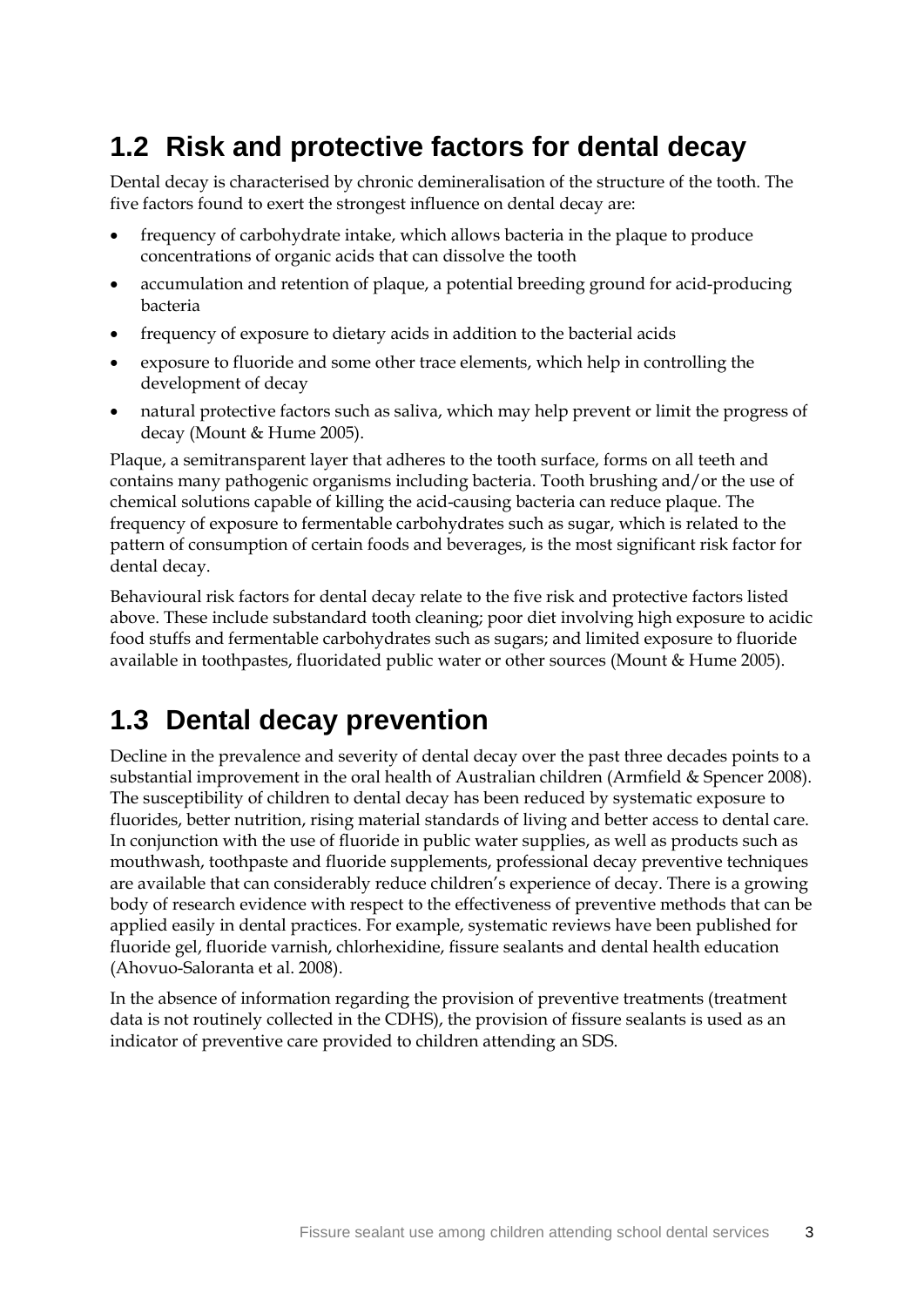# **1.4 Measuring dental decay**

Children begin losing their baby or deciduous teeth from the age of about 5 or 6. Most children would have lost all their baby teeth and gained their permanent teeth by the time they are about 12 (with the exception of wisdom teeth, which may erupt several years, or even decades, later). Therefore, analyses of dental decay in teenage children report only the level of disease in permanent teeth. Children aged from 5 to 12 generally have a mixture of deciduous and permanent teeth, or mixed dentition. The convention is to report on these two sets of teeth separately. However, this report also looks at the decay experience for each age group in the combined deciduous and permanent dentition, as this gives a better picture of total decay experience for each age group.

The dental health status of children sampled covers the following three areas:

- deciduous decay experience, which is recorded as the number of baby teeth that are decayed, missing and filled because of dental decay (dmft for deciduous teeth), based on the coding scheme of Palmer et al. (1984). Decay refers to cavities usually detected clinically using visual and/or tactile criteria, although X-rays may be used in some instances. Deciduous dmft was calculated for children aged 5–10
- permanent decay experience, which is recorded as the number of adult teeth that are decayed, missing and filled because of dental decay (DMFT for permanent teeth), based on the World Health Organization protocol (WHO 1997). In some instances, X-rays may be used. DMFT was calculated for children aged 6–15
- fissure sealants, which are recorded as the number of teeth, otherwise sound, not restored and not decayed, that have a fissure sealant. This data item was introduced in most states and territories in 1989. In Australian SDSs, fissure sealants are mainly applied to the permanent dentition.

A tooth (deciduous or permanent) is recorded as missing due to caries if it was extracted for this reason. Teeth missing due to caries and those due to other causes can be distinguished by taking a detailed history from the patient. The tooth is coded as filled when it has a permanent restoration that, in the clinician's best judgment, was placed because of caries. This excludes fillings placed for reasons other than caries, such as restorations to repair trauma or aesthetic restoration of non-carious lesions.

The average number of decayed, missing and filled teeth can be regarded as a reasonable summary statistic for caries experience of a population. Given that the distribution of dmft/DMFT scores is skewed, mean dmft/DMFT may not reflect the existence of individuals with high levels of caries experience within the same population. The Significant Caries Index (SiC) was developed to target individuals with high caries levels (Bratthall 2000). It is computed by obtaining the average decay experience of the one-third of the population with the highest dmft/DMFT scores. The  $SiC^{10}$  used here is a slightly modified index that reports the mean dmft/DMFT scores of the 10% of children with the highest caries levels.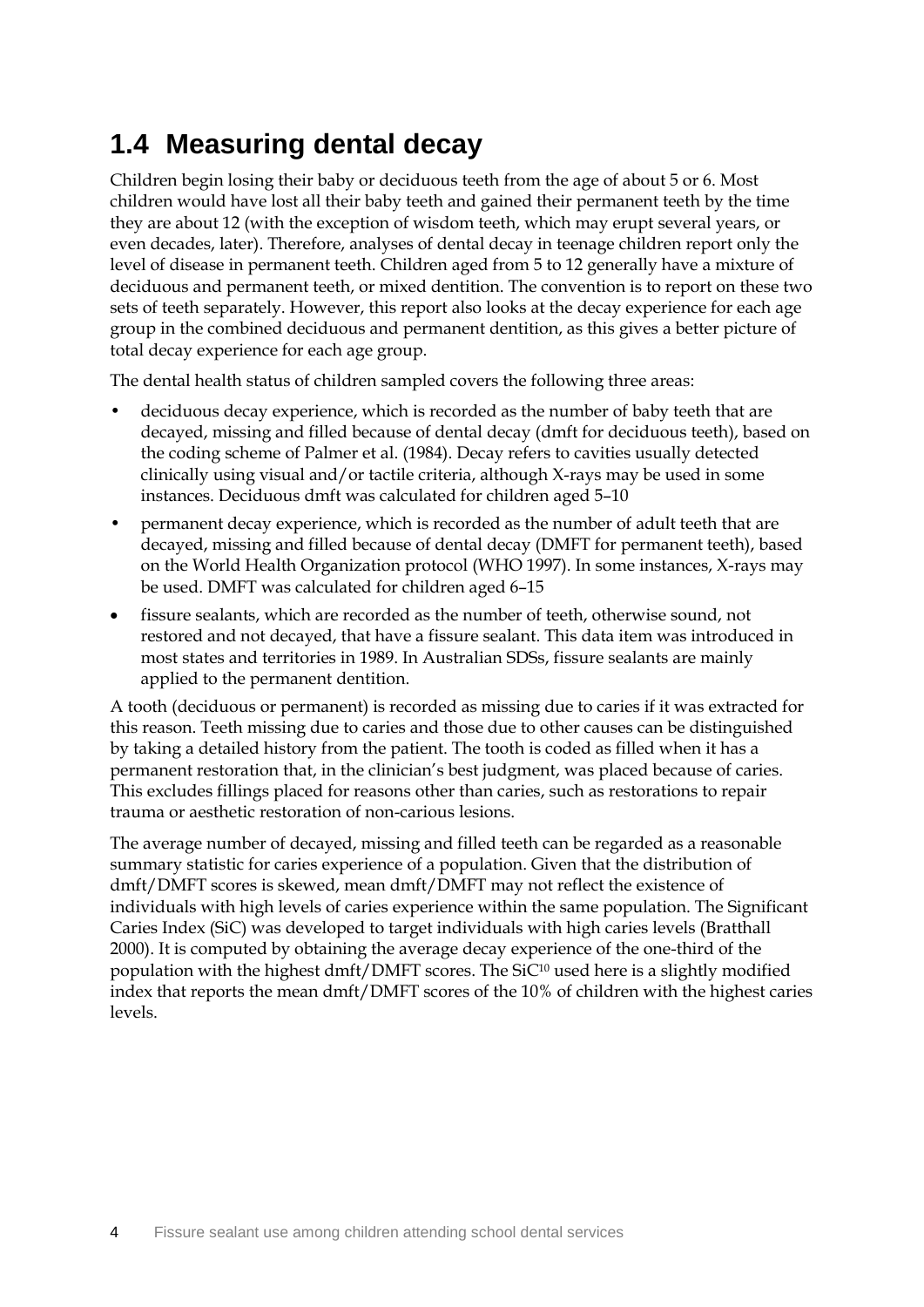# **1.5 Data used in this report**

The target population for the CDHS is children attending an SDS operated by one of the states and territories. Data are collected from a random sample of children attending these services for some states. Data from South Australia, the Australian Capital Territory and Tasmania are full enumeration. Results for New South Wales and Victoria are not reported here. Data for children attending dental services in Victoria in 2008 had not been provided at the time of preparing this publication, and data for children attending dental services in New South Wales were not collected in 2008. In New South Wales, the SDS targets only schools identified by the state government Department of Education & Communities as being disadvantaged. Children at these schools are screened and enter the SDS only if they need treatment. Therefore, the children in the SDS population in New South Wales would have a greater need for treatment than New South Wales children generally and children from other jurisdictions. As the child populations of New South Wales and Victoria represent a substantial proportion of the Australian child population, any comparisons with national estimates from previous years, or with international data, should be made with caution. Caution is also needed in drawing inferences among states and territories, as the differences might be the result of variations in SDS coverage, level of enrolment, services policy focus, or access to services in rural or remote areas.

A detailed description of the data collection and preparation methods used in this report can be found in Appendix A.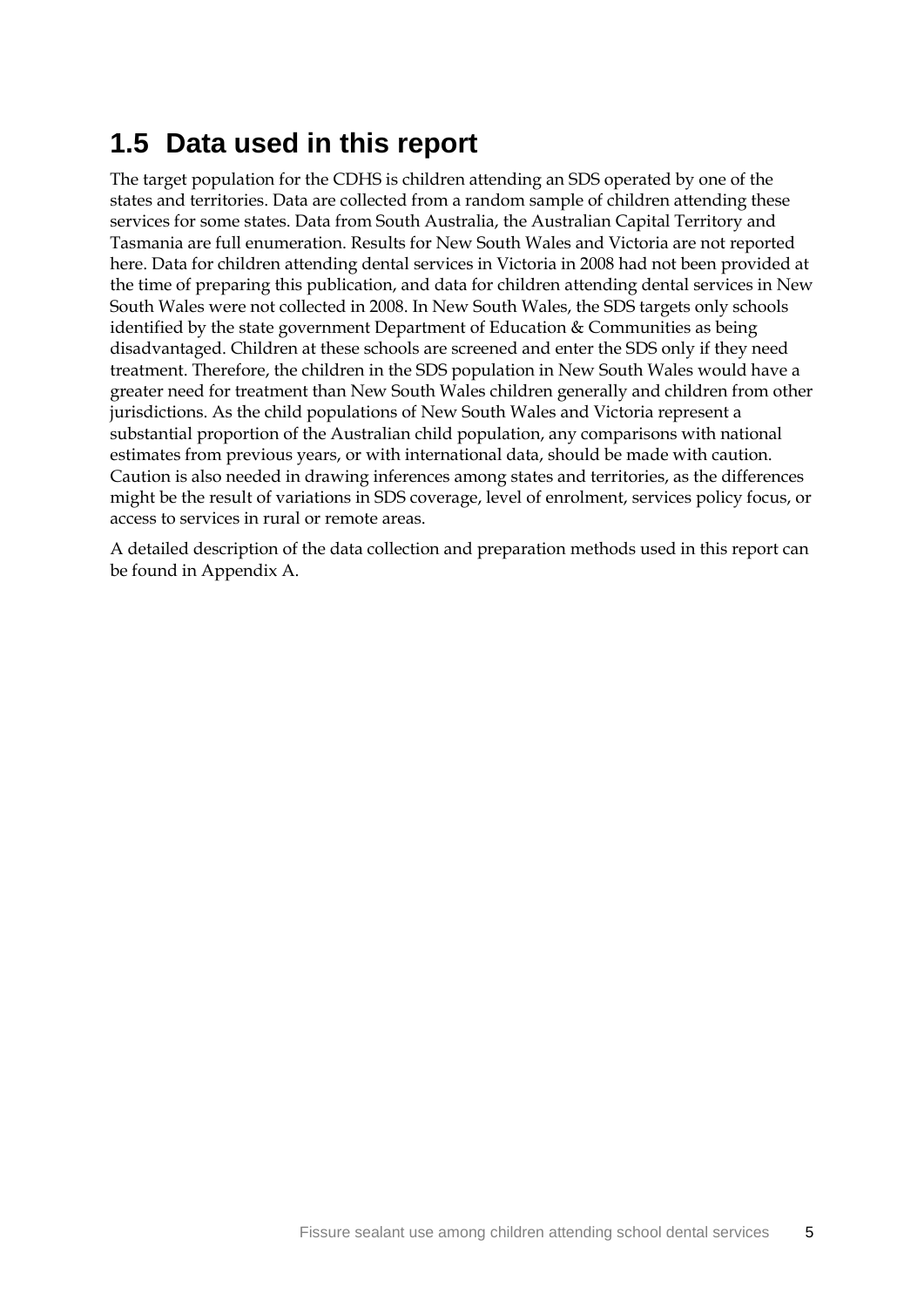# **2 Children's dental health**

# **2.1 Dental health through childhood**

## **Deciduous teeth**

### **Age-specific caries experience in deciduous teeth**

Decay experience in deciduous teeth is denoted by the average number of decayed, missing and filled teeth (dmft). The averages and 95% confidence intervals (CIs) for each of these components for children aged 6–10 are shown in Table 2.1. There was an association between age and the average number of decayed teeth. Children aged 6 had an average of 1.30 teeth with untreated decay, while children aged 10 had an average of 0.56 teeth with untreated decay. The number of teeth missing due to decay was small across all age groups, ranging from an average of 0.08 to 0.16 teeth per child. The average number of filled teeth steadily increased, from 0.88 among 6-year-olds to 1.40 among 9-year-olds, before declining to 0.98 among 10-year-olds. The pattern of average dmft score was different, with the highest dmft displayed by 8-year-olds (2.46) and the lowest by children aged 10 (1.60).

|             | Decayed teeth (d) |               | Missing teeth (m) |               | Filled teeth (f) |               | dmft |               |
|-------------|-------------------|---------------|-------------------|---------------|------------------|---------------|------|---------------|
| Age (years) | Mean              | СI            | Mean              | СI            | Mean             | СI            | Mean | CI            |
| 6           | 1.30              | $1.25 - 1.35$ | 0.13              | $0.12 - 0.15$ | 0.88             | $0.84 - 0.91$ | 2.31 | $2.24 - 2.37$ |
| 7           | 0.97              | $0.94 - 1.01$ | 0.15              | $0.14 - 0.17$ | 1.12             | $1.08 - 1.16$ | 2.23 | $2.17 - 2.29$ |
| 8           | 0.93              | $0.90 - 0.96$ | 0.16              | $0.15 - 0.18$ | 1.38             | $1.35 - 1.42$ | 2.46 | $2.41 - 2.52$ |
| 9           | 0.72              | $0.69 - 0.74$ | 0.11              | $0.10 - 0.12$ | 1.40             | $1.36 - 1.44$ | 2.21 | $2.16 - 2.27$ |
| 10          | 0.56              | $0.53 - 0.58$ | 0.08              | $0.07 - 0.09$ | 0.98             | $0.95 - 1.02$ | 1.60 | $1.56 - 1.65$ |

<span id="page-14-0"></span>

|  | Table 2.1: Deciduous teeth - decayed, missing and filled teeth, 2008 |  |
|--|----------------------------------------------------------------------|--|
|  |                                                                      |  |

Figure 2.1 illustrates the percentage contribution of decayed, missing and filled deciduous teeth to the dmft index in 2008. Untreated decay was the principal component of the dmft score in the youngest age group, with more than 50% of the children aged 6 having decayed teeth. There was a gradual reduction in the percentage of decayed teeth from 56.3% at age 6 to 32.6% at age 9, before increasing to 34.6% among 10-year-olds. In contrast, there was a steady increase in filled teeth across the age groups, with more than 50% of the dmft index from age 7 characterised by the presence of filled teeth. This could be attributed to the gradual accumulation of fillings over time.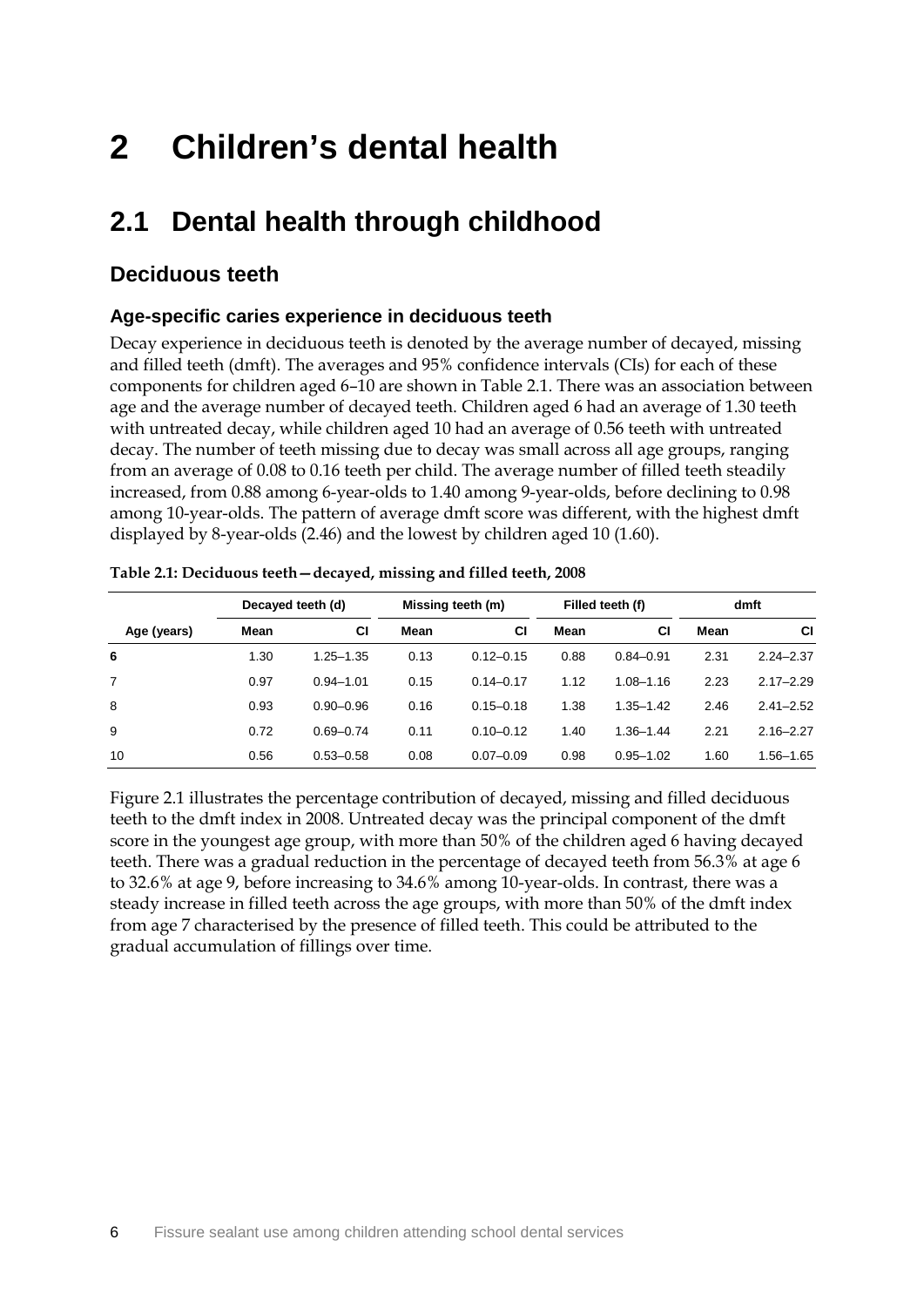The pattern in deciduous decay experience is influenced by the loss of deciduous teeth that normally occurs between the ages of 6 and 12. Children enter their school years with moderate decay experience in deciduous teeth. About 56% of this decay is untreated decay in 6-year-olds. As a result of treatment after this age, decay experience in deciduous teeth is increasingly represented by filled teeth. At the same time, deciduous teeth are naturally shed. Despite children experiencing new decay over this period, the number with decay experience diminishes with the loss of deciduous teeth. Thus, the proportion of children with no deciduous decay experience is higher at older ages than at younger ages.

<span id="page-15-0"></span>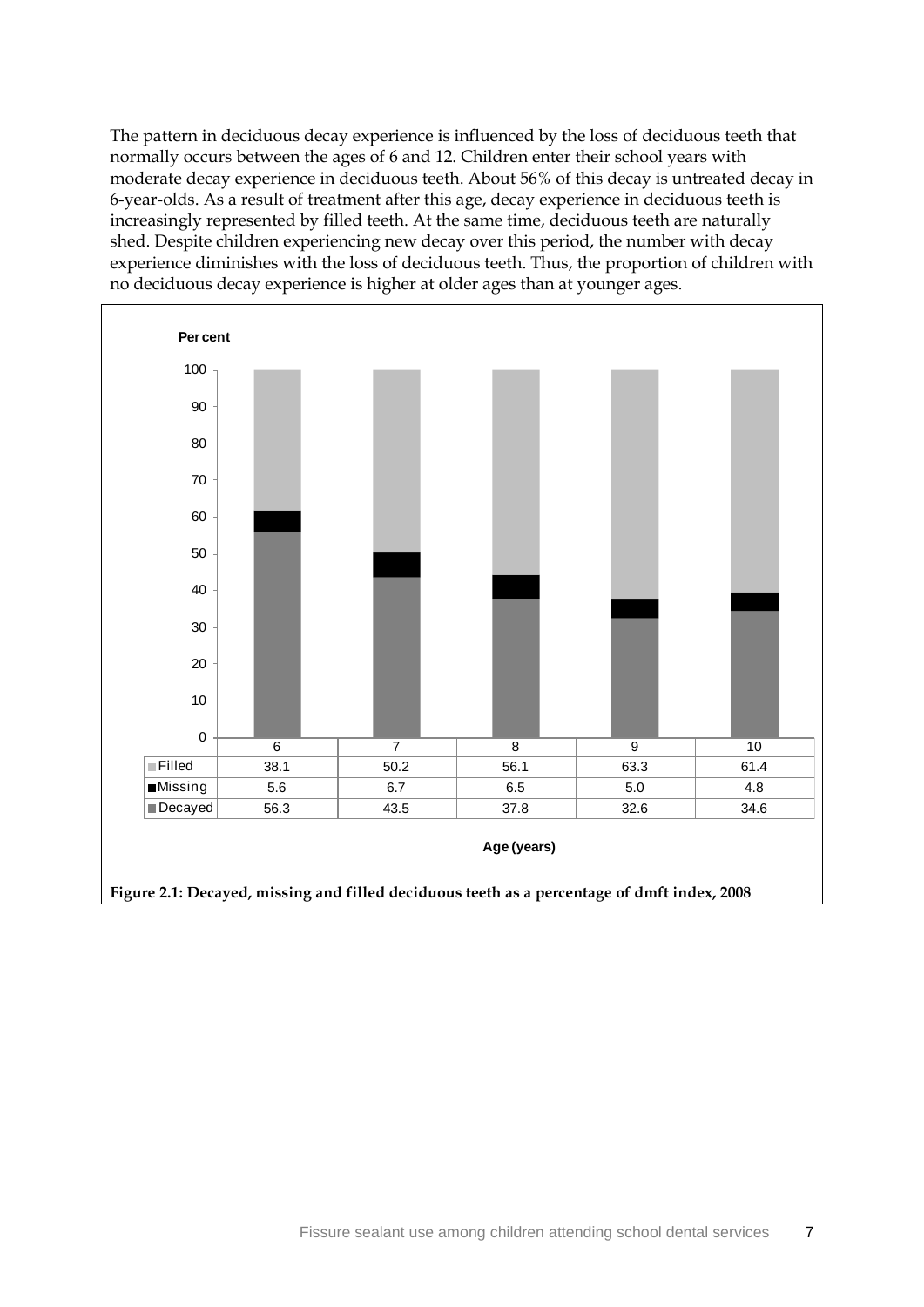### **Distribution of deciduous caries experience by age**

More than half of Australian children aged 6–10 had experienced decay in deciduous teeth (Figure 2.2). Table 2.2 shows that 37.6% to 49.0% had a dmft score of zero. The proportion of children with no decay was highest in those aged 10 (49%). This could be due to children at this age losing a number of deciduous teeth that were previously affected by decay. Between 6.7% and 16.7% of children had a dmft score of 6 or more.



<span id="page-16-1"></span><span id="page-16-0"></span>**Table 2.2: Distribution of dmft index for children, 2008 (per cent)**

|             | % dmft |      |              |      |     |     |      |  |
|-------------|--------|------|--------------|------|-----|-----|------|--|
| Age (years) | 0      |      | $\mathbf{2}$ | 3    | 4   | 5   | $6+$ |  |
| 6           | 47.9   | 10.4 | 8.8          | 6.7  | 5.8 | 4.6 | 15.9 |  |
| 7           | 44.9   | 11.4 | 9.1          | 7.6  | 6.3 | 5.4 | 15.4 |  |
| 8           | 37.6   | 12.0 | 10.1         | 10.0 | 7.9 | 5.7 | 16.7 |  |
| 9           | 39.6   | 14.4 | 9.9          | 8.4  | 9.0 | 5.6 | 13.2 |  |
| 10          | 49.0   | 12.3 | 11.1         | 8.2  | 8.6 | 4.1 | 6.7  |  |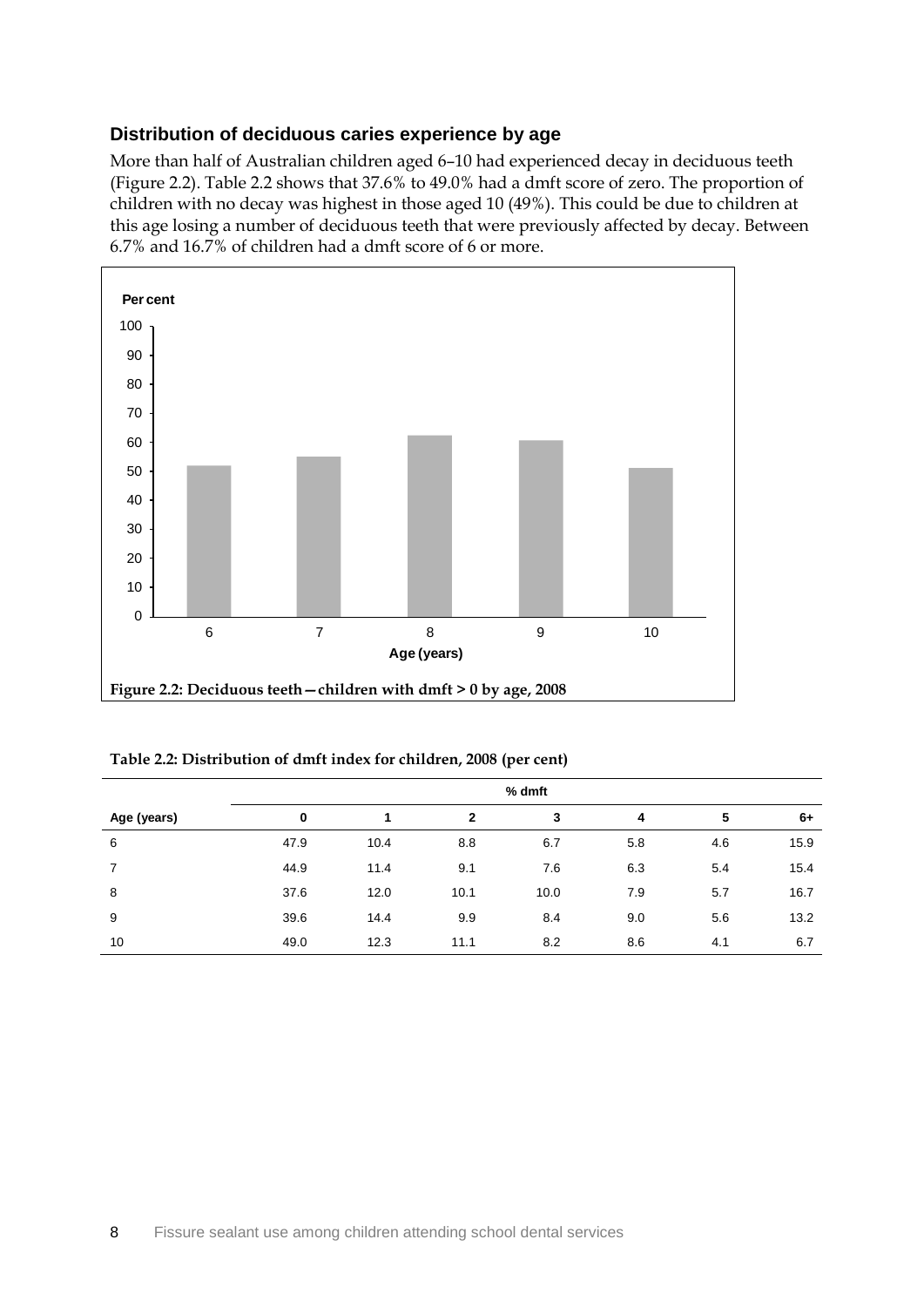## **Significant Caries Index (10%) (SiC10)**

Figure 2.3 shows the SiC<sup>10</sup> index and the six-state/territory average dmft index of 6–10-year-old children by age. The SiC<sup>10</sup> values, which were between 3 and 5 times the six-state/territory average values, suggest that small proportions of children across the age groups have very high deciduous decay levels.

<span id="page-17-0"></span>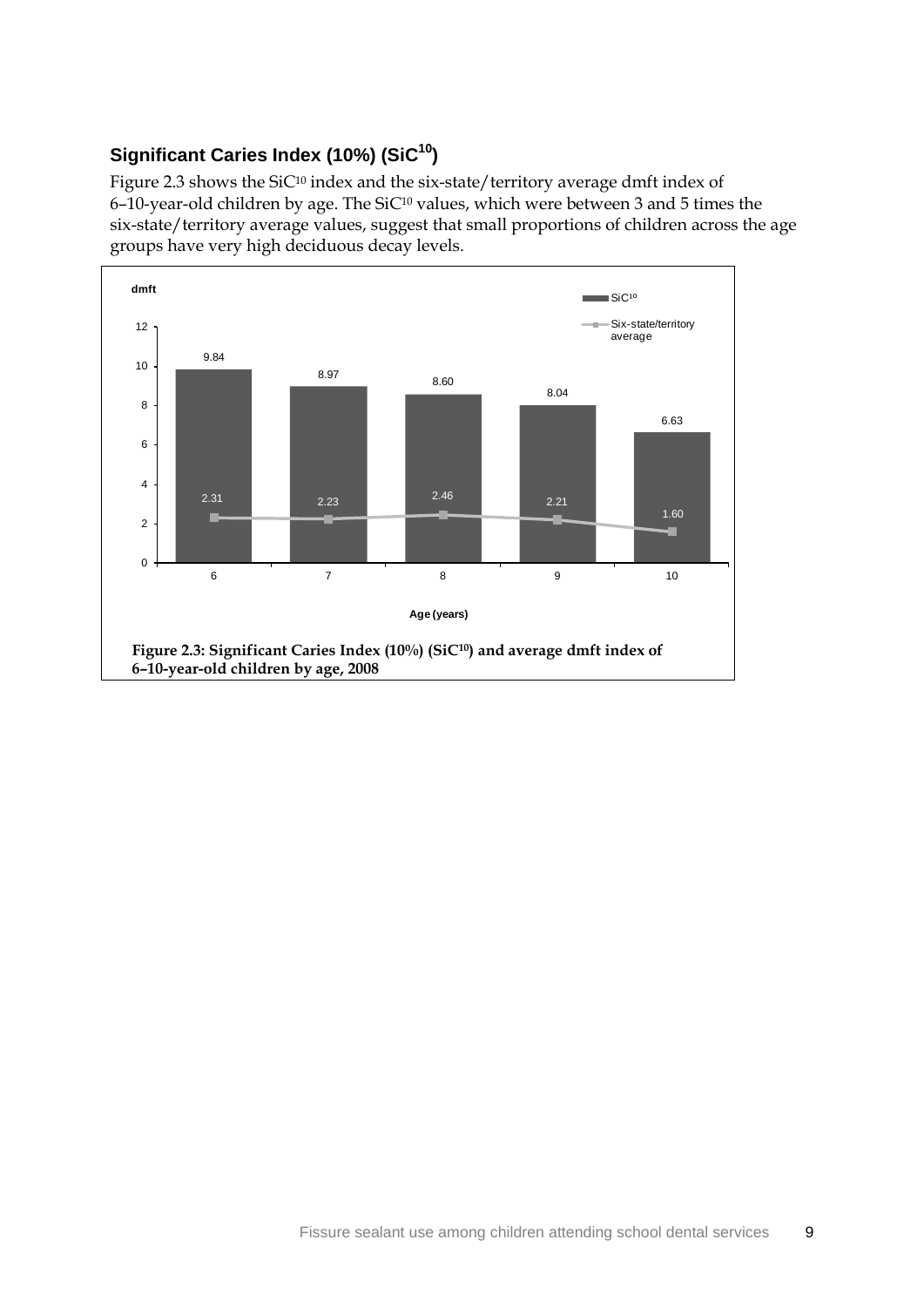## **Permanent teeth**

### **Age-specific caries experience in permanent teeth**

Table 2.3 shows that the mean number of decayed permanent teeth per child ranged from 0.08 at age 6 to 0.48 at age 12. On average, fewer than 0.05 teeth per child were missing due to decay across all ages. An association between age and the number of filled teeth was evident, with children aged 6 having an average of 0.01 filled teeth compared with 0.59 filled teeth in 12-year-olds. The mean DMFT scores followed a similar pattern, ranging from 0.09 among 6-year-olds to 1.11 among 12-year-olds.

The presence of relatively few permanent teeth at younger ages, and the shorter time since their eruption, may make these teeth less susceptible to developing decay. This is demonstrated by the mean scores for all DMFT components (Table 2.3) being lower than the corresponding mean scores for deciduous teeth (Table 2.2) at each age among 6–10-year-olds.

| Age     |      | Decayed teeth<br>(D) | <b>Missing teeth</b><br>(M) |               | <b>Filled teeth</b><br>(F) |               | <b>DMFT</b> |               |
|---------|------|----------------------|-----------------------------|---------------|----------------------------|---------------|-------------|---------------|
| (years) | Mean | <b>CI</b>            | Mean                        | <b>CI</b>     | Mean                       | <b>CI</b>     | Mean        | <b>CI</b>     |
| 6       | 0.08 | $0.07 - 0.09$        | 0.00                        | $0.00 - 0.00$ | 0.01                       | $0.01 - 0.01$ | 0.09        | $0.08 - 0.10$ |
| 7       | 0.19 | $0.17 - 0.20$        | 0.01                        | $0.00 - 0.01$ | 0.06                       | $0.05 - 0.07$ | 0.25        | $0.23 - 0.26$ |
| 8       | 0.20 | $0.19 - 0.21$        | 0.01                        | $0.01 - 0.01$ | 0.12                       | $0.11 - 0.13$ | 0.33        | $0.31 - 0.35$ |
| 9       | 0.22 | $0.21 - 0.24$        | 0.02                        | $0.02 - 0.03$ | 0.22                       | $0.21 - 0.23$ | 0.46        | $0.44 - 0.48$ |
| 10      | 0.27 | $0.25 - 0.28$        | 0.02                        | $0.02 - 0.03$ | 0.34                       | $0.32 - 0.36$ | 0.63        | $0.61 - 0.65$ |
| 11      | 0.40 | $0.38 - 0.42$        | 0.03                        | $0.02 - 0.03$ | 0.39                       | $0.37 - 0.41$ | 0.82        | $0.79 - 0.85$ |
| 12      | 0.48 | $0.46 - 0.51$        | 0.04                        | $0.03 - 0.05$ | 0.59                       | $0.56 - 0.61$ | 1.11        | $0.07 - 1.14$ |

<span id="page-18-0"></span>

The mean number of decayed, missing and filled permanent teeth expressed as a percentage of DMFT index is shown in Figure 2.4. Comparison with Figure 2.1 reveals the pattern is similar to that for deciduous teeth. The proportion of filled teeth (F) was progressively higher between the ages of 6 and 10 while the reverse was true for untreated (D), contributing less than 42% of the DMFT score in 10-year-olds. This may suggest that a greater proportion of decayed teeth in young children are treated as they grow older.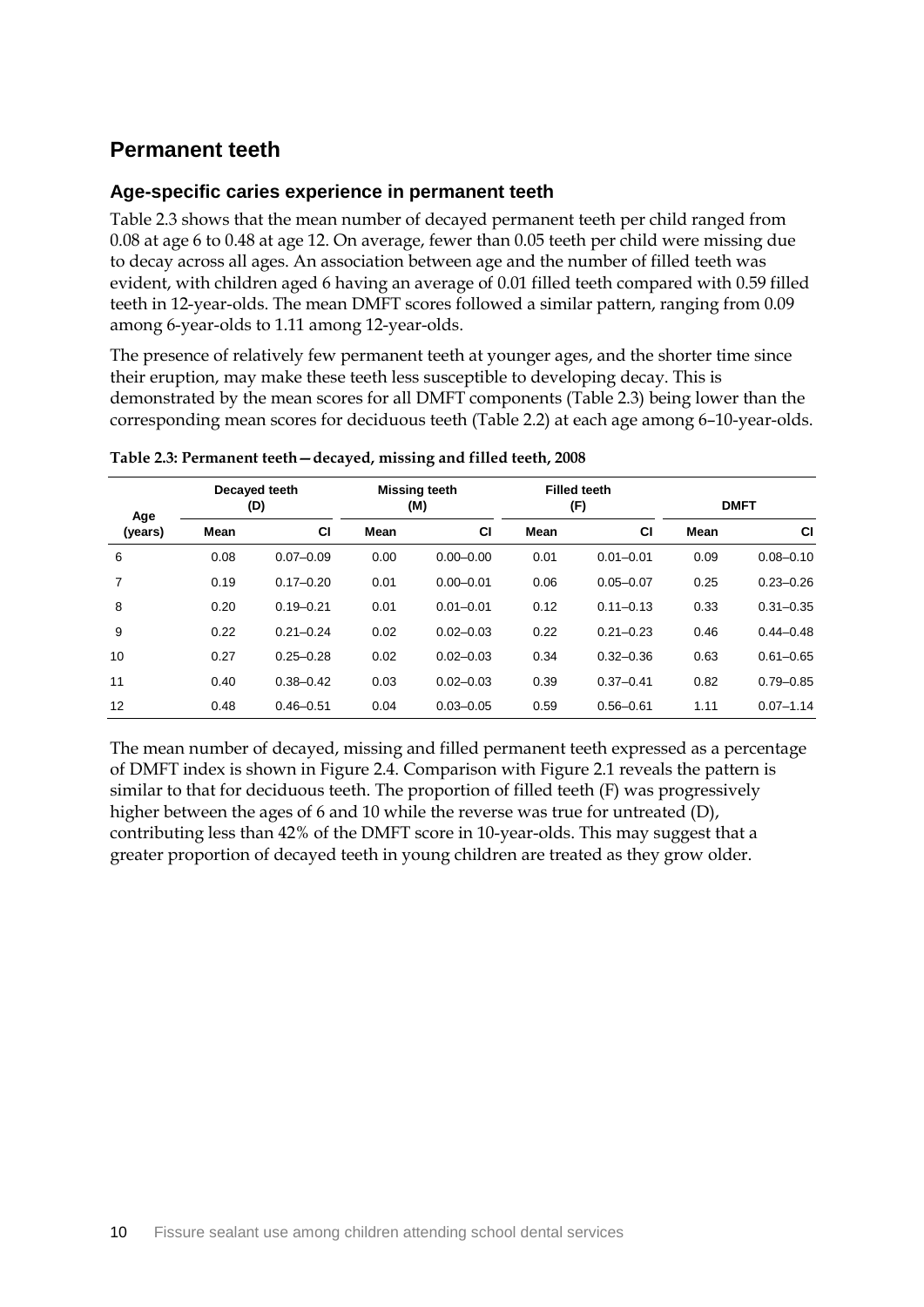<span id="page-19-0"></span>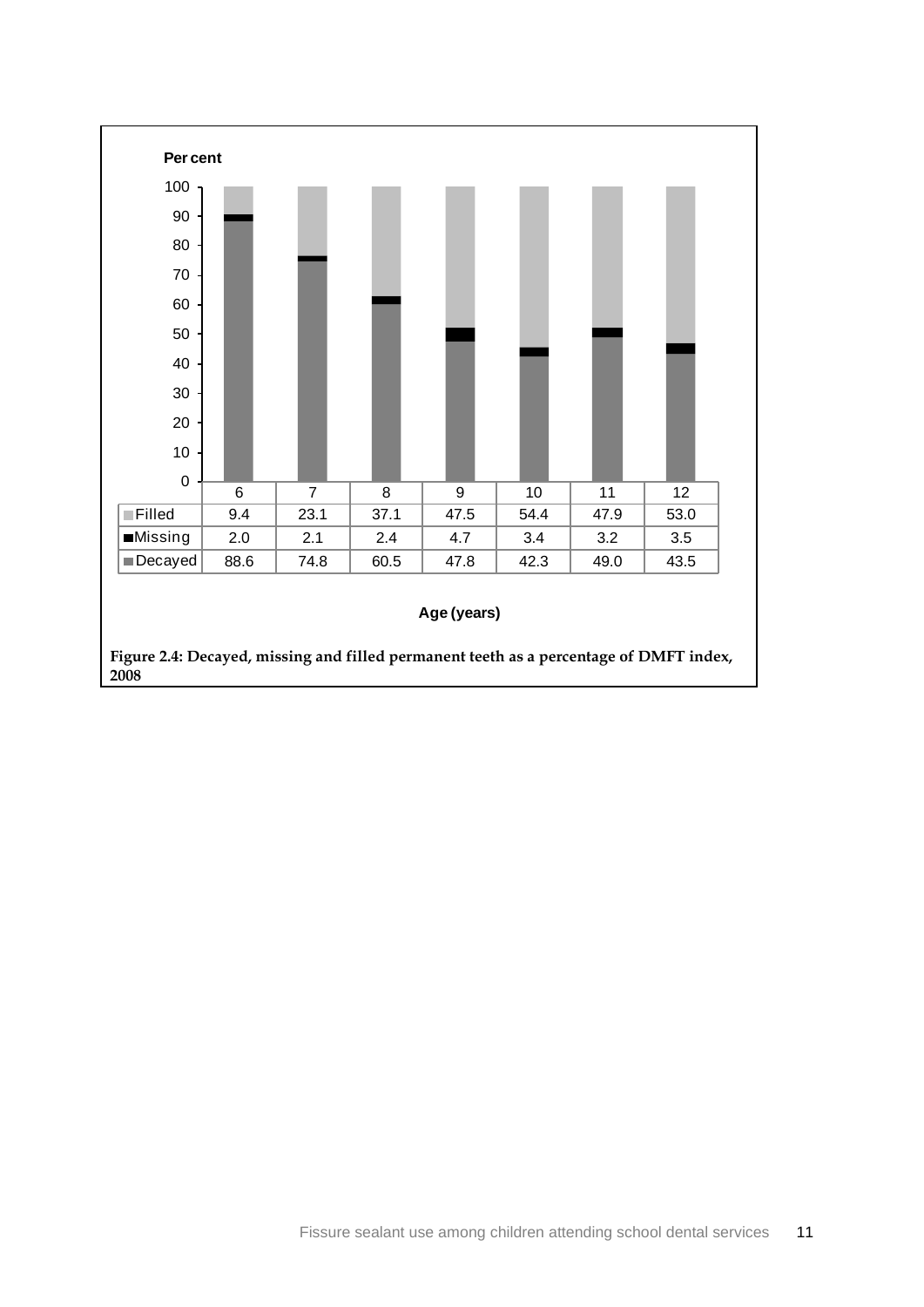

Figure 2.5 shows that the proportion of children with a DMFT score greater than zero was highest among those aged 12. This implies that permanent teeth are at risk of developing dental decay with increased exposure over time.

### <span id="page-20-1"></span>**Distribution of permanent caries experience by age**

Table 2.4 shows the distribution of DMFT for Australian children aged 6–12. The prevalence of decay experience in permanent teeth was associated with age (5.5% at age 6 up to 45.3% at age 12). Among the children with permanent caries experience, DMFT scores of 1 and 2 were more prevalent than other scores. The proportion of children with a DMFT score of 6 or more ranged from 0.5% at age 10 to 3.1% at age 12.

|                | % DMFT   |      |              |     |     |     |      |  |
|----------------|----------|------|--------------|-----|-----|-----|------|--|
| Age (years)    | $\bf{0}$ | 1    | $\mathbf{2}$ | 3   | 4   | 5   | $6+$ |  |
| 6              | 94.5     | 3.3  | 1.8          | 0.2 | 0.2 | 0.0 | 0.1  |  |
| $\overline{7}$ | 86.4     | 6.6  | 4.1          | 1.9 | 0.8 | 0.0 | 0.2  |  |
| 8              | 81.3     | 10.1 | 5.1          | 1.5 | 1.5 | 0.4 | 0.0  |  |
| 9              | 75.6     | 12.7 | 5.9          | 3.3 | 1.8 | 0.5 | 0.3  |  |
| 10             | 68.4     | 15.0 | 8.0          | 4.4 | 3.0 | 0.7 | 0.5  |  |
| 11             | 62.8     | 15.0 | 10.6         | 5.7 | 3.4 | 1.3 | 1.2  |  |
| 12             | 54.7     | 17.9 | 11.0         | 6.6 | 4.9 | 1.8 | 3.1  |  |

<span id="page-20-0"></span>

| Table 2.4: Distribution of DMFT index for children, 2008 (per cent) |  |  |
|---------------------------------------------------------------------|--|--|
|---------------------------------------------------------------------|--|--|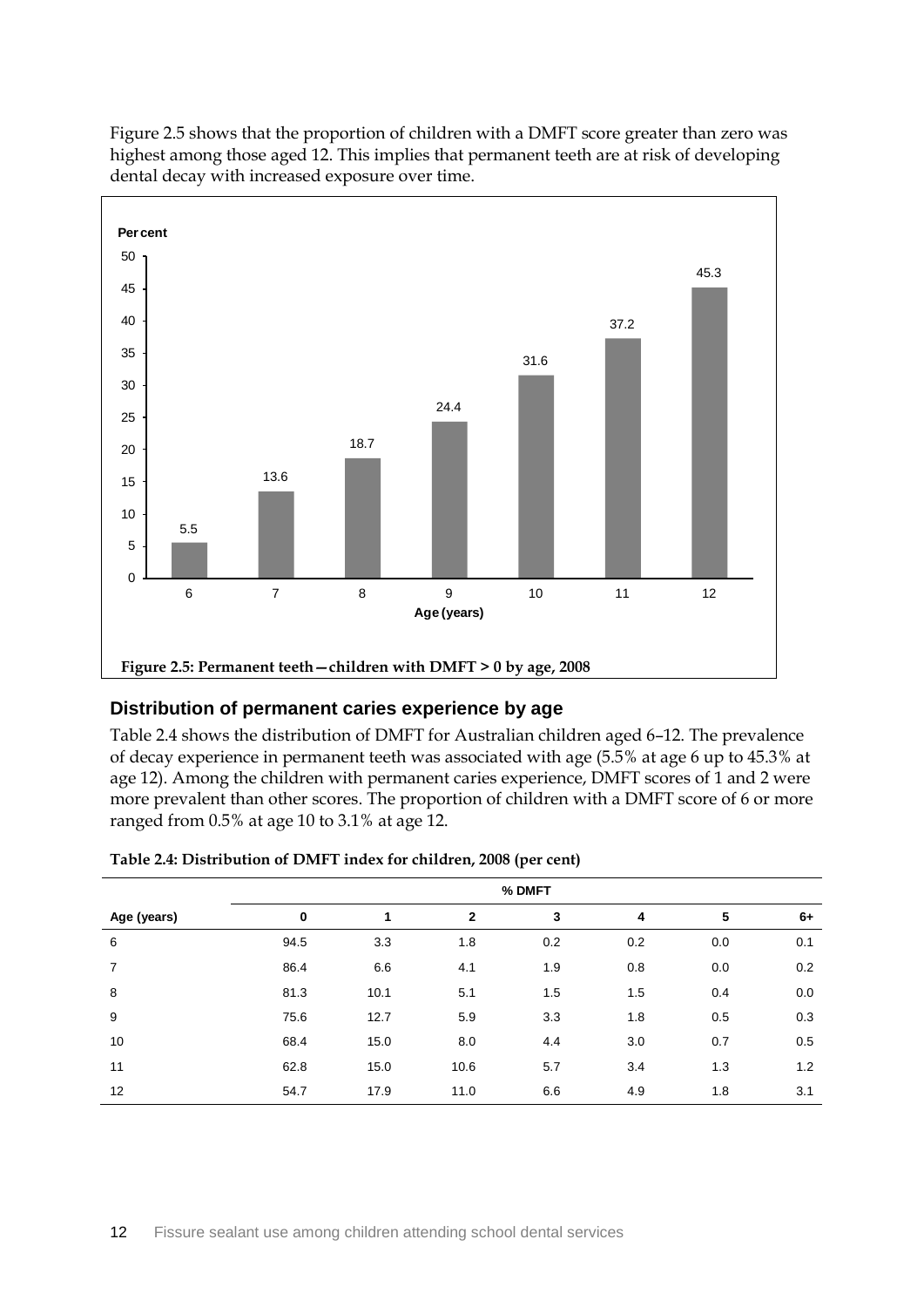## **Significant Caries Index (10%) (SiC10)**

The SiC<sup>10</sup> index and the six-state/territory average DMFT scores of 6-12-year-old children are shown in Figure 2.6. The SiC<sup>10</sup> values for permanent teeth were 4 to 8 times the six-state/territory average mean DMFT scores across all age groups. This indicates an association between the severity of decay and age in the one-tenth of children who have the highest decay levels in their permanent teeth.

<span id="page-21-0"></span>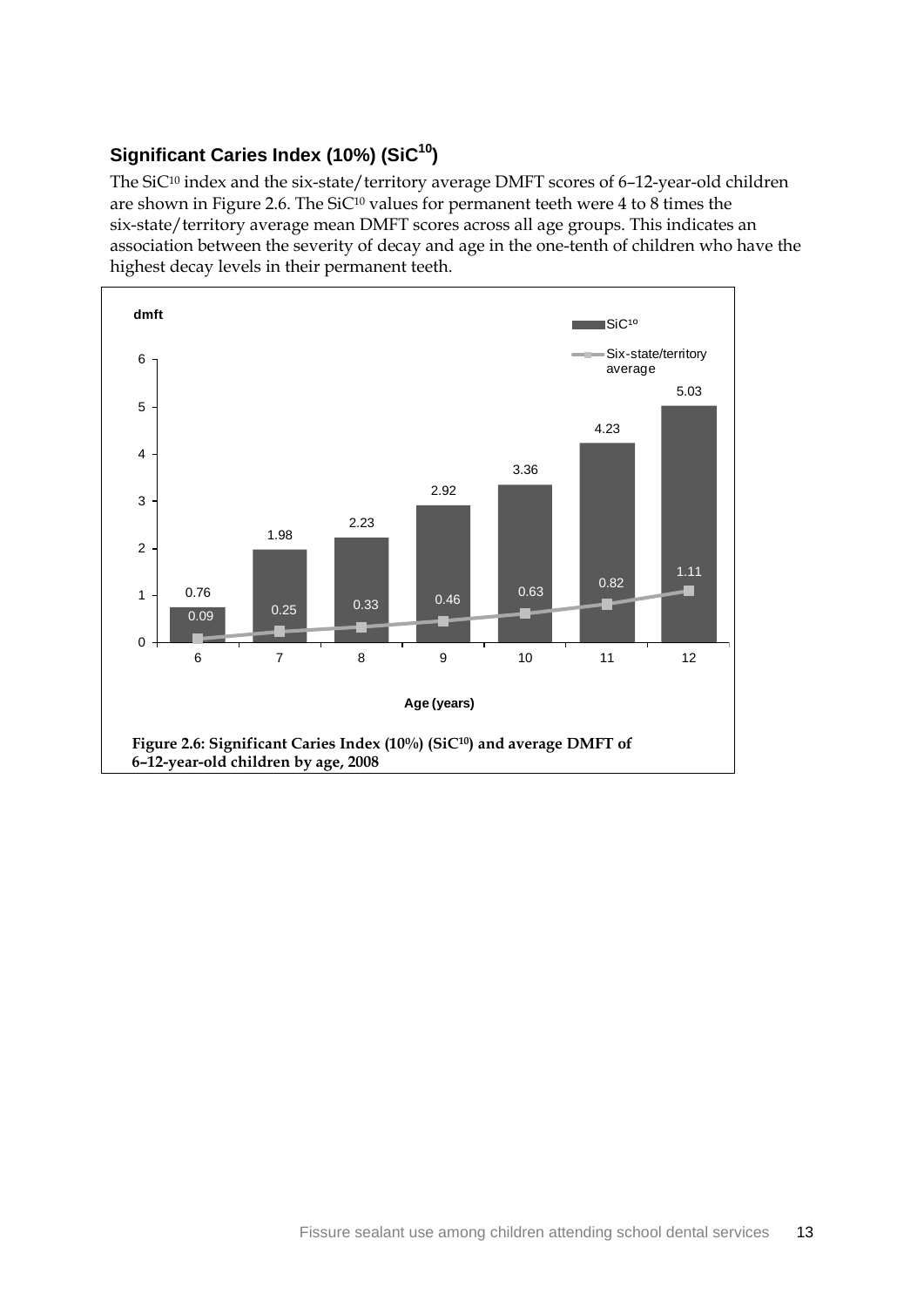## **All teeth**

### **Age-specific caries experience in all teeth**

Table 2.5 shows the combined components of dental decay experience for deciduous and permanent teeth. This may indicate the total amount of disease among Australian children receiving care within an SDS.

In 2008, 31.8% to 43.9% of children aged 6–12 had untreated decay in 1 or more teeth. The prevalence was highest among 8-year-olds (43.9%). The extent of untreated decay was greater among younger age groups (9.5% and 7.8% of children aged 6 and 7, respectively, had 5 or more teeth with untreated decay) than older age groups (fewer than 5% from age 9 onwards). Across all age groups, there was a comparatively low proportion of children with teeth missing due to decay, ranging from 3.5% at age 12 to 8.7% at age 8. The two peaks in the proportion of children with no fillings and no decay experience (at ages 6 and 12) could be due to the eruption of permanent teeth subsequent to the loss of deciduous teeth.

Between 53.4% and 65.9% of children across all age groups had experienced dental decay in either their deciduous or permanent teeth.

|                |        |       | $D+d$            |        |        |           | $M+m=0$ | $F + f = 0$ | $dmft+DMFT=0$ |
|----------------|--------|-------|------------------|--------|--------|-----------|---------|-------------|---------------|
| Age<br>(years) | 0<br>% | %     | $\mathbf 2$<br>% | 3<br>% | 4<br>% | $5+$<br>% | %       | %           | %             |
| 6              | 58.71  | 12.42 | 8.86             | 5.72   | 4.84   | 9.45      | 93.52   | 71.04       | 46.56         |
| 7              | 59.73  | 13.94 | 9.47             | 5.43   | 3.64   | 7.79      | 92.17   | 62.84       | 42.04         |
| 8              | 56.13  | 16.85 | 10.07            | 7.44   | 3.50   | 6.00      | 91.29   | 52.98       | 34.07         |
| 9              | 59.81  | 16.83 | 9.32             | 6.30   | 3.65   | 4.08      | 93.04   | 48.22       | 34.17         |
| 10             | 61.62  | 17.68 | 9.03             | 5.68   | 3.28   | 2.71      | 94.30   | 51.14       | 37.68         |
| 11             | 66.57  | 15.54 | 8.36             | 3.93   | 2.99   | 2.60      | 95.76   | 57.31       | 42.12         |
| 12             | 68.22  | 17.86 | 6.35             | 3.64   | 1.82   | 2.10      | 96.53   | 61.09       | 45.66         |

### <span id="page-22-0"></span>**Table 2.5: All teeth—age-specific caries experience, 2008**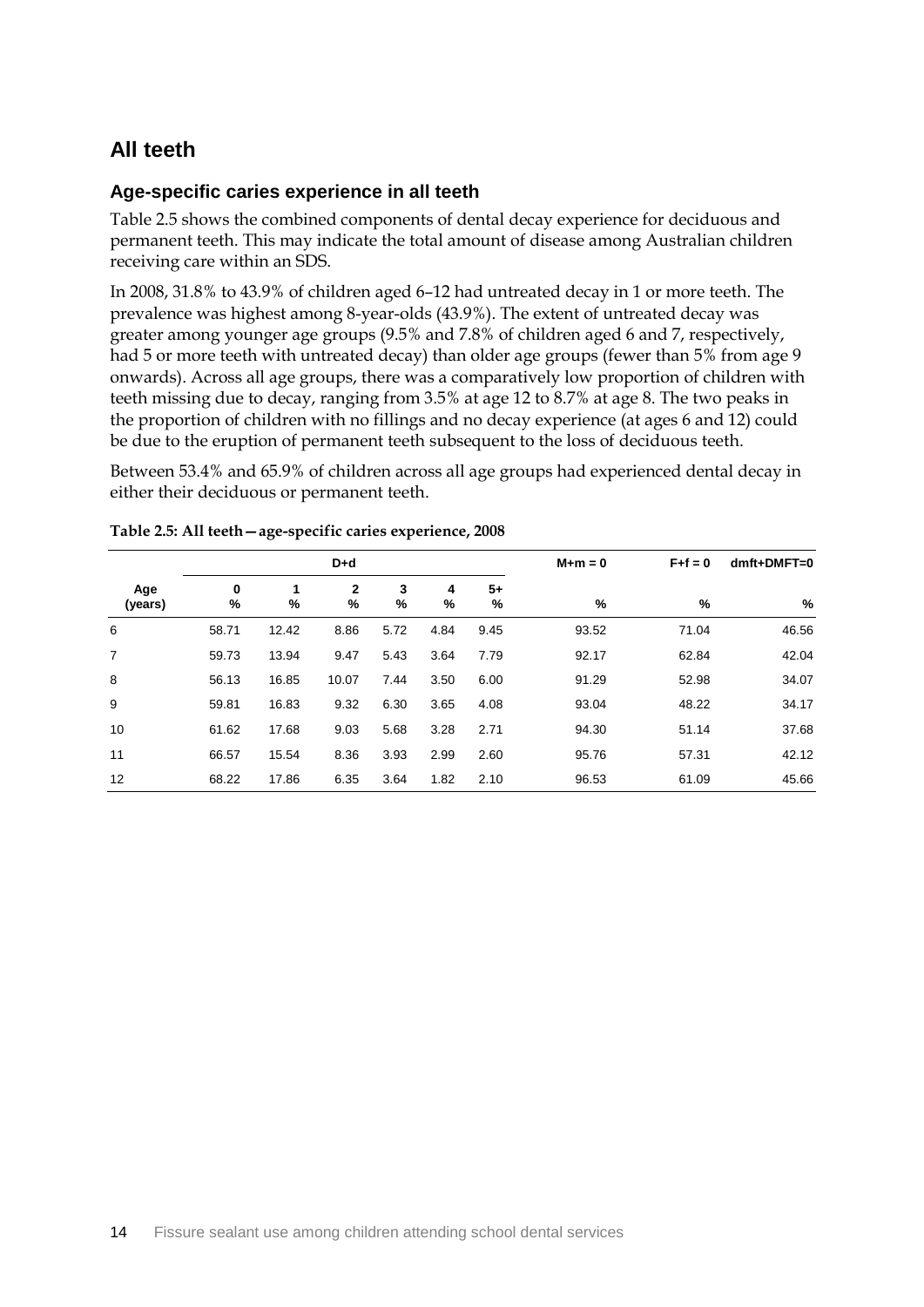## **2.2 Dental decay by state and territory**

## **6-year-old dmft by state and territory**

Children in the Australian Capital Territory had the lowest level of dental decay experience in deciduous teeth. They had the lowest mean dmft (1.16), the fewest decayed deciduous teeth per child (0.57), and the fewest missing deciduous teeth due to decay (0.03), of six states and territories (Table 2.6). Queensland showed the highest number of decayed teeth (1.57), and both Queensland and South Australia showed the highest number of filled teeth (0.94). Both Queensland and Tasmania showed the largest dmft score (2.61). The mean number of missing teeth per child was highest in Tasmania (0.60), while the Australian Capital Territory had the lowest number of filled teeth (0.56).

<span id="page-23-0"></span>

| Table 2.6: Caries experience in the deciduous teeth of 6-year-olds by state and territory, 2008 |  |  |  |  |  |
|-------------------------------------------------------------------------------------------------|--|--|--|--|--|
|-------------------------------------------------------------------------------------------------|--|--|--|--|--|

|                                       | Decayed teeth<br>(d) |               | <b>Missing teeth</b><br>(m) |               | <b>Filled teeth</b><br>(f) |               | dmft |               |
|---------------------------------------|----------------------|---------------|-----------------------------|---------------|----------------------------|---------------|------|---------------|
| <b>State/territory</b>                | Mean                 | <b>CI</b>     | Mean                        | <b>CI</b>     | Mean                       | СI            | Mean | СI            |
| Qld                                   | 1.57                 | $1.33 - 1.82$ | 0.10                        | $0.05 - 0.15$ | 0.94                       | $0.77 - 1.10$ | 2.61 | $2.29 - 2.93$ |
| <b>WA</b>                             | 1.06                 | $0.90 - 1.21$ | 0.04                        | $0.02 - 0.06$ | 0.78                       | $0.66 - 0.91$ | 1.85 | $1.65 - 2.05$ |
| <b>SA</b>                             | 1.06                 | $1.01 - 1.12$ | 0.25                        | $0.22 - 0.28$ | 0.94                       | $0.89 - 0.99$ | 2.25 | $2.16 - 2.34$ |
| Tas                                   | 1.23                 | $1.13 - 1.32$ | 0.60                        | $0.53 - 0.66$ | 0.79                       | $0.71 - 0.86$ | 2.61 | $2.46 - 2.76$ |
| <b>ACT</b>                            | 0.57                 | $0.47 - 0.67$ | 0.03                        | $0.01 - 0.04$ | 0.56                       | $0.47 - 0.65$ | 1.16 | $1.00 - 1.32$ |
| NT                                    | 1.11                 | $0.70 - 1.52$ | 0.11                        | $0.04 - 0.19$ | 0.88                       | $0.55 - 1.20$ | 2.10 | $1.57 - 2.63$ |
| Australia (6 states/territories only) | 1.30                 | $1.25 - 1.35$ | 0.13                        | $0.12 - 0.15$ | 0.88                       | $0.84 - 0.91$ | 2.31 | $2.24 - 2.37$ |

*Note:* Results for Australia exclude Victoria, due to lack of access to the data, and New South Wales, due to a lack of representativeness of the sample.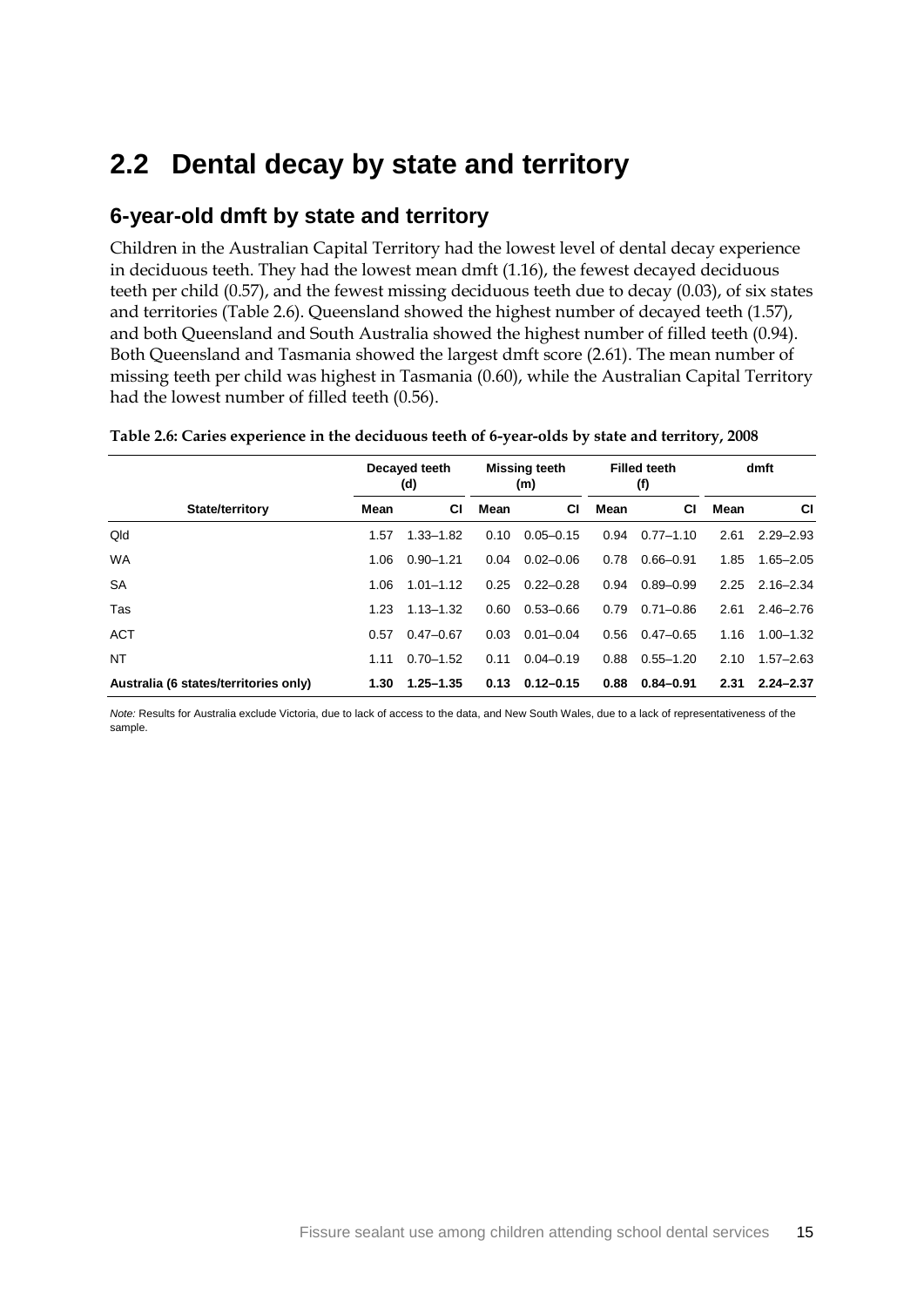Figure 2.7 shows that while in the six states and territories prevalence of decay experience in deciduous teeth among 6-year-old children was about 52%, it varied across states and territories. The Australian Capital Territory had the lowest proportion of children aged 6 with decay experience (33.2%) and Tasmania reported the highest (62.7%).



## <span id="page-24-1"></span>**12-year-old DMFT by state and territory**

Table 2.7 shows the decay experience in permanent teeth of 12-year-olds by states and territories. The Northern Territory reported the highest mean number of filled teeth per child (1.41) and the highest mean DMFT score (1.94). The Australian Capital Territory had the lowest mean number of decayed teeth (0.16). Western Australia and the Australian Capital Territory had the lowest mean DMFT (0.68 and 0.71 respectively) and the lowest mean number of missing teeth per child (0.01, 0.02). The Northern Territory had the highest mean number of missing teeth (0.13).

|                                       | Decayed teeth<br>(D) |               | <b>Missing teeth</b><br>(M) |                | <b>Filled teeth</b><br>(F) |               | <b>DMFT</b> |               |
|---------------------------------------|----------------------|---------------|-----------------------------|----------------|----------------------------|---------------|-------------|---------------|
| State/territory                       | Mean                 | 95% CI        | Mean                        | 95% CI         | Mean                       | 95% CI        | Mean        | 95% CI        |
| Qld                                   | 0.61                 | $0.48 - 0.73$ | 0.04                        | $0.01 - 0.07$  | 0.66                       | $0.54 - 0.78$ | 1.31        | $1.11 - 1.50$ |
| <b>WA</b>                             | 0.32                 | $0.25 - 0.40$ | 0.01                        | $0.00 - 0.03$  | 0.35                       | $0.29 - 0.40$ | 0.68        | $0.58 - 0.78$ |
| <b>SA</b>                             | 0.38                 | $0.35 - 0.40$ | 0.04                        | $0.03 - 0.05$  | 0.59                       | $0.56 - 0.62$ | 1.01        | $0.97 - 1.05$ |
| Tas                                   | 0.60                 | $0.54 - 0.66$ | 0.09                        | $0.07 - 0.12$  | 0.59                       | $0.54 - 0.64$ | 1.28        | $1.20 - 1.36$ |
| <b>ACT</b>                            | 0.16                 | $0.12 - 0.21$ | 0.02                        | $0.00 - 0.04$  | 0.53                       | $0.45 - 0.60$ | 0.71        | $0.62 - 0.81$ |
| <b>NT</b>                             | 0.41                 | $0.21 - 0.60$ | 0.13                        | $-0.01 - 0.26$ | 1.41                       | $1.02 - 1.79$ | 1.94        | $1.50 - 2.39$ |
| Australia (6 states/territories only) | 0.48                 | $0.46 - 0.51$ | 0.04                        | $0.03 - 0.05$  | 0.59                       | $0.56 - 0.61$ | 1.11        | $1.07 - 1.14$ |

<span id="page-24-0"></span>

|  |  | Table 2.7: Caries experience in the permanent dentition of 12-year-olds by state and territory, 2008 |
|--|--|------------------------------------------------------------------------------------------------------|
|  |  |                                                                                                      |

*Note:* Results for Australia exclude Victoria, due to lack of access to the data, and New South Wales, due to a lack of representativeness of the sample.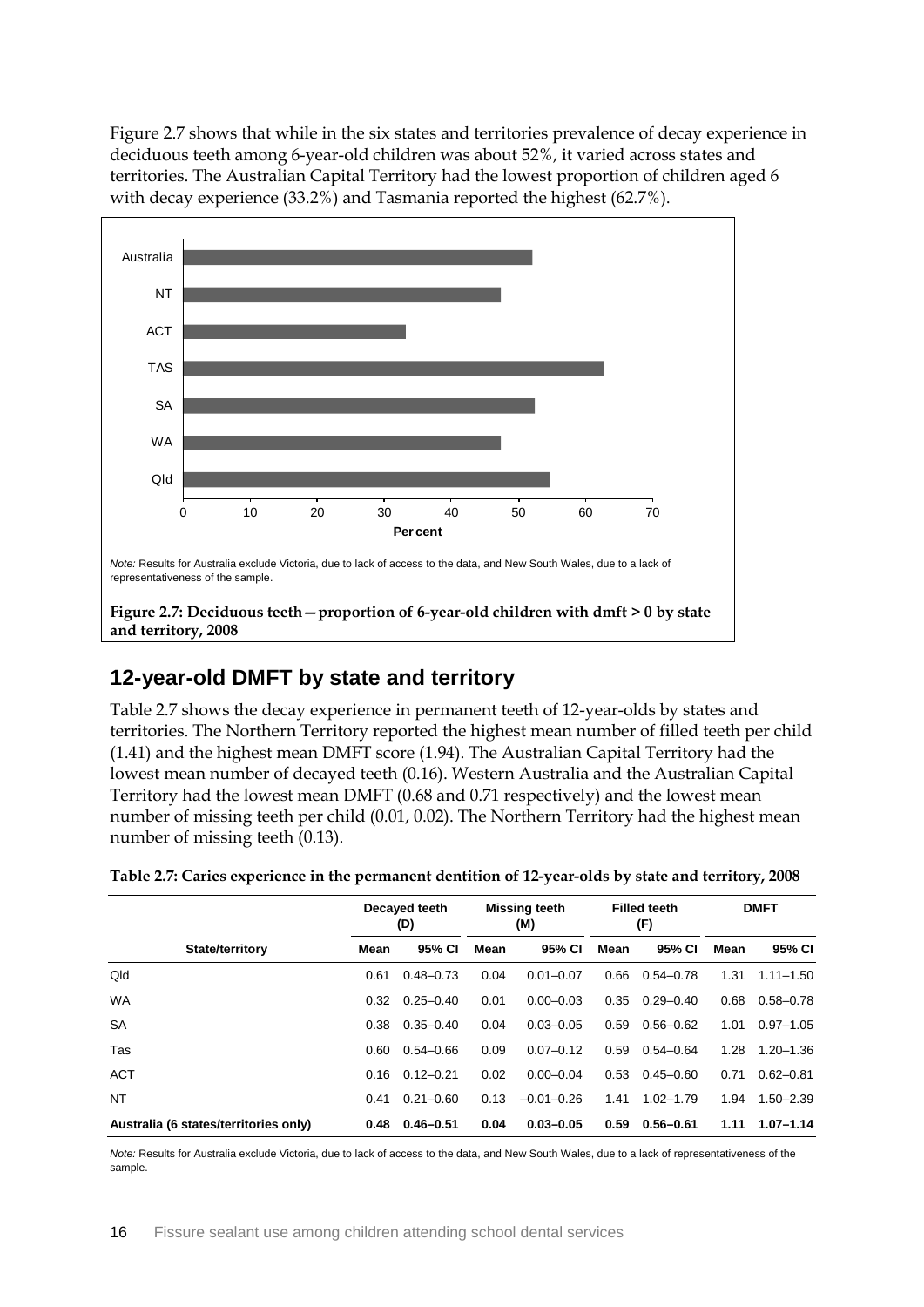Figure 2.8 shows the prevalence of dental decay in permanent teeth of 12-year-old children. The Northern Territory recorded the highest prevalence, with 57% of 12-year-old children having dental decay, followed by Tasmania (51.6%). Western Australia had the lowest prevalence (33.3%). Overall, 45.3% of Australian children aged 12 had experienced decay in their permanent teeth.

<span id="page-25-0"></span>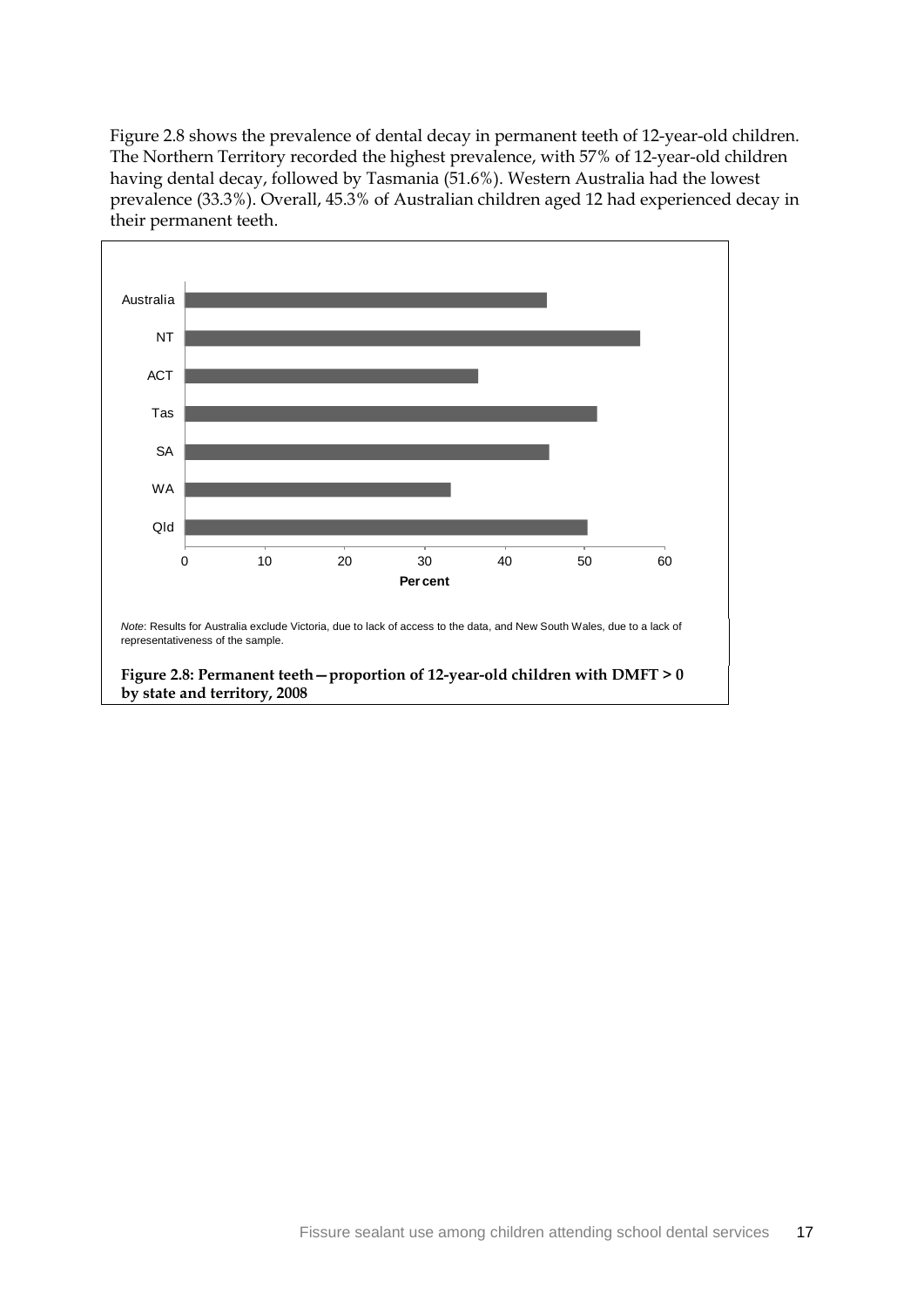# **3 Fissure sealants**

Fissure sealing is a frequently used preventive method that effectively halts the development of active decay in permanent teeth. Pits and fissures of teeth (usually molars) are sealed or covered with a resin or glass-ionomer (cement) material (Rozier 2001). Fissure sealants act by preventing the future development of plaque and bacteria in the tooth grooves that are more at risk of decay.

An association between age and fissure sealant use is evident in Table 3.1. The table shows that the mean number of teeth with fissure sealants was lowest (0.10 teeth) among 6-year-olds and highest (0.75) among 12-year-olds, with 0.56 teeth being sealed on average in all children. A tendency to provide fissure sealants to those children who were more vulnerable for developing dental decay was also apparent. For example, among all children aged 6–12, only 16.9% of those with no dental decay experience had fissure sealants, while the proportion of children with dental decay who had fissure sealants was almost 30%.

| Age     | All children |               | Fissure sealants among children with<br>$DMFT = 0$ |          | Fissure sealants among children with<br>DMFT > 0 |          |  |
|---------|--------------|---------------|----------------------------------------------------|----------|--------------------------------------------------|----------|--|
| (years) | Mean         | <b>CI</b>     | Mean (CI)                                          | Per cent | Mean (CI)                                        | Per cent |  |
| 6       | 0.10         | $0.09 - 0.11$ | $0.10(0.09 - 0.11)$                                | 3.3      | $0.08(0.04 - 0.12)$                              | 0.0      |  |
| 7       | 0.29         | $0.27 - 0.31$ | $0.29(0.27 - 0.31)$                                | 9.9      | $0.30(0.25 - 0.35)$                              | 16.2     |  |
| 8       | 0.56         | $0.54 - 0.59$ | $0.56(0.53 - 0.58)$                                | 18.3     | $0.60(0.55 - 0.65)$                              | 33.6     |  |
| 9       | 0.69         | $0.66 - 0.71$ | $0.70(0.67 - 0.73)$                                | 22.5     | $0.65(0.60 - 0.69)$                              | 31.3     |  |
| 10      | 0.71         | $0.69 - 0.74$ | $0.75(0.71 - 0.79)$                                | 22.4     | $0.64(0.60 - 0.68)$                              | 29.8     |  |
| 11      | 0.78         | $0.75 - 0.81$ | $0.81(0.77-0.85)$                                  | 29.6     | $0.73(0.68 - 0.77)$                              | 32.9     |  |
| 12      | 0.75         | $0.72 - 0.79$ | $0.65(0.60 - 0.69)$                                | 18.3     | $0.88(0.83 - 0.93)$                              | 35.3     |  |
| All     | 0.56         | $0.55 - 0.57$ | $0.52(0.51 - 0.53)$                                | 16.9     | $0.68(0.66 - 0.70)$                              | 29.6     |  |

<span id="page-26-0"></span>**Table 3.1: Fissure sealant experience by age, 2008** 

## **3.1 Fissure sealant use by state and territory**

Children in the Australian Capital Territory had the highest mean number of teeth with fissure sealants (1.70), while those in the Northern Territory had the lowest (0.20) (Table 3.2). As in the combined analysis (Table 3.1), fissure sealant use in children who had no decay was relatively low compared with children who had decay, across all states and territories except for the Northern Territory.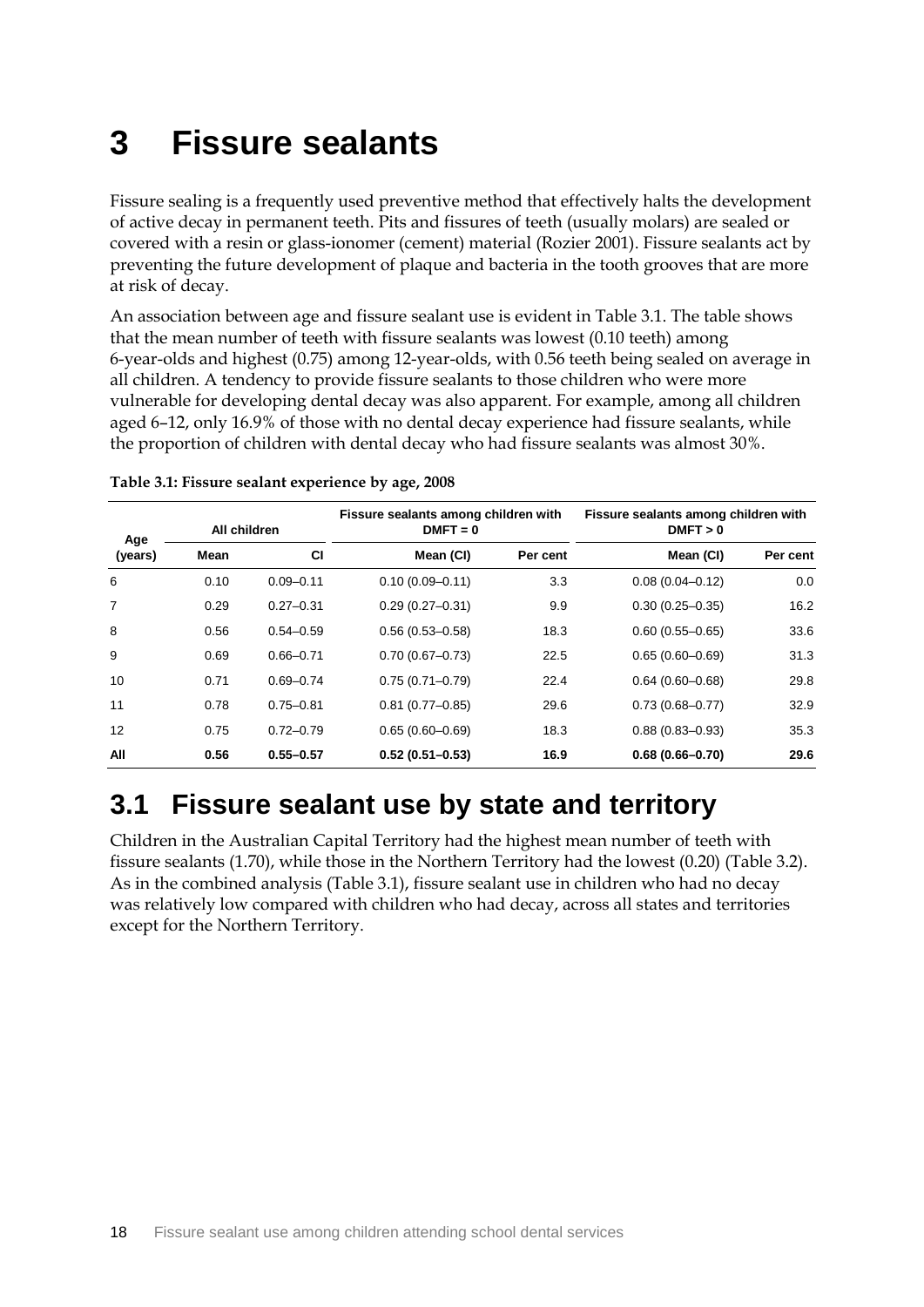|                                       | All children |               | <b>Fissure sealants among</b><br>children with DMFT = $0$ |          | Fissure sealants among<br>children with DMFT $> 0$ |          |  |
|---------------------------------------|--------------|---------------|-----------------------------------------------------------|----------|----------------------------------------------------|----------|--|
| <b>State/territory</b>                | Mean         | <b>CI</b>     | Mean (CI)                                                 | Per cent | Mean (CI)                                          | Per cent |  |
| Qld                                   | 0.54         | $0.49 - 0.58$ | $0.48(0.43 - 0.53)$                                       | 16.7     | $0.68(0.59 - 0.76)$                                | 30.4     |  |
| <b>WA</b>                             | 0.26         | $0.23 - 0.28$ | $0.26(0.24 - 0.29)$                                       | 8.9      | $0.24(0.20 - 0.28)$                                | 11.8     |  |
| <b>SA</b>                             | 0.77         | $0.75 - 0.78$ | $0.70(0.68 - 0.71)$                                       | 22.3     | $1.00(0.97 - 1.03)$                                | 44.5     |  |
| Tas                                   | 0.90         | $0.87 - 0.92$ | $0.83(0.80 - 0.86)$                                       | 25.3     | $1.06(1.01 - 1.11)$                                | 42.6     |  |
| <b>ACT</b>                            | 1.70         | $1.65 - 1.76$ | $1.67(1.61 - 1.72)$                                       | 43.6     | $1.89(1.77 - 2.00)$                                | 64.4     |  |
| NT                                    | 0.20         | $0.15 - 0.26$ | $0.22(0.16 - 0.29)$                                       | 7.0      | $0.16(0.07 - 0.25)$                                | 5.5      |  |
| Australia (6 states/territories only) | 0.56         | $0.55 - 0.57$ | $0.52(0.51 - 0.53)$                                       | 16.9     | $0.68(0.66 - 0.70)$                                | 29.6     |  |

<span id="page-27-0"></span>**Table 3.2: Fissure sealant use among 6–12-year-old children by state and territory, 2008**

*Note:* Results for Australia exclude Victoria, due to lack of access to the data, and New South Wales, due to a lack of representativeness of the sample.

## **3.2 National trends of fissure sealant use**

Figure 3.1 shows the mean number of fissure-sealed teeth among 12-year-old children in Australia from 1989 to 2008. There was an increase in fissure sealant use from 0.38 teeth in 1989 to 1.05 teeth in 2001, followed by a sharp drop until 2006, when only 0.57 teeth were fissure sealed on average. By 2008 the average number of teeth sealed had increased again to 0.75. The decline between 2001 and 2006 may reflect the availability of products (e.g. Fuji 7) that have been indicated for tooth surface protection, but which are not recorded by clinicians as sealants.

<span id="page-27-1"></span>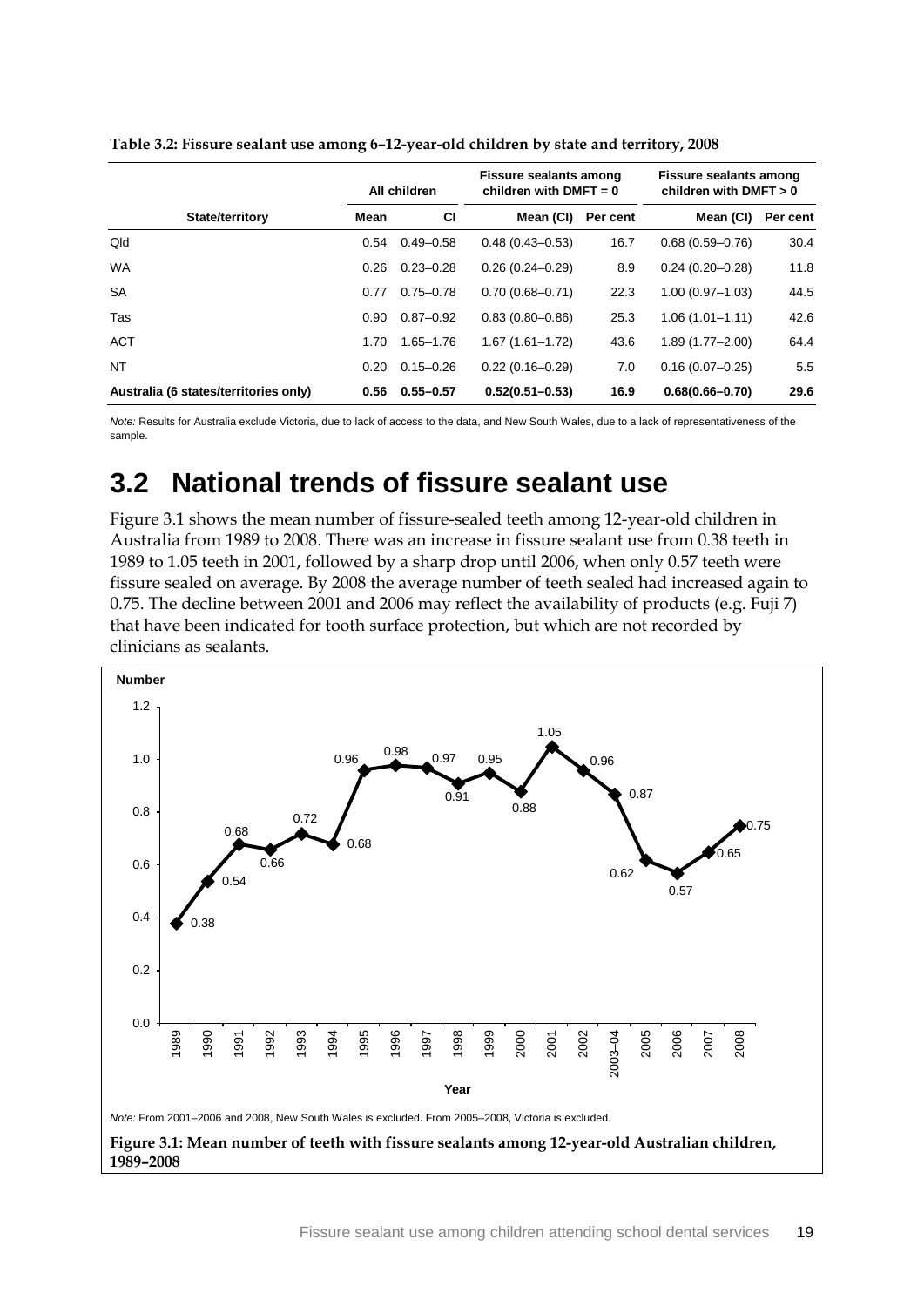Figure 3.2 shows the fissure sealant use among 12-year-old children, for both those who had decay experience and those who had none, over the 20 years to 2008. The proportion of children with fissure sealants showed an increasing trend for both groups, peaking in 2001 at approximately 41% and 34% of children, respectively. Fissure sealant use in both groups declined after 2001, in particular the proportion of caries-free children who had fissure sealants.

Throughout the two decades, the fissure sealant use among 12-year-olds who had decay was consistently higher than for those with no decay experienced. Overall, this indicates an increasing propensity to provide fissure sealants to those children who are more prone to dental decay.

<span id="page-28-0"></span>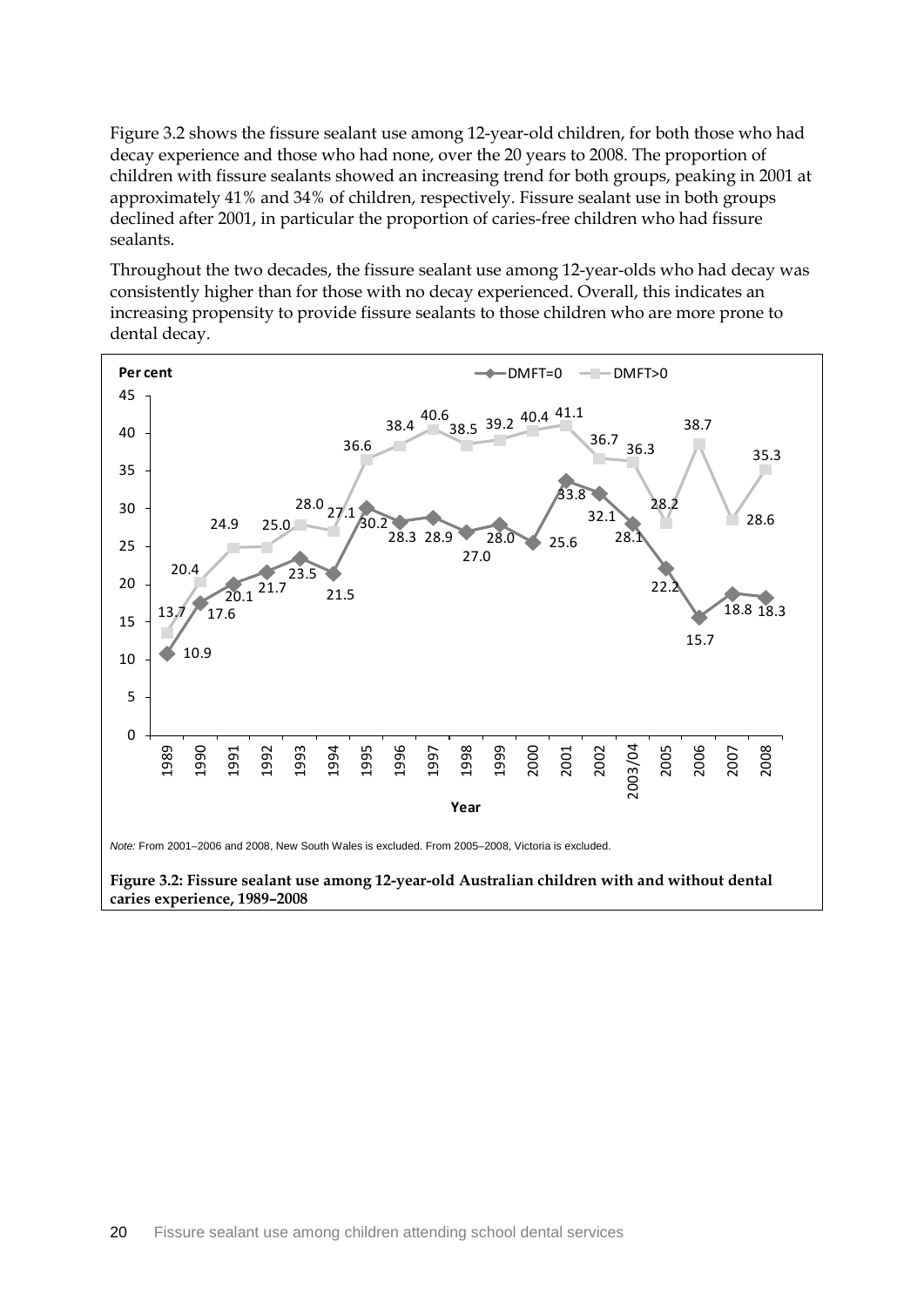# **Appendix A: Description of survey methods**

# **Source of subjects**

Data for Queensland, South Australia, Western Australia, Tasmania, the Northern Territory and the Australian Capital Territory were sourced from the Child Dental Health Survey (CDHS) conducted in the 2008 calendar year. This annual surveillance survey monitors the dental health of children enrolled in school and community dental services operated by the health departments or authorities of Australia's six state and two territory governments. In all jurisdictions, children from both public and private schools are eligible for dental care through a school dental service (SDS). The care typically provided includes dental examinations, preventive services and restorative treatment. However, there are some variations among state and territory programs with respect to priority age groups and the nature of services. In some jurisdictions, caries risk assessment is used to determine recall interval and preventive treatment. Consequently, there are variations in the extent of enrolments in SDSs, with some jurisdictions serving more than 80% of primary school children and others serving smaller proportions.

National estimates in this report exclude Victoria, due to lack of access to the 2008 data, and New South Wales as the sample was not representative. Only children who have been identified as having treatment needs, for example those with untreated decay, are seen in the New South Wales public dental service. Consequently, the dental health of these children does not represent the dental health of the entire child population of New South Wales, many of whom do not have treatment needs.

# **Sampling**

The data sourced from the annual CDHS were derived from routine examinations of children enrolled in the SDSs. Children were sampled at random from SDS clinics by selecting those examined during the 2008 calendar year who were born on specific days of the month, or by a similar systematic sampling procedure. The specific days of the month and approximate sampling ratios implemented in each state and territory are provided in Table A.1. This sampling scheme ensures that a random sample of children enrolled with the SDSs is selected, but excludes children who are not enrolled.

The sampling ratios were designed to provide similar numbers of children from each state and territory. However, due to full enumeration in South Australia, Tasmania, the Australian Capital Territory and the Northern Territory the number of children included in the survey in that states and territories is considerably larger than for the other states. Differences in administration and local data requirements of each SDS create further variation in the number of children sampled by state and territory. This variation is accounted for in the weighting procedure.

Where children received more than one examination during the year, only data derived from the child's first examination were included in the survey for Queensland, Western Australia, and the Northern Territory. For South Australia, the Australian Capital Territory and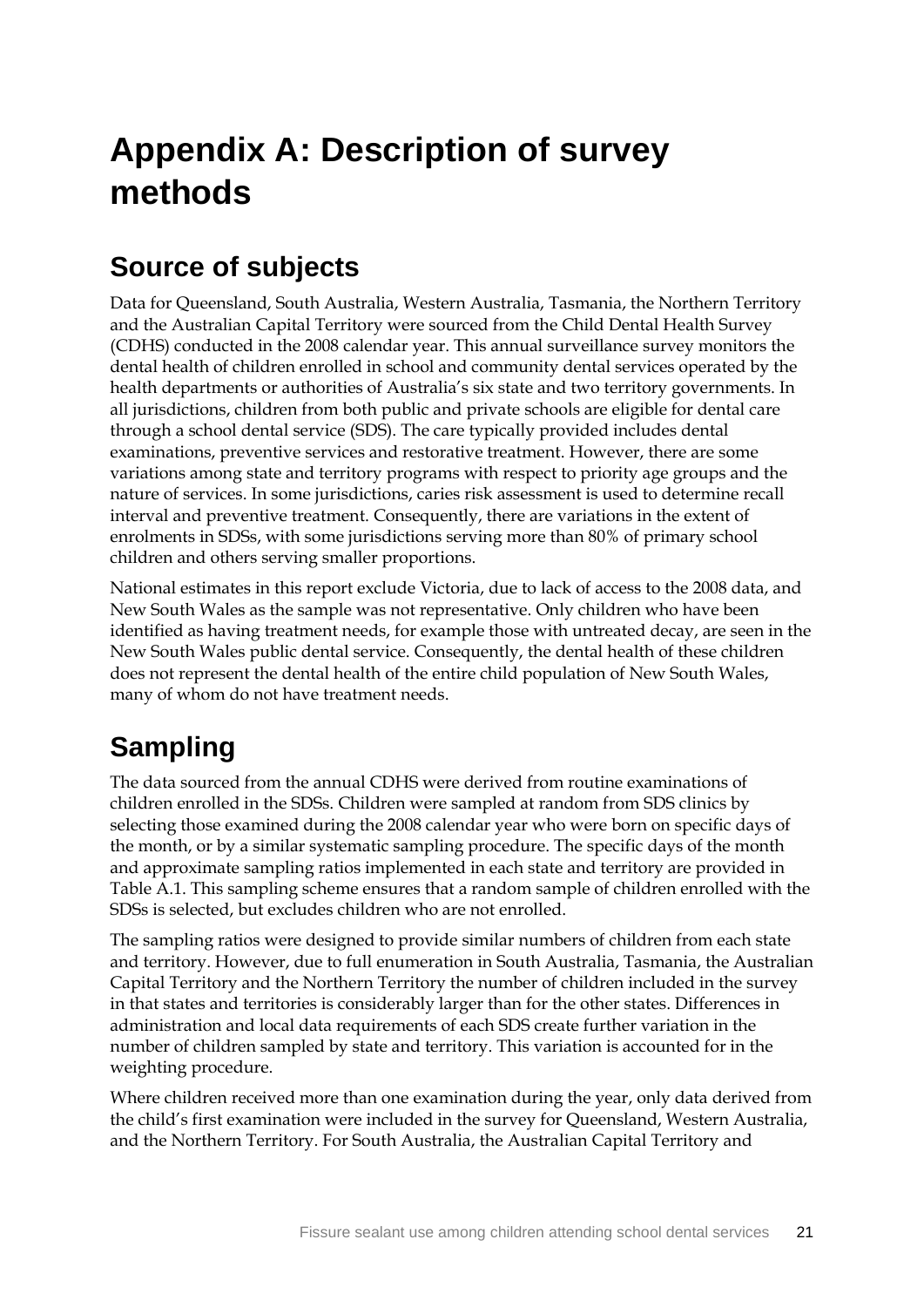Tasmania, where electronic patient records were used, only data derived from the last examination of the year were included.

| State/territory                     | Sampling ratio <sup>(a)</sup> | Days of birth          |
|-------------------------------------|-------------------------------|------------------------|
| Queensland                          |                               |                        |
| <b>Gold Coast</b>                   | 1:1                           | Any                    |
| Other Queensland                    | 1:15                          | 1st and 6th            |
| Western Australia                   | 1:8.5                         | 28th, 29th, 30th, 31st |
| South Australia                     | 1:1                           | Any                    |
| Tasmania                            | 1:1                           | Any                    |
| <b>Australian Capital Territory</b> | 1:1                           | Any                    |
| <b>Northern Territory</b>           |                               |                        |
| Darwin                              | 1:1                           | Any                    |
| <b>Other Northern Territory</b>     | 1:1                           | Any                    |

<span id="page-30-0"></span>**Table A.1: Sampling ratios for Australian states and territories, 2008** 

(a) Sampling ratios are approximate only.

*Note:* Victoria is excluded due to lack of access to the data, and New South Wales, due to a lack of representativeness of the sample.

# **Data items**

Data sourced from SDS clinics were collected at the time of routine clinical examinations conducted by dental therapists and dentists. The application of diagnostic criteria was based on the clinical judgement of the dental therapist or dentist. Clinics were provided with detailed written instructions on collecting data, but there were no formal sessions of instruction in diagnosis and no repeat examinations to assess inter- or intra-examiner reliability.

The examiner recorded demographic characteristics of each sampled child including age and sex. Country of birth and Indigenous status of both child and mother were also collected. The two items are considered important to a health monitoring survey (Health Targets and Implementation Committee 1988). Both items were obtained from information on the patient's treatment card or medical history but due to the increasingly limited recording of this information by each state and territory SDS, it was not included in this report.

# **Weighting of data and data analysis**

National population estimates in this publication were derived from weighted data. The weighting methodology reflects the sample design implemented in each state and territory. Data sourced from the annual CDHS were weighted at the regional level, with regions based on the 2006 Australian Standard Geographical Classification. Where sample size was adequate, regions within a capital city were defined as ABS Statistical Subdivisions and regions outside capital-city areas as Statistical Divisions.

Population counts were provided by the Australian Bureau of Statistics. The file, '2008 estimated residential population (ABS 2011) of Australia by postal area by age (5–14 years)', provided population counts by individual age and postcode. Postcodes were mapped to region using the 'ABS 2006 Statistical Sub-Division 2006 Postcode Concordance File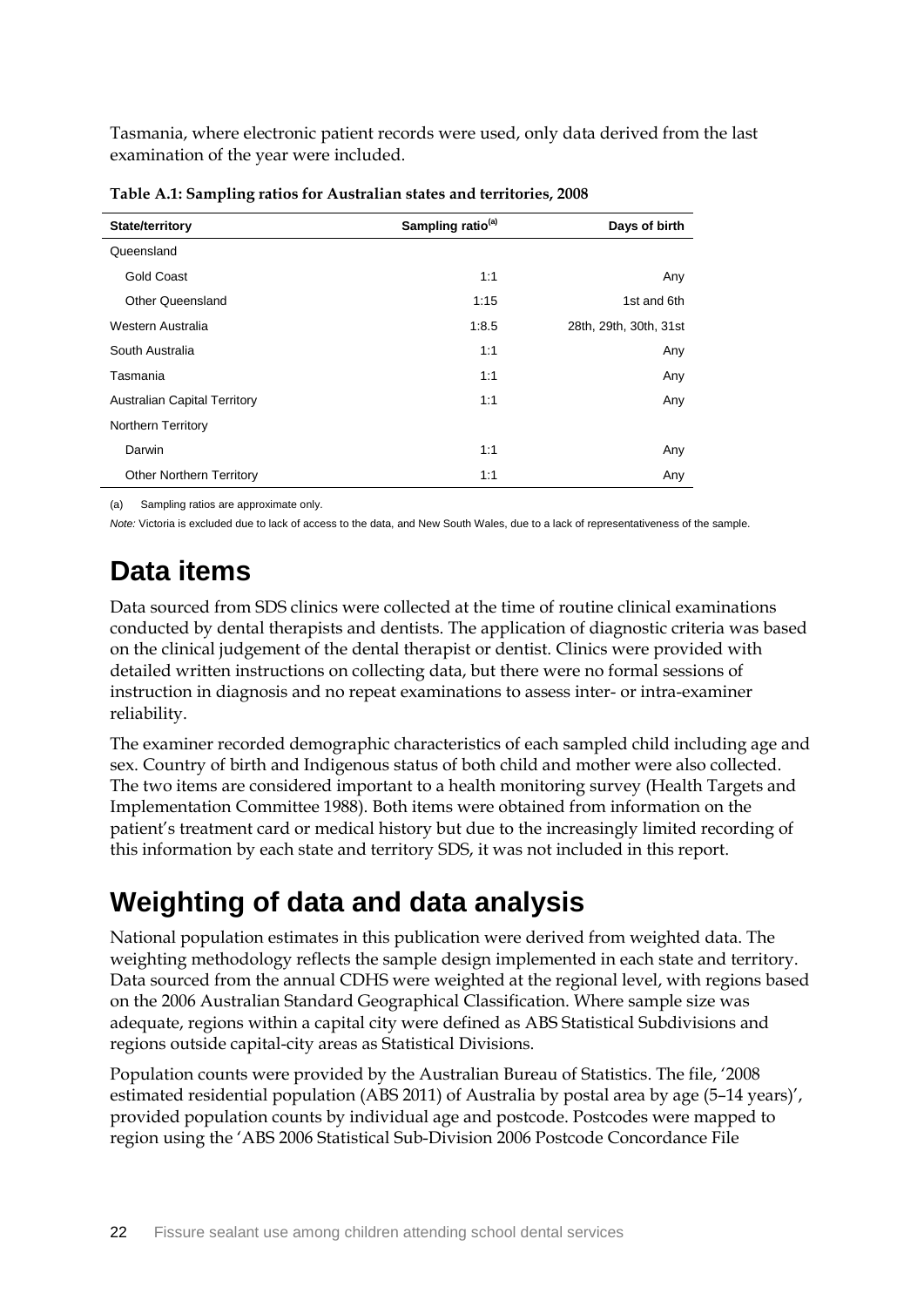(2905055001 ssd 2006 from poa 2006)', and aggregated to produce regional-level population counts by individual age.

The initial weight for each person was calculated as the inverse of the child's probability of selection in the survey, based on the sampling ratios implemented across clinics in each state and territory. As children enrolled in SDS clinics may experience different recall periods, those on recall intervals of 12 months or less have a higher chance of selection than children on longer recall intervals. To ensure that children on longer recall intervals, who often have better oral health, were not under represented, data were also weighted by time since last dental examination.

Final weights were derived to reflect the regional age distribution of Australian children aged 5–14. Within each state or territory, substrata were defined by (individual) age and region. Survey records were allocated to region based on postcode, and then linked to the estimated resident population (ERP) for that region to derive a final weight for each child.

To enable population estimates from the survey to be compared and inferences made about characteristics of Australian children, 95% confidence intervals (CIs) have been produced for each survey estimate.

The weighting protocol aimed to produce estimates that were representative of Australian children; however, in states and territories where data were sourced from the annual CDHS, only children enrolled in an SDS were surveyed. Consequently, the results in this report do not represent the complete Australian child population. Enrolment across Australia varies, but in all states and territories it is higher for primary school children than for those in secondary schooling. In some states and territories, older children must meet special eligibility criteria and they may therefore be less representative of their age groups within the Australian population than is the case for younger children. Hence, in this publication, estimates for primary school children may not differ substantially from those that would be obtained if all children in the country were surveyed, whereas estimates for secondary school children may vary from those obtained for all children. It is therefore necessary to be cautious in drawing inferences from age-related trends, particularly among children aged 13–14 in South Australia, the Australian Capital Territory and the Northern Territory.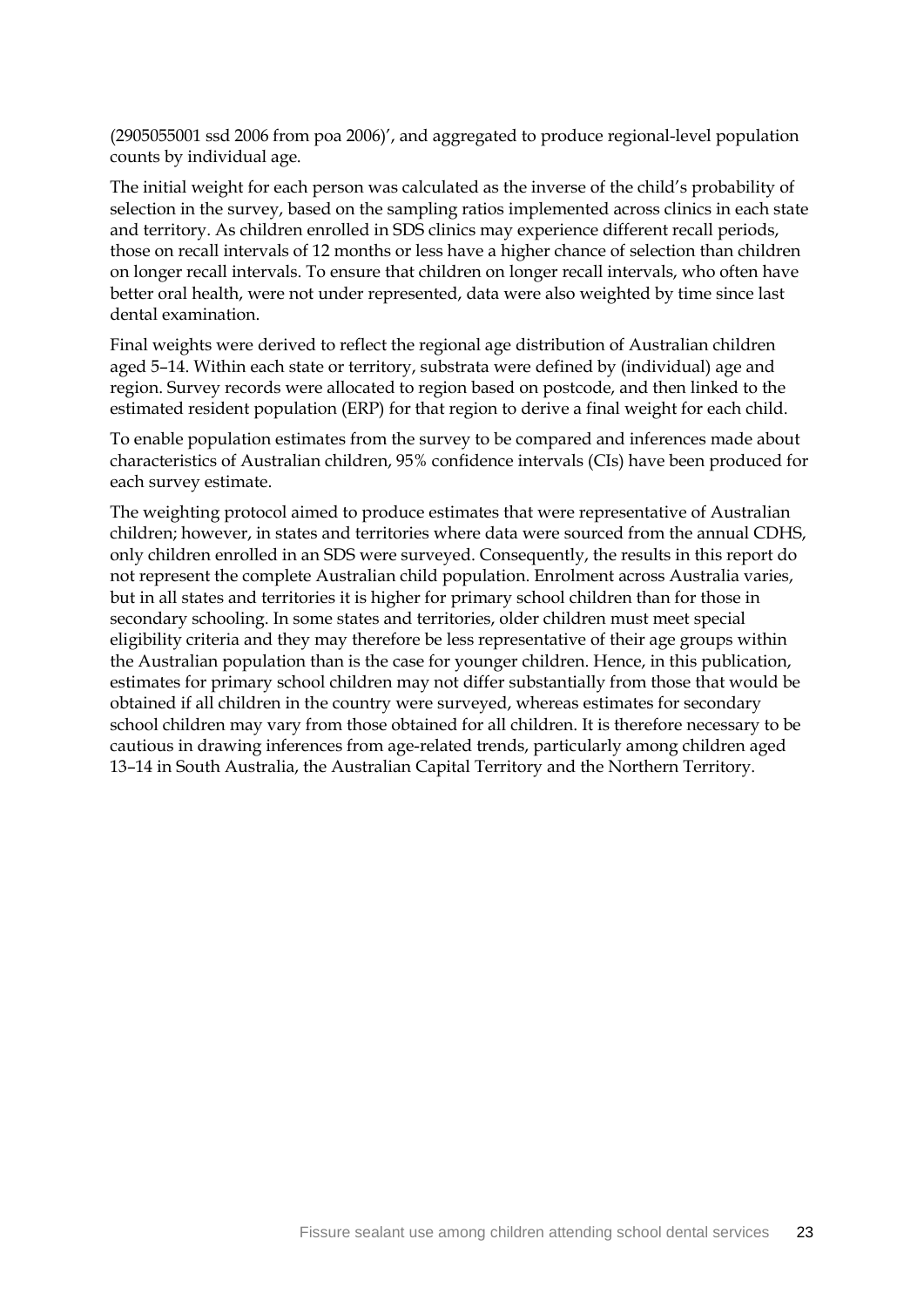## **Number in sample**

There were 63,870 children aged 6–12 surveyed in the 2008 calendar year. Table A.2 provides the number of children sampled in each state and territory, and Table A.3 provides the number of children sampled by age.

<span id="page-32-0"></span>**Table A.2: Number of children sampled by state and territory, 2008**

| State/territory | Number of children<br>sampled |
|-----------------|-------------------------------|
|                 |                               |
| Old             | 3,158                         |
| <b>WA</b>       | 6,472                         |
| SA              | 34,484                        |
| Tas             | 12,860                        |
| <b>ACT</b>      | 5,787                         |
| NΤ              | 1,109                         |
| Total           | 63,870                        |

*Note:* Results for Australia exclude Victoria due to lack of access to the data, and New South Wales due to a lack of representativeness of the sample.

<span id="page-32-1"></span>

|              | Table A.3: Number of children sampled |
|--------------|---------------------------------------|
| by age, 2008 |                                       |

| Age (years)  | Number of children<br>sampled |
|--------------|-------------------------------|
| 6            | 9,086                         |
| 7            | 9,560                         |
| 8            | 9,700                         |
| 9            | 9,429                         |
| 10           | 9,156                         |
| 11           | 8,877                         |
| 12           | 8,062                         |
| <b>Total</b> | 63,870                        |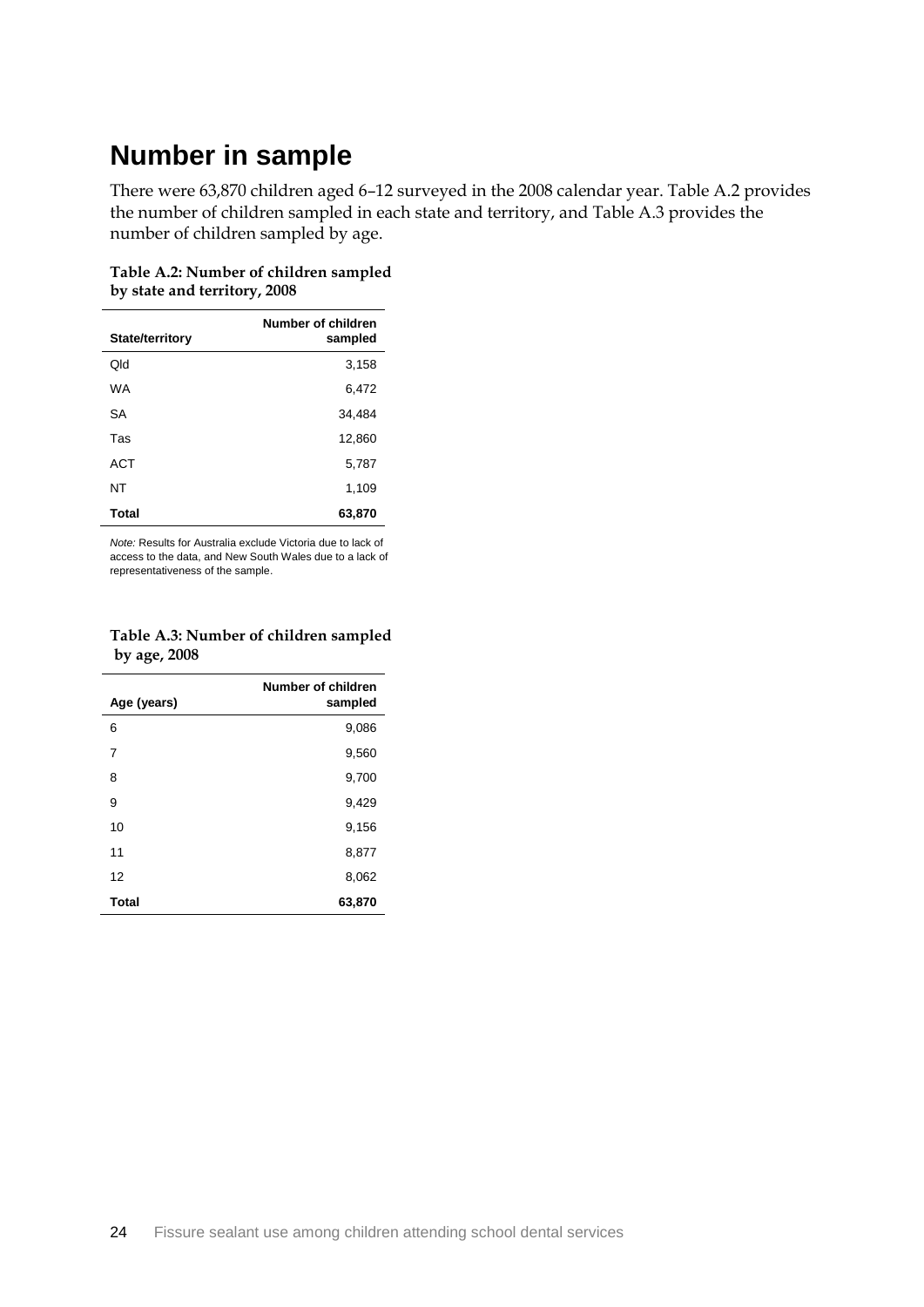# **Appendix B: Supplementary state and territory data tables, 2008**

The following supplementary data (Table B.1 – Table B.24) present state- and territoryspecific information on deciduous and permanent caries experience by age.

|             |      | Decayed       | <b>Filled</b> |               |      | <b>Missing</b> | dmft |               |
|-------------|------|---------------|---------------|---------------|------|----------------|------|---------------|
| Age (years) | Mean | 95% CI        | Mean          | 95% CI        | Mean | 95% CI         | Mean | 95% CI        |
| 5           | 1.86 | $1.55 - 2.17$ | 0.38          | $0.25 - 0.51$ | 0.09 | $0.02 - 0.17$  | 2.33 | $1.99 - 2.68$ |
| 6           | 1.57 | $1.33 - 1.82$ | 0.93          | $0.77 - 1.10$ | 0.10 | $0.05 - 0.15$  | 2.61 | $2.29 - 2.93$ |
| 7           | 1.13 | $0.94 - 1.31$ | 1.16          | $0.98 - 1.34$ | 0.12 | $0.06 - 0.18$  | 2.41 | $2.13 - 2.69$ |
| 8           | 1.09 | $0.94 - 1.25$ | 1.45          | $1.27 - 1.63$ | 0.16 | $0.09 - 0.24$  | 2.71 | $2.44 - 2.97$ |
| 9           | 0.85 | $0.74 - 0.97$ | 1.57          | $1.38 - 1.75$ | 0.10 | $0.05 - 0.15$  | 2.52 | $2.27 - 2.77$ |
| 10          | 0.70 | $0.59 - 0.81$ | 1.00          | $0.87 - 1.13$ | 0.07 | $0.04 - 0.11$  | 1.77 | 1.58-1.97     |

#### <span id="page-33-0"></span>**Table B.1: dmft by age, Queensland, 2008**

#### <span id="page-33-1"></span>**Table B.2: DMFT by age, Queensland, 2008**

|             |      | Decayed       | <b>Filled</b> |               |      | <b>Missing</b> |      | <b>DMFT</b>   |  |
|-------------|------|---------------|---------------|---------------|------|----------------|------|---------------|--|
| Age (years) | Mean | 95% CI        | Mean          | 95% CI        | Mean | 95% CI         | Mean | 95% CI        |  |
| 6           | 0.09 | $0.06 - 0.13$ | 0.00          |               | 0.00 | $0.00 - 0.01$  | 0.09 | $0.06 - 0.13$ |  |
| 7           | 0.25 | $0.19 - 0.32$ | 0.07          | $0.03 - 0.12$ | 0.01 | $0.00 - 0.02$  | 0.33 | $0.25 - 0.41$ |  |
| 8           | 0.22 | $0.17 - 0.28$ | 0.15          | $0.10 - 0.21$ | 0.01 | $0.00 - 0.02$  | 0.38 | $0.30 - 0.47$ |  |
| 9           | 0.29 | $0.22 - 0.36$ | 0.23          | $0.18 - 0.29$ | 0.02 | $0.00 - 0.05$  | 0.55 | $0.44 - 0.65$ |  |
| 10          | 0.33 | $0.26 - 0.40$ | 0.38          | $0.30 - 0.46$ | 0.02 | $0.00 - 0.03$  | 0.73 | $0.61 - 0.84$ |  |
| 11          | 0.51 | $0.41 - 0.62$ | 0.40          | $0.32 - 0.48$ | 0.02 | $0.00 - 0.04$  | 0.93 | $0.80 - 1.07$ |  |
| 12          | 0.61 | $0.48 - 0.73$ | 0.66          | $0.45 - 0.78$ | 0.04 | $0.01 - 0.07$  | 1.31 | $1.11 - 1.50$ |  |

#### <span id="page-33-2"></span>**Table B.3: Children with dmft = 0 by age, Queensland, 2008 (per cent)**

| Age (years) | $n^{(a)}$ | $% dmft = 0$ |
|-------------|-----------|--------------|
| 6           | 30,759    | 45.2         |
| 7           | 32,332    | 43.7         |
| 8           | 37,903    | 33.6         |
| 9           | 36,078    | 36.4         |
| 10          | 30,926    | 46.5         |

(a) Weighted number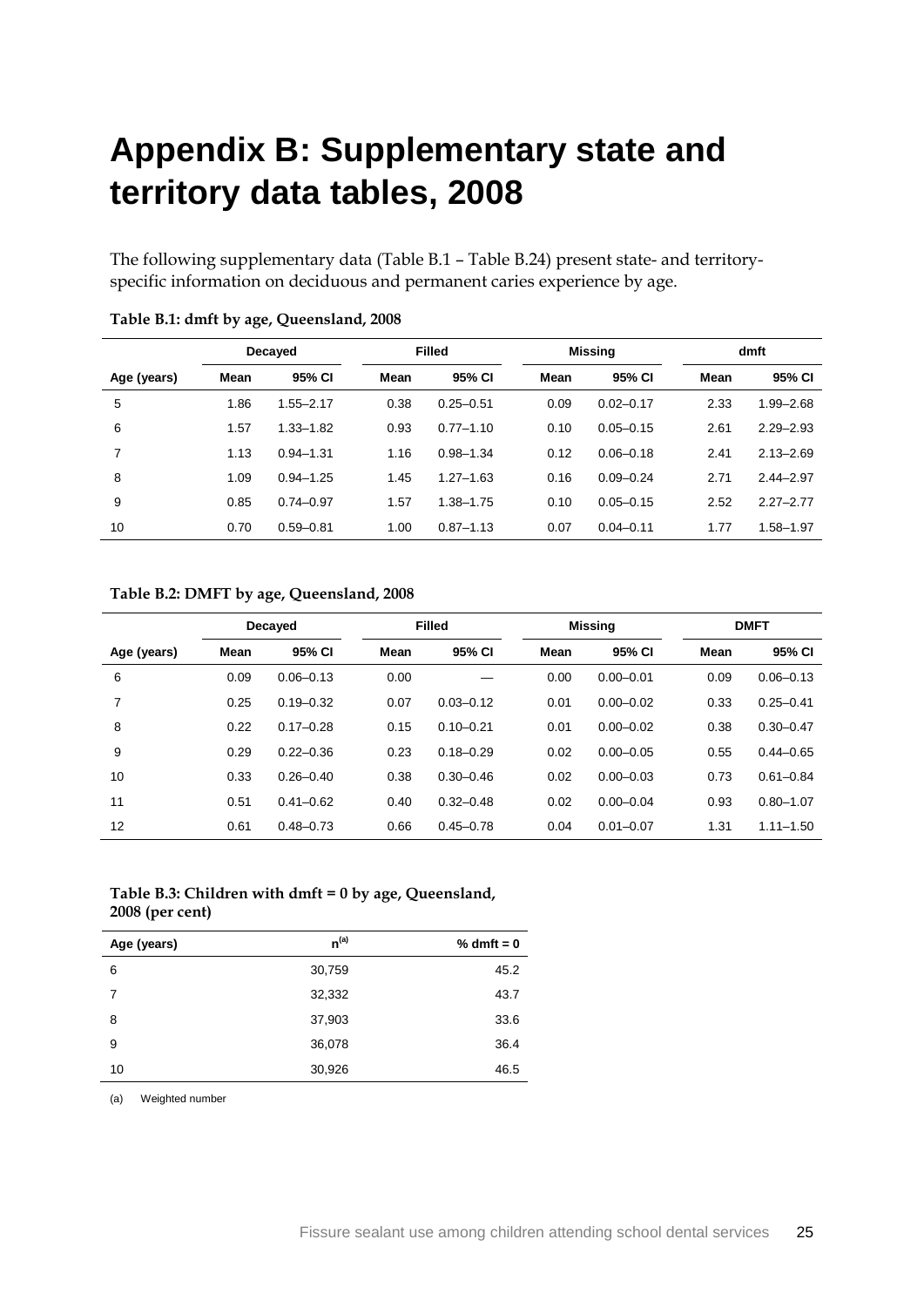| Age (years) | $n^{(a)}$ | $%$ DMFT = 0 |
|-------------|-----------|--------------|
| 6           | 3,699     | 93.4         |
| 7           | 9,618     | 83.4         |
| 8           | 12,006    | 78.9         |
| 9           | 16,026    | 71.9         |
| 10          | 20,217    | 64.9         |
| 11          | 23,675    | 59.2         |
| 12          | 29,537    | 49.7         |

<span id="page-34-0"></span>**Table B.4: Children with DMFT = 0 by age, Queensland, 2008 (per cent)**

(a) Weighted number

<span id="page-34-1"></span>**Table B.5: dmft by age, Western Australia, 2008**

|             | Decayed |                 |      | <b>Filled</b> |      | <b>Missing</b> |      | dmft          |  |
|-------------|---------|-----------------|------|---------------|------|----------------|------|---------------|--|
| Age (years) | Mean    | 95% CI          | Mean | 95% CI        | Mean | 95% CI         | Mean | 95% CI        |  |
| 5           | 0.78    | $0.23 - 1.33$   | 0.37 | $0.00 - 0.84$ | 0.00 |                | 1.14 | $0.39 - 1.89$ |  |
| 6           | 1.06    | $0.90 - 1.21$   | 0.76 | $0.64 - 0.88$ | 0.04 | $0.02 - 0.06$  | 1.85 | $1.65 - 2.05$ |  |
| 7           | 0.69    | $0.61 - 0.78$   | 0.95 | $0.84 - 1.06$ | 0.06 | $0.03 - 0.09$  | 1.70 | $1.55 - 1.85$ |  |
| 8           | 0.69    | $0.60 - 0.78 -$ | 1.20 | $1.08 - 1.31$ | 0.05 | $0.02 - 0.08$  | 1.94 | $1.79 - 2.09$ |  |
| 9           | 0.45    | $0.39 - 0.51 -$ | 1.05 | $0.95 - 1.16$ | 0.02 | $0.01 - 0.03$  | 1.53 | $1.40 - 1.65$ |  |
| 10          | 0.30    | $0.25 - 0.36 -$ | 0.89 | $0.79 - 0.98$ | 0.01 | $0.00 - 0.02$  | 1.20 | $1.09 - 1.32$ |  |

### <span id="page-34-2"></span>**Table B.6: DMFT by age, Western Australia, 2008**

|             |      | Decayed       |      | <b>Filled</b> |      | <b>Missing</b> |      | <b>DMFT</b>   |
|-------------|------|---------------|------|---------------|------|----------------|------|---------------|
| Age (years) | Mean | 95% CI        | Mean | 95% CI        | Mean | 95% CI         | Mean | 95% CI        |
| 6           | 0.08 | $0.04 - 0.13$ | 0.00 | $0.00 - 0.01$ | 0.00 | $0.00 - 0.00$  | 0.09 | $0.04 - 0.13$ |
| 7           | 0.12 | $0.09 - 0.15$ | 0.02 | $0.01 - 0.03$ | 0.01 | $0.00 - 0.01$  | 0.14 | $0.11 - 0.17$ |
| 8           | 0.20 | $0.16 - 0.23$ | 0.06 | $0.04 - 0.09$ | 0.01 | $0.00 - 0.01$  | 0.27 | $0.22 - 0.31$ |
| 9           | 0.12 | $0.08 - 0.16$ | 0.18 | $0.14 - 0.22$ | 0.03 | $0.01 - 0.05$  | 0.33 | $0.27 - 0.39$ |
| 10          | 0.20 | $0.16 - 0.23$ | 0.25 | $0.21 - 0.29$ | 0.02 | $0.01 - 0.04$  | 0.47 | $0.41 - 0.53$ |
| 11          | 0.30 | $0.24 - 0.35$ | 0.27 | $0.23 - 0.32$ | 0.03 | $0.01 - 0.05$  | 0.60 | $0.53 - 0.68$ |
| 12          | 0.32 | $0.25 - 0.40$ | 0.35 | $0.29 - 0.40$ | 0.01 | $0.00 - 0.03$  | 0.68 | $0.58 - 0.78$ |
| 13          | 0.31 | $0.26 - 0.37$ | 0.56 | $0.48 - 0.65$ | 0.03 | $0.01 - 0.04$  | 0.90 | $0.79 - 1.01$ |
| 14          | 0.45 | $0.35 - 0.55$ | 0.71 | $0.59 - 0.83$ | 0.03 | $0.01 - 0.05$  | 1.19 | $1.02 - 1.35$ |
| 15          | 0.53 | $0.39 - 0.67$ | 0.90 | $0.74 - 1.05$ | 0.02 | $0.00 - 0.05$  | 1.45 | $1.23 - 1.67$ |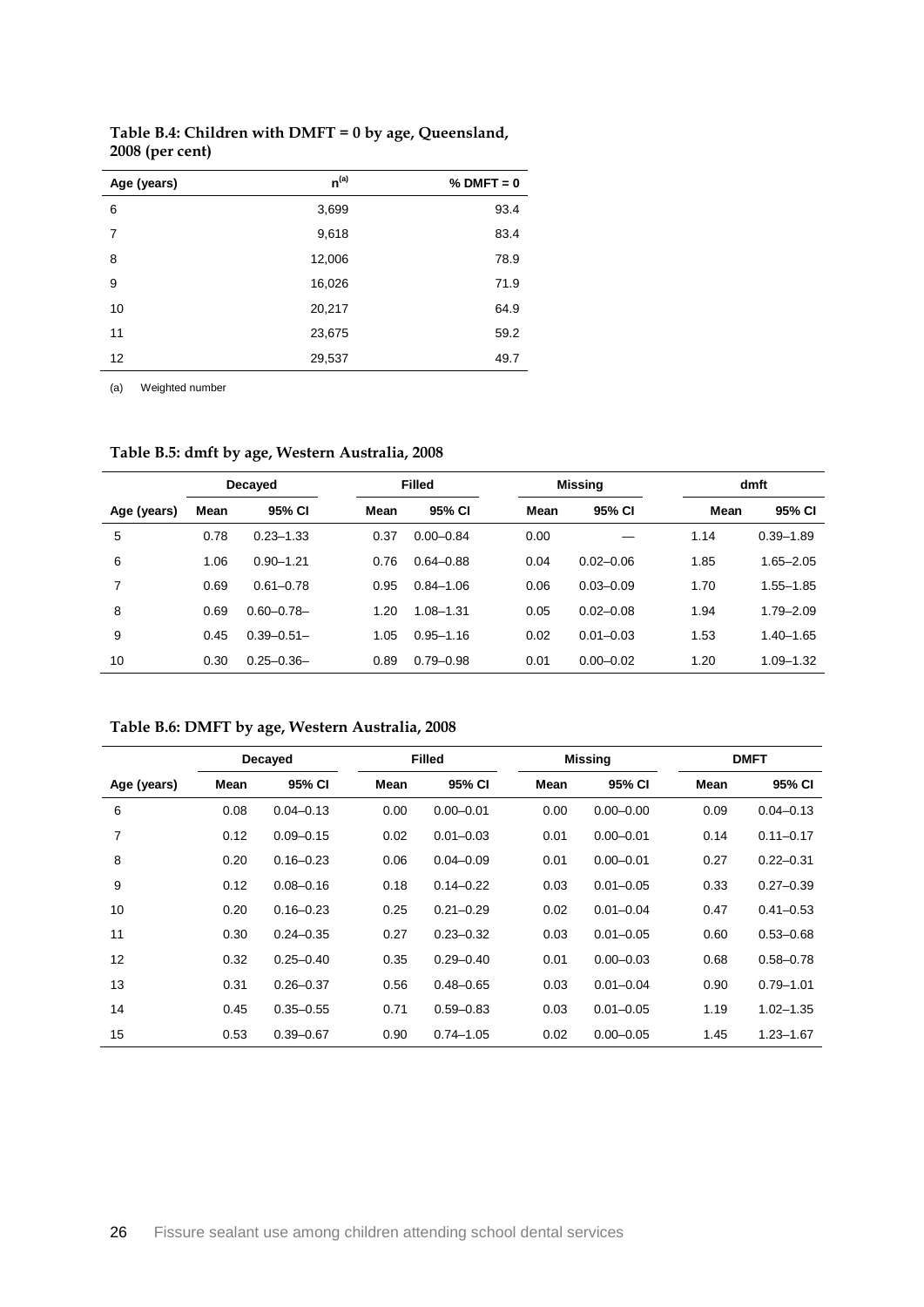| Age (years) | $n^{(a)}$ | % dmft = $0$ |
|-------------|-----------|--------------|
| 6           | 14,306    | 52.6         |
| 7           | 14,152    | 50.7         |
| 8           | 12,911    | 45.9         |
| 9           | 13,633    | 47.2         |
| 10          | 16,130    | 56.6         |

### <span id="page-35-0"></span>**Table B.7: Children with dmft = 0 by age, Western Australia, 2008 (per cent)**

(a) Weighted number

| Age (years) | $n^{(a)}$ | $%$ DMFT = 0 |
|-------------|-----------|--------------|
| 6           | 3,699     | 93.4         |
| 7           | 9,618     | 83.2         |
| 8           | 12,006    | 78.9         |
| 9           | 16,026    | 71.9         |
| 10          | 20,217    | 64.9         |
| 11          | 25,921    | 95.4         |
| 12          | 25,412    | 91.0         |
| 13          | 23,533    | 83.7         |
| 14          | 23,522    | 81.5         |
| 15          | 20,950    | 73.5         |

#### <span id="page-35-1"></span>**Table B.8: Children with DMFT = 0 by age, Western Australia, 2008 (per cent)**

(a) Weighted number

### <span id="page-35-2"></span>**Table B.9: dmft by age, South Australia, 2008**

|             |      | Decayed       |      | <b>Filled</b> |      | <b>Missina</b> |      | dmft          |
|-------------|------|---------------|------|---------------|------|----------------|------|---------------|
| Age (years) | Mean | 95% CI        | Mean | 95% CI        | Mean | 95% CI         | Mean | 95% CI        |
| 4           | 1.15 | $1.07 - 1.23$ | 0.36 | $0.31 - 0.40$ | 0.11 | $0.09 - 0.14$  | 1.62 | $1.53 - 1.72$ |
| 5           | 1.17 | $1.11 - 1.24$ | 0.60 | $0.55 - 0.64$ | 0.23 | $0.19 - 0.27$  | 2.00 | $1.90 - 2.09$ |
| 6           | 1.06 | $1.01 - 1.12$ | 0.94 | $0.89 - 0.99$ | 0.25 | $0.22 - 0.28$  | 2.25 | $2.16 - 2.34$ |
| 7           | 0.95 | $0.90 - 0.99$ | 1.19 | $1.14 - 1.25$ | 0.20 | $0.17 - 0.22$  | 2.33 | $2.25 - 2.41$ |
| 8           | 0.84 | $0.80 - 0.88$ | 1.44 | $1.38 - 1.49$ | 0.19 | $0.17 - 0.21$  | 2.47 | $2.39 - 2.55$ |
| 9           | 0.75 | $0.72 - 0.79$ | 1.40 | $1.34 - 1.45$ | 0.15 | $0.13 - 0.16$  | 2.30 | $2.23 - 2.37$ |
| 10          | 0.55 | $0.52 - 0.58$ | 1.05 | $1.00 - 1.09$ | 0.09 | $0.08 - 0.11$  | 1.70 | $1.63 - 1.76$ |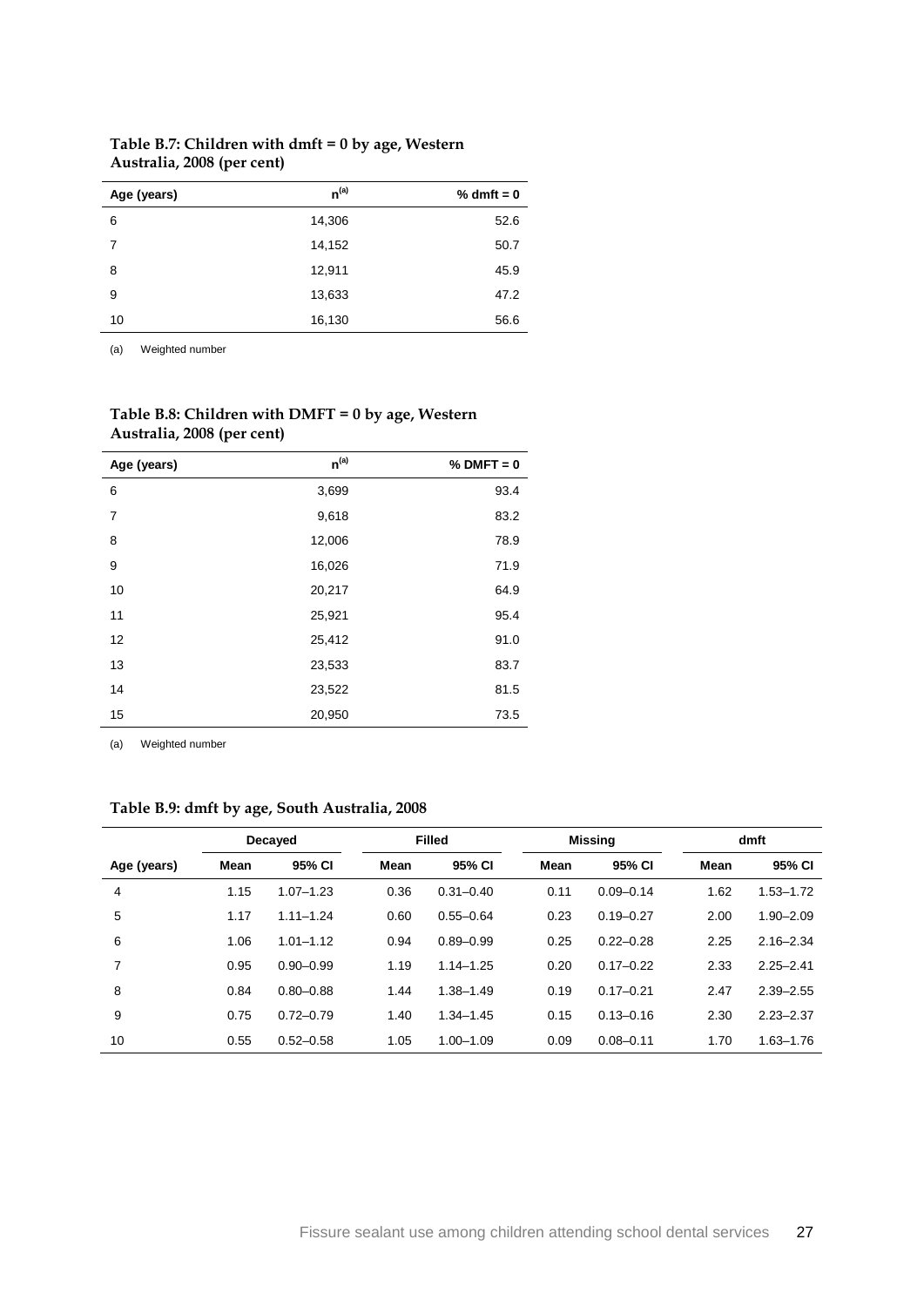|             | Decayed |               |      | <b>Filled</b> |      | <b>Missing</b> | <b>DMFT</b> |               |
|-------------|---------|---------------|------|---------------|------|----------------|-------------|---------------|
| Age (years) | Mean    | 95% CI        | Mean | 95% CI        | Mean | 95% CI         | Mean        | 95% CI        |
| 6           | 0.04    | $0.04 - 0.05$ | 0.01 | $0.01 - 0.01$ | 0.00 | $0.00 - 0.00$  | 0.05        | $0.04 - 0.06$ |
| 7           | 0.13    | $0.12 - 0.14$ | 0.03 | $0.03 - 0.04$ | 0.00 | $0.00 - 0.00$  | 0.16        | $0.15 - 0.18$ |
| 8           | 0.16    | $0.14 - 0.17$ | 0.09 | $0.08 - 0.10$ | 0.00 | $0.00 - 0.00$  | 0.24        | $0.23 - 0.26$ |
| 9           | 0.18    | $0.17 - 0.20$ | 0.19 | $0.17 - 0.20$ | 0.01 | $0.00 - 0.01$  | 0.38        | $0.35 - 0.40$ |
| 10          | 0.22    | $0.20 - 0.24$ | 0.28 | $0.26 - 0.30$ | 0.01 | $0.01 - 0.02$  | 0.51        | $0.48 - 0.53$ |
| 11          | 0.29    | $0.27 - 0.32$ | 0.39 | $0.37 - 0.42$ | 0.02 | $0.02 - 0.03$  | 0.71        | $0.68 - 0.75$ |
| 12          | 0.38    | $0.35 - 0.40$ | 0.59 | $0.56 - 0.62$ | 0.04 | $0.03 - 0.05$  | 1.01        | $0.97 - 1.05$ |
| 13          | 0.47    | $0.44 - 0.50$ | 0.72 | $0.68 - 0.76$ | 0.03 | $0.02 - 0.04$  | 1.22        | $1.17 - 1.27$ |
| 14          | 0.61    | $0.56 - 0.65$ | 0.90 | $0.86 - 0.95$ | 0.07 | $0.05 - 0.08$  | 1.58        | $1.51 - 1.65$ |
| 15          | 0.72    | $0.67 - 0.77$ | 1.11 | $1.06 - 1.17$ | 0.06 | $0.05 - 0.07$  | 1.89        | $1.81 - 1.97$ |
| 16          | 0.69    | $0.63 - 0.75$ | 1.40 | $1.32 - 1.48$ | 0.07 | $0.05 - 0.08$  | 2.16        | $2.05 - 2.27$ |

<span id="page-36-0"></span>**Table B.10: DMFT by age, South Australia, 2008**

### <span id="page-36-1"></span>**Table B.11: Children with dmft = 0 by age, South Australia, 2008 (per cent)**

| Age (years) | $n^{(a)}$ | $% dmft = 0$ |
|-------------|-----------|--------------|
| 4           | 11,526    | 62.7         |
| 5           | 10,073    | 55.3         |
| 6           | 8,856     | 47.6         |
| 7           | 8,257     | 43.9         |
| 8           | 7,613     | 39.1         |
| 9           | 7,392     | 37.6         |
| 10          | 9,147     | 46.7         |

(a) Weighted number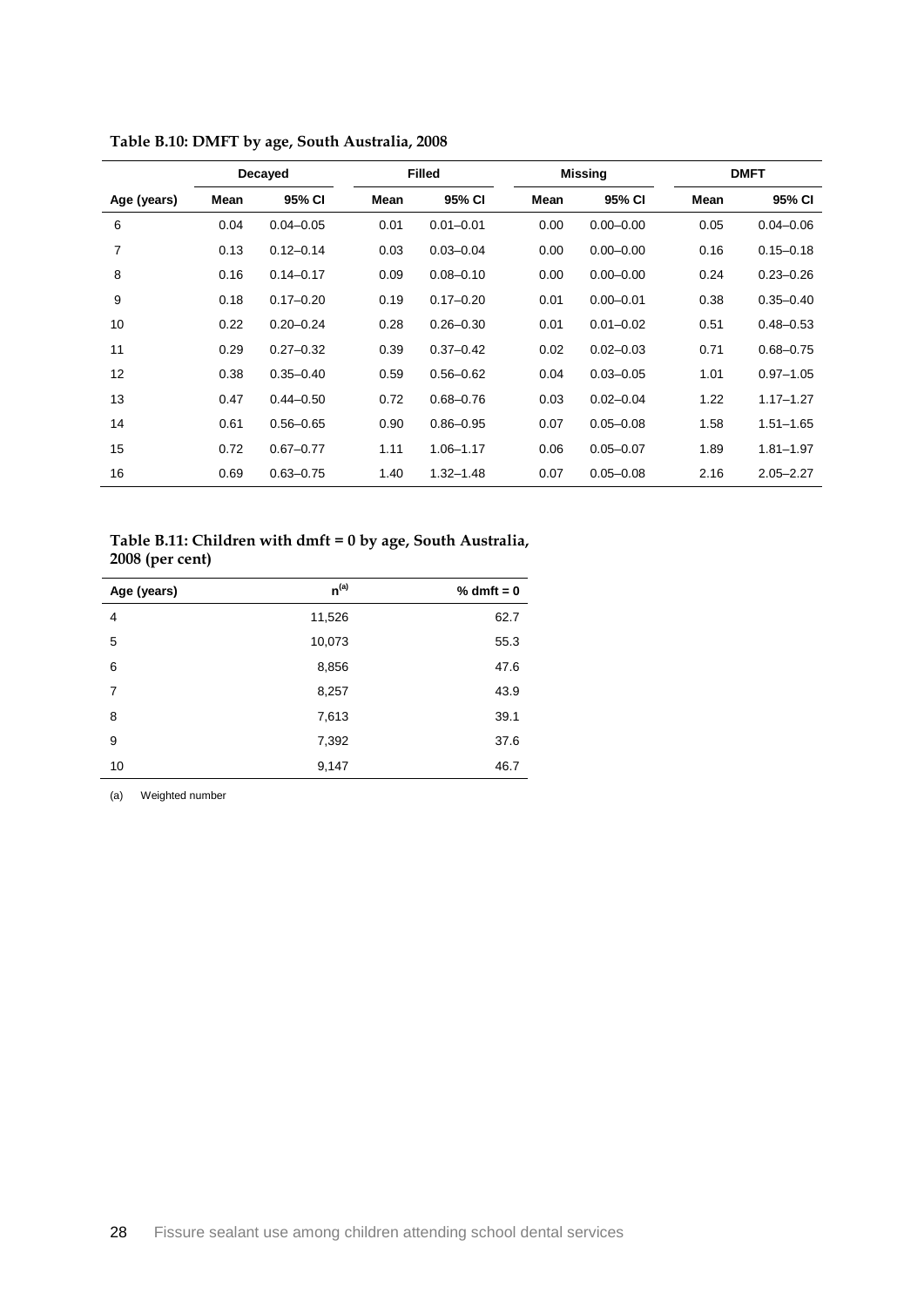| Age (years)    | $n^{(a)}$ | $%$ DMFT = 0 |
|----------------|-----------|--------------|
| 6              | 17,928    | 96.3         |
| $\overline{7}$ | 16,759    | 89.1         |
| 8              | 16,469    | 84.7         |
| 9              | 15,261    | 77.7         |
| 10             | 14,065    | 71.9         |
| 11             | 12,822    | 64.7         |
| 12             | 11,110    | 54.5         |
| 13             | 10,461    | 50.5         |
| 14             | 9,162     | 44.9         |
| 15             | 8,186     | 39.3         |
| 16             | 7,008     | 38.1         |

### <span id="page-37-0"></span>**Table B.12: Children with DMFT = 0 by age, South Australia, 2008 (per cent)**

(a) Weighted number

### <span id="page-37-1"></span>**Table B.13: dmft by age, Tasmania, 2008**

|             |      | Decayed       | <b>Filled</b> |               | Missing |               | dmft |               |
|-------------|------|---------------|---------------|---------------|---------|---------------|------|---------------|
| Age (years) | Mean | 95% CI        | Mean          | 95% CI        | Mean    | 95% CI        | Mean | 95% CI        |
| 4           | 1.18 | $1.05 - 1.31$ | 0.25          | $0.21 - 0.30$ | 0.15    | $0.10 - 0.20$ | 1.59 | $1.43 - 1.74$ |
| 5           | 1.17 | $1.06 - 1.27$ | 0.55          | $0.48 - 0.62$ | 0.32    | $0.26 - 0.39$ | 2.04 | $1.89 - 2.19$ |
| 6           | 1.23 | $1.13 - 1.32$ | 0.79          | $0.71 - 0.86$ | 0.60    | $0.53 - 0.66$ | 2.61 | $2.46 - 2.76$ |
| 7           | 0.98 | $0.91 - 1.06$ | 1.01          | $0.93 - 1.09$ | 0.79    | $0.72 - 0.85$ | 2.78 | $2.64 - 2.91$ |
| 8           | 0.96 | $0.88 - 1.03$ | 1.19          | $1.11 - 1.27$ | 0.62    | $0.56 - 0.67$ | 2.76 | $2.64 - 2.89$ |
| 9           | 0.75 | $0.69 - 0.81$ | 1.21          | $1.13 - 1.29$ | 0.51    | $0.46 - 0.56$ | 2.47 | $2.35 - 2.58$ |
| 10          | 0.56 | $0.50 - 0.61$ | 0.97          | $0.90 - 1.04$ | 0.39    | $0.35 - 0.43$ | 1.92 | $1.81 - 2.02$ |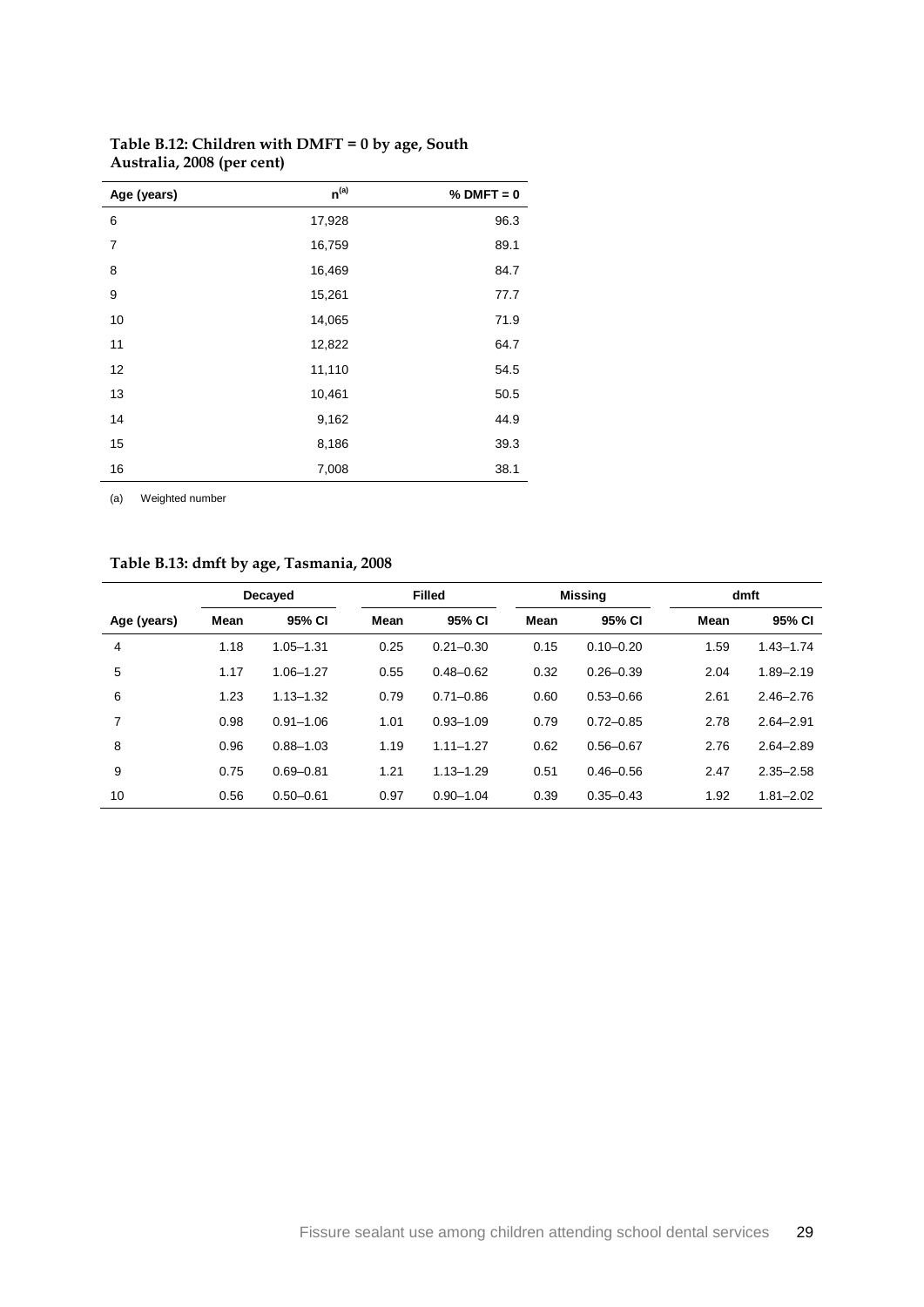|             | Decayed |               |             | <b>Filled</b> |      | <b>Missing</b> |      | <b>DMFT</b>   |
|-------------|---------|---------------|-------------|---------------|------|----------------|------|---------------|
| Age (years) | Mean    | 95% CI        | <b>Mean</b> | 95% CI        | Mean | 95% CI         | Mean | 95% CI        |
| 6           | 0.08    | $0.06 - 0.10$ | 0.01        | $0.00 - 0.02$ | 0.01 | $0.00 - 0.01$  | 0.10 | $0.08 - 0.12$ |
| 7           | 0.18    | $0.15 - 0.20$ | 0.04        | $0.03 - 0.05$ | 0.01 | $0.00 - 0.02$  | 0.23 | $0.20 - 0.26$ |
| 8           | 0.24    | $0.21 - 0.27$ | 0.13        | $0.11 - 0.16$ | 0.02 | $0.01 - 0.03$  | 0.39 | $0.35 - 0.43$ |
| 9           | 0.27    | $0.24 - 0.30$ | 0.17        | $0.15 - 0.20$ | 0.05 | $0.02 - 0.07$  | 0.49 | $0.44 - 0.54$ |
| 10          | 0.32    | $0.28 - 0.35$ | 0.28        | $0.24 - 0.31$ | 0.05 | $0.03 - 0.08$  | 0.65 | $0.59 - 0.70$ |
| 11          | 0.47    | $0.42 - 0.53$ | 0.46        | $0.42 - 0.50$ | 0.06 | $0.04 - 0.08$  | 0.99 | $0.92 - 1.06$ |
| 12          | 0.60    | $0.54 - 0.66$ | 0.59        | $0.54 - 0.64$ | 0.09 | $0.07 - 0.12$  | 1.28 | $1.20 - 1.36$ |
| 13          | 0.71    | $0.65 - 0.78$ | 0.71        | $0.65 - 0.77$ | 0.08 | $0.06 - 0.11$  | 1.51 | $1.41 - 1.61$ |
| 14          | 0.82    | $0.74 - 0.89$ | 0.86        | $0.78 - 0.93$ | 0.15 | $0.12 - 0.18$  | 1.82 | $1.71 - 1.94$ |
| 15          | 0.95    | $0.85 - 1.04$ | 1.14        | $1.06 - 1.23$ | 0.19 | $0.16 - 0.23$  | 2.28 | $2.15 - 2.42$ |
| 16          | 0.97    | $0.86 - 1.07$ | 1.39        | $1.28 - 1.50$ | 0.31 | $0.25 - 0.36$  | 2.66 | $2.50 - 2.82$ |

<span id="page-38-0"></span>

| Table B.14: DMFT by age, Tasmania, 2008 |  |  |  |
|-----------------------------------------|--|--|--|
|-----------------------------------------|--|--|--|

#### <span id="page-38-1"></span>**Table B.15: Children with dmft = 0 by age, Tasmania, 2008 (per cent)**

| $\sim$<br>$\cdot$ |           |              |
|-------------------|-----------|--------------|
| Age (years)       | $n^{(a)}$ | % dmft = $0$ |
| 4                 | 3,568     | 91.8         |
| 5                 | 3,066     | 87.5         |
| 6                 | 2,277     | 37.3         |
| 7                 | 1,819     | 29.2         |
| 8                 | 1,873     | 29.2         |
| 9                 | 2,149     | 32.6         |
| 10                | 2,514     | 39.5         |

(a) Weighted number

l,

| Age (years)    | $n^{(a)}$ | $%$ DMFT = 0 |
|----------------|-----------|--------------|
| 6              | 5,780     | 94.6         |
| $\overline{7}$ | 5,342     | 85.7         |
| 8              | 5,053     | 78.8         |
| 9              | 4,891     | 74.3         |
| 10             | 4,335     | 68.0         |
| 11             | 3,785     | 56.7         |
| 12             | 3,254     | 48.4         |
| 13             | 3,246     | 46.3         |
| 14             | 2,968     | 42.6         |
| 15             | 2,325     | 33.7         |

#### <span id="page-38-2"></span>**Table B.16: Children with DMFT = 0 by age, Tasmania, 2008 (per cent)**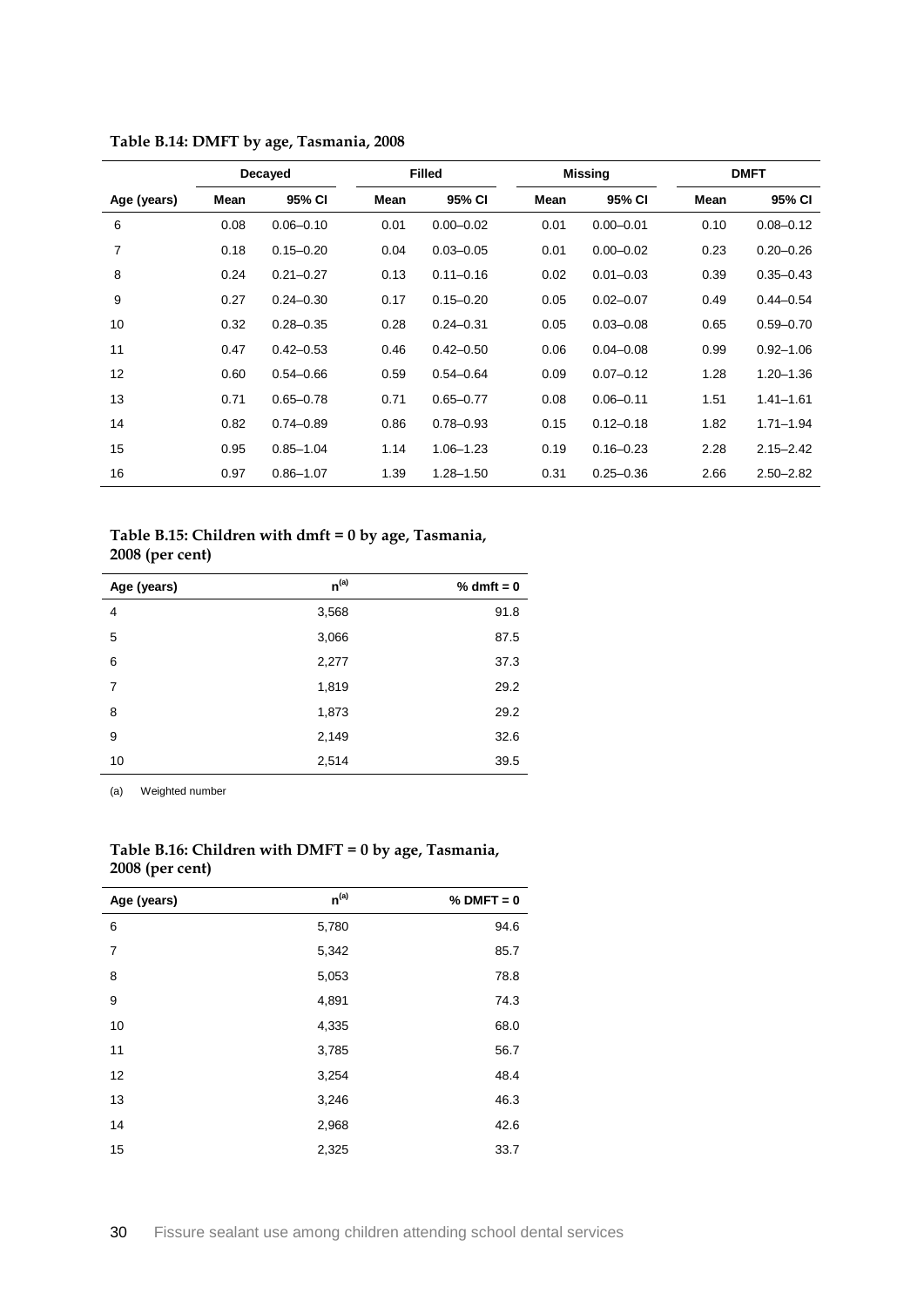(a) Weighted number

<span id="page-39-0"></span>**Table B.17: dmft by age, Australian Capital Territory, 2008**

|             | Decayed |               |      | <b>Filled</b> |      | <b>Missing</b> |      | dmft          |  |
|-------------|---------|---------------|------|---------------|------|----------------|------|---------------|--|
| Age (years) | Mean    | 95% CI        | Mean | 95% CI        | Mean | 95% CI         | Mean | 95% CI        |  |
| 4           | 0.43    | $0.32 - 0.54$ | 0.12 | $0.07 - 0.17$ | 0.00 | $0.00 - 0.01$  | 0.55 | $0.42 - 0.67$ |  |
| 5           | 0.52    | $0.42 - 0.63$ | 0.38 | $0.29 - 0.46$ | 0.02 | $0.01 - 0.04$  | 0.92 | $0.77 - 1.07$ |  |
| 6           | 0.57    | $0.47 - 0.67$ | 0.56 | $0.47 - 0.65$ | 0.03 | $0.01 - 0.04$  | 1.16 | $1.00 - 1.32$ |  |
| 7           | 0.68    | $0.59 - 0.78$ | 0.88 | $0.76 - 1.00$ | 0.06 | $0.04 - 0.09$  | 1.63 | $1.45 - 1.80$ |  |
| 8           | 0.50    | $0.43 - 0.57$ | 1.15 | $1.03 - 1.28$ | 0.05 | $0.04 - 0.07$  | 1.71 | $1.55 - 1.87$ |  |
| 9           | 0.52    | $0.45 - 0.59$ | 1.32 | $1.19 - 1.45$ | 0.05 | $0.04 - 0.07$  | 1.89 | $1.73 - 2.05$ |  |
| 10          | 0.38    | $0.32 - 0.44$ | 1.00 | $0.89 - 1.11$ | 0.05 | $0.03 - 0.06$  | 1.42 | $1.29 - 1.56$ |  |

### <span id="page-39-1"></span>**Table B.18: DMFT by age, Australian Capital Territory, 2008**

|             |      | Decayed       |      | <b>Filled</b> |      | <b>Missing</b> |      | <b>DMFT</b>   |
|-------------|------|---------------|------|---------------|------|----------------|------|---------------|
| Age (years) | Mean | 95% CI        | Mean | 95% CI        | Mean | 95% CI         | Mean | 95% CI        |
| 6           | 0.03 | $0.01 - 0.04$ | 0.00 | $0.00 - 0.01$ | 0.00 |                | 0.03 | $0.02 - 0.04$ |
| 7           | 0.06 | $0.04 - 0.08$ | 0.01 | $0.00 - 0.02$ | 0.00 |                | 0.07 | $0.05 - 0.09$ |
| 8           | 0.08 | $0.06 - 0.11$ | 0.08 | $0.06 - 0.11$ | 0.00 | $0.00 - 0.01$  | 0.17 | $0.13 - 0.21$ |
| 9           | 0.07 | $0.05 - 0.09$ | 0.15 | $0.12 - 0.19$ | 0.01 | $0.00 - 0.01$  | 0.23 | $0.19 - 0.27$ |
| 10          | 0.09 | $0.06 - 0.11$ | 0.30 | $0.25 - 0.34$ | 0.02 | $0.00 - 0.03$  | 0.40 | $0.34 - 0.46$ |
| 11          | 0.15 | $0.11 - 0.19$ | 0.32 | $0.27 - 0.37$ | 0.02 | $0.01 - 0.03$  | 0.49 | $0.42 - 0.55$ |
| 12          | 0.16 | $0.12 - 0.21$ | 0.53 | $0.45 - 0.60$ | 0.02 | $0.00 - 0.04$  | 0.71 | $0.62 - 0.81$ |
| 13          | 0.19 | $0.14 - 0.23$ | 0.60 | $0.52 - 0.68$ | 0.05 | $0.02 - 0.08$  | 0.84 | $0.74 - 0.94$ |
| 14          | 0.34 | $0.19 - 0.48$ | 0.94 | $0.70 - 1.18$ | 0.08 | $0.01 - 0.14$  | 1.35 | $1.05 - 1.65$ |
| 15          | 0.44 | $0.28 - 0.60$ | 1.06 | $0.82 - 1.29$ | 0.07 | $0.00 - 0.14$  | 1.57 | $1.28 - 1.86$ |

#### <span id="page-39-2"></span>**Table B.19: Children with dmft = 0 by age, Australian Capital Territory, 2008 (per cent)**

| Age (years) | $n^{(a)}$ | % dmft = $0$ |
|-------------|-----------|--------------|
| 4           | 3,666     | 84.6         |
| 5           | 2,891     | 71.4         |
| 6           | 2,780     | 66.8         |
| 7           | 2,369     | 55.9         |
| 8           | 2,239     | 51.6         |
| 9           | 2,051     | 46.0         |
| 10          | 2,259     | 51.7         |

(a) Weighted number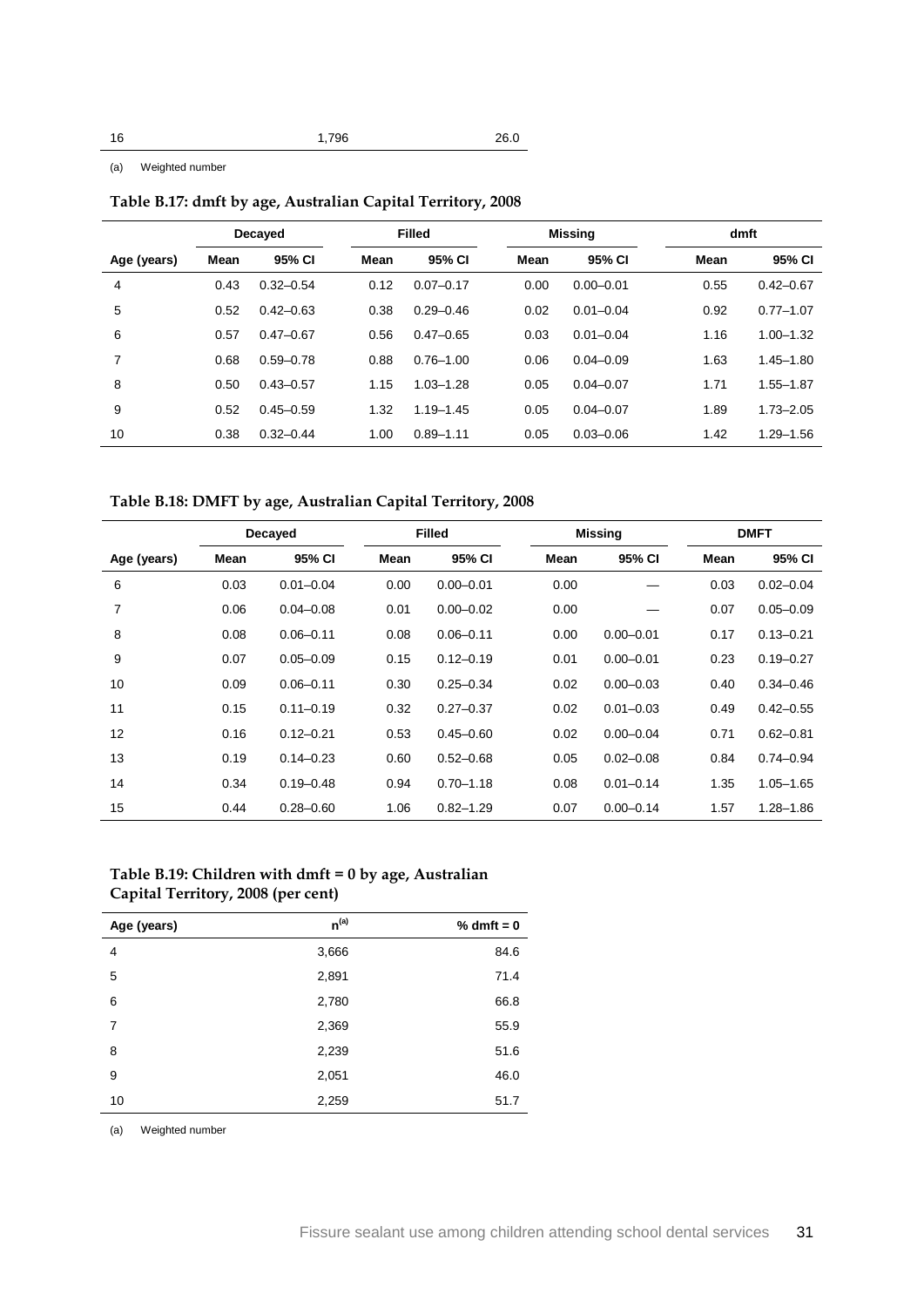| Age (years)    | $n^{(a)}$ | $%$ DMFT = 0 |
|----------------|-----------|--------------|
| 6              | 4,067     | 97.7         |
| $\overline{7}$ | 4,019     | 94.8         |
| 8              | 3,871     | 89.2         |
| 9              | 3,809     | 85.5         |
| 10             | 3,359     | 76.8         |
| 11             | 2,802     | 70.6         |
| 12             | 2,583     | 63.3         |
| 13             | 2,496     | 60.5         |
| 14             | 1,946     | 46.4         |
| 15             | 1,742     | 41.0         |

### <span id="page-40-0"></span>**Table B.20: Children with DMFT = 0, by age Australian Capital Territory, 2008 (per cent)**

(a) Weighted number

### <span id="page-40-1"></span>**Table B.21: dmft by age, Northern Territory, 2008**

|             |      | Decayed       |      | <b>Filled</b> |      | <b>Missing</b> | dmft |               |
|-------------|------|---------------|------|---------------|------|----------------|------|---------------|
| Age (years) | Mean | 95% CI        | Mean | 95% CI        | Mean | 95% CI         | Mean | 95% CI        |
| 4           | 1.42 | $0.75 - 2.09$ | 1.28 | $0.78 - 1.78$ | 0.11 | $0.00 - 0.24$  | 2.80 | 1.98-3.63     |
| 5           | 0.76 | $0.33 - 1.19$ | 1.17 | $0.68 - 1.66$ | 0.42 | $0.14 - 0.70$  | 2.35 | $1.68 - 3.02$ |
| 6           | 1.11 | $0.70 - 1.52$ | 0.88 | $0.55 - 1.20$ | 0.11 | $0.04 - 0.19$  | 2.10 | $1.57 - 2.63$ |
| 7           | 1.13 | $0.75 - 1.51$ | 1.47 | $1.16 - 1.78$ | 0.15 | $0.07 - 0.22$  | 2.75 | $2.26 - 3.24$ |
| 8           | 1.18 | $0.86 - 1.50$ | 1.77 | $1.43 - 2.11$ | 0.16 | $0.07 - 0.25$  | 3.11 | $2.67 - 3.55$ |
| 9           | 0.66 | $0.39 - 0.93$ | 1.44 | $1.06 - 1.83$ | 0.05 | $0.00 - 0.09$  | 2.15 | $1.69 - 2.61$ |
| 10          | 0.45 | $0.29 - 0.61$ | 0.69 | $0.51 - 0.87$ | 0.05 | $0.00 - 0.10$  | 1.18 | $0.93 - 1.44$ |

### <span id="page-40-2"></span>**Table B.22: DMFT by age, Northern Territory, 2008**

|             |      | Decayed       |      | <b>Filled</b> |      | <b>Missing</b> |      | <b>DMFT</b>   |
|-------------|------|---------------|------|---------------|------|----------------|------|---------------|
| Age (years) | Mean | 95% CI        | Mean | 95% CI        | Mean | 95% CI         | Mean | 95% CI        |
| 6           | 0.05 | $0.00 - 0.10$ | 0.17 | $0.06 - 0.28$ | 0.00 |                | 0.21 | $0.09 - 0.34$ |
| 7           | 0.12 | $0.06 - 0.19$ | 0.34 | $0.19 - 0.50$ | 0.00 |                | 0.47 | $0.30 - 0.63$ |
| 8           | 0.18 | $0.07 - 0.29$ | 0.34 | $0.20 - 0.47$ | 0.04 | $0.00 - 0.11$  | 0.56 | $0.37 - 0.74$ |
| 9           | 0.23 | $0.12 - 0.35$ | 0.73 | $0.50 - 0.96$ | 0.02 | $0.00 - 0.04$  | 0.98 | $0.72 - 1.25$ |
| 10          | 0.20 | $0.11 - 0.29$ | 1.00 | $0.75 - 1.24$ | 0.08 | $0.00 - 0.20$  | 1.27 | $0.99 - 1.56$ |
| 11          | 0.17 | $0.07 - 0.27$ | 1.25 | $1.01 - 1.49$ | 0.02 | $0.00 - 0.05$  | 1.44 | $1.18 - 1.70$ |
| 12          | 0.41 | $0.21 - 0.60$ | 1.41 | $1.02 - 1.79$ | 0.13 | $0.00 - 0.26$  | 1.94 | $1.50 - 2.39$ |
| 13          | 0.49 | $0.01 - 0.97$ | 1.71 | $1.03 - 2.38$ | 0.38 | $0.13 - 0.64$  | 2.58 | $1.75 - 3.41$ |
| 14          | 0.69 | $0.14 - 1.24$ | 1.92 | $1.22 - 2.63$ | 0.03 | $0.00 - 0.07$  | 2.64 | $1.79 - 3.49$ |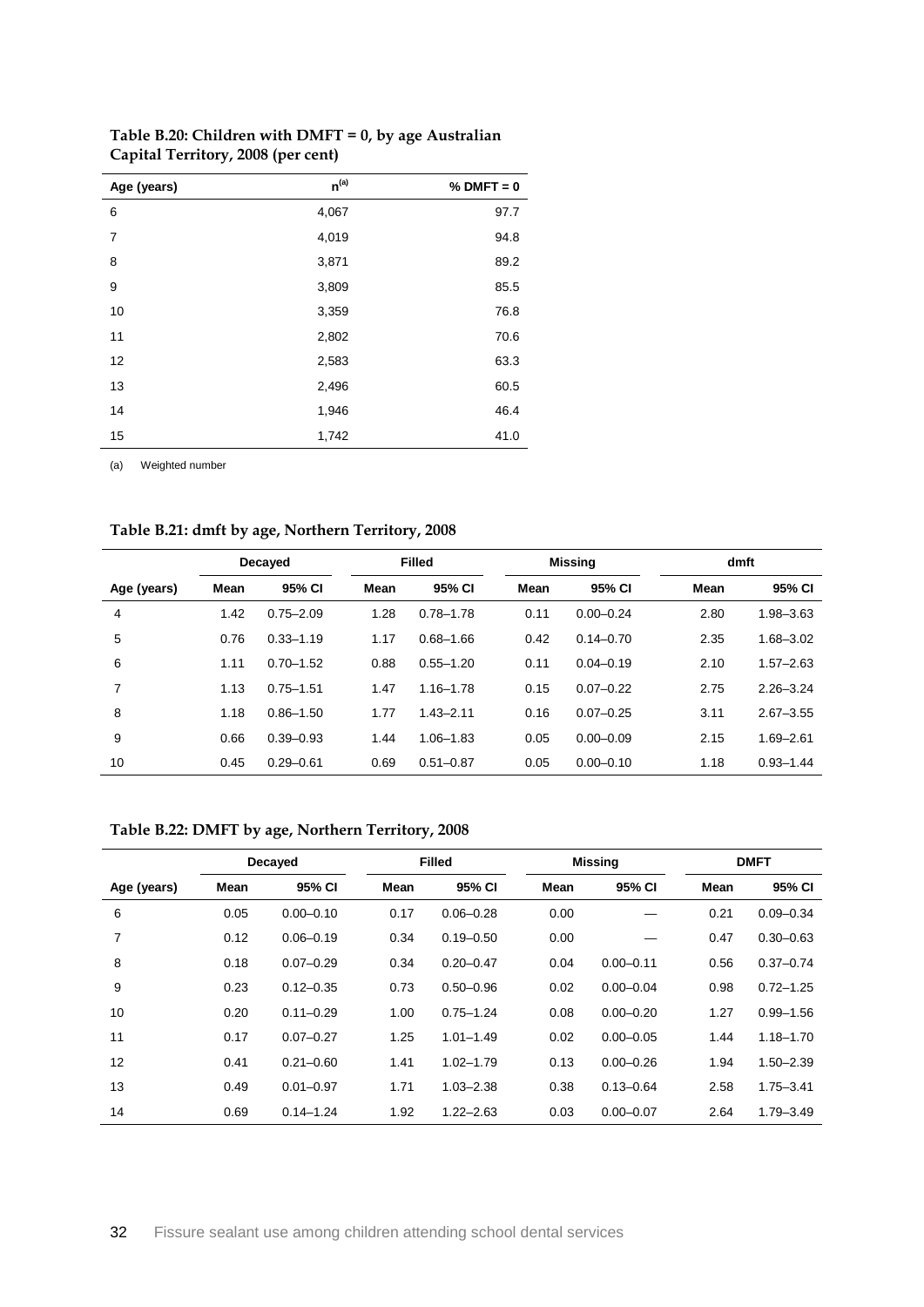| Age (years) | $n^{(a)}$ | % dmft = $0$ |
|-------------|-----------|--------------|
| 4           | 1,773     | 51.9         |
| 5           | 1,523     | 41.9         |
| 6           | 1,872     | 52.7         |
| 7           | 1,393     | 38.0         |
| 8           | 859       | 25.2         |
| 9           | 1,235     | 37.3         |
| 10          | 1,926     | 55.4         |

<span id="page-41-0"></span>**Table B.23: Children with dmft = 0 by age, Northern Territory, 2008 (per cent)**

(a) Weighted number

<span id="page-41-1"></span>**Table B.24: Children with DMFT = 0 by age, Northern Territory, 2008 (per cent)**

| Age (years) | $n^{(a)}$ | $%$ DMFT = 0 |
|-------------|-----------|--------------|
| 6           | 3,238     | 91.1         |
| 7           | 2,880     | 78.5         |
| 8           | 2,628     | 77.2         |
| 9           | 2,076     | 62.7         |
| 10          | 1,897     | 54.6         |
| 11          | 1,669     | 50.8         |
| 12          | 1,450     | 43.0         |
| 13          | 1,134     | 33.9         |
| 14          | 1,204     | 36.9         |

(a) Weighted number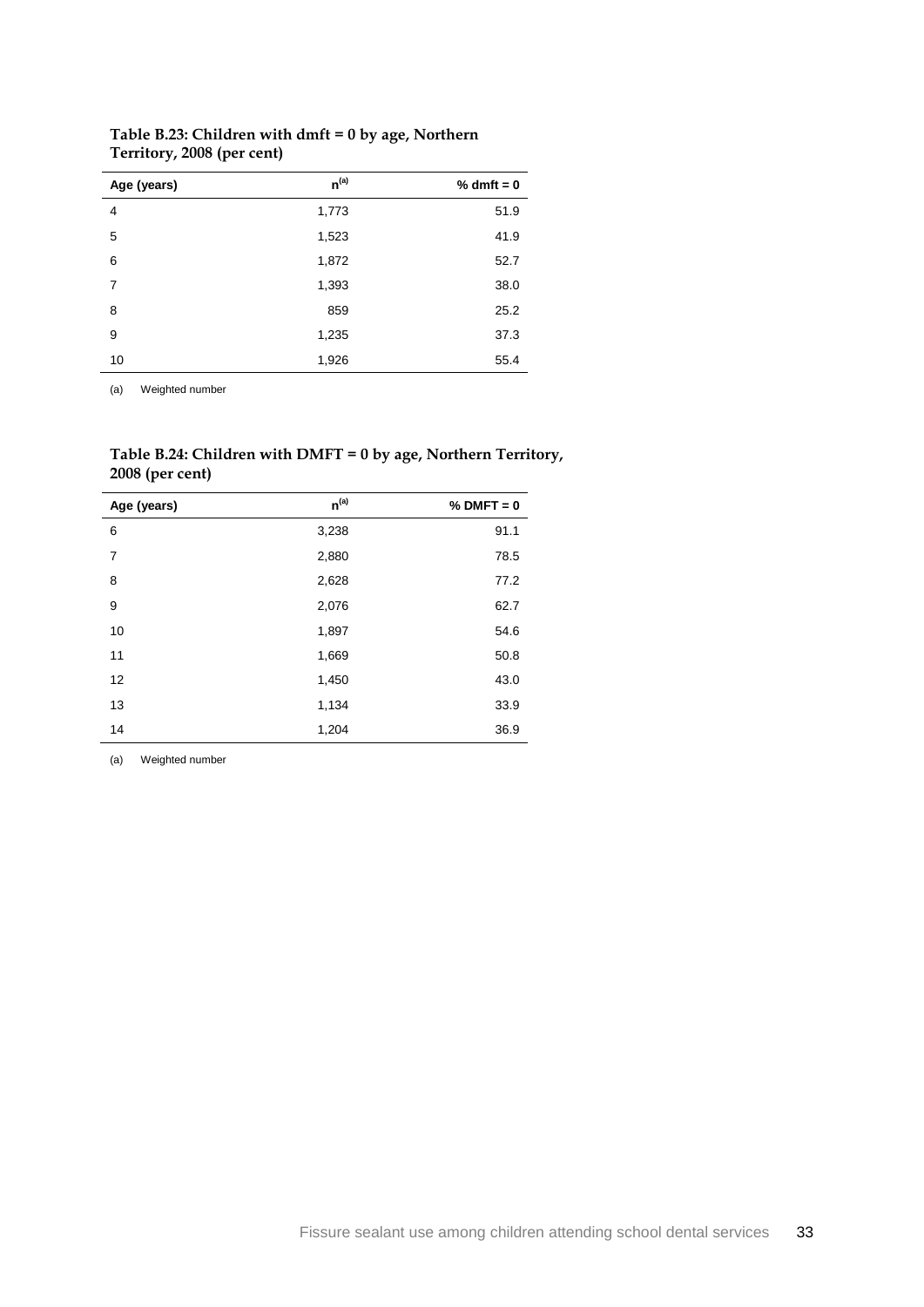# **References**

ABS (Australian Bureau of Statistics) 2011. 2007 Estimated resident population, customised report. Canberra: ABS.

Ahovuo-Saloranta A, Hiiri A, Nordblad A, Mäkelä M & Worthington HV 2008. Pit and fissure sealants for preventing dental decay in the permanent teeth of children and adolescents. Cochrane Database Systematic Review (4):CD001830.

AIHW (Australian Institute of Health and Welfare) 2006. Australian hospital statistics— 2004–05. Cat. no. HSE 41. Canberra: AIHW.

AIHW 2009. A picture of Australia's children 2009. Cat. no. PHE 112. Canberra: AIHW.

Armfield JM & Spencer AJ 2008. Quarter of a century of change: caries experience in Australian children, 1977–2002. Australian [Dental Journal](javascript:AL_get(this,%20) 53(2):151–9.

Mejia GC, Amarasena N, Ha DH, Roberts-Thomson KF & Ellershaw AC 2012. Child Dental Health Survey Australia 2007: 30-year trends in child oral health. Dental statistics and research series no. 61. Cat. no. DEN 218. Canberra: AIHW.

Bratthall D 2000. Introducing the Significant Caries Index together with a proposal for a new global oral health goal for 12 year olds. International Dental Journal 50:378–84.

Brennan DS, Spencer AJ & Roberts-Thomson KF 2008. Tooth loss, chewing ability and quality of life. Quality of Life Research 17:227–35.

Gerritsen AE, Allen PF, Witter DJ, Bronkhorst EM & Creugers NHJ 2010. Tooth loss and oral health-related quality of life: a systematic review and meta-analysis. Health and Quality of Life Outcomes 8:126.

Health Targets and Implementation Committee 1988. Health for all Australians. Canberra: AGPS.

Jamieson LM & Roberts-Thomson KF 2008. Dental general anaesthetic receipt among Australians aged 15+ years, 1998–1999 to 2004–2005. BMC Oral Health 8:10.

Mount GJ & Hume WR 2005. Preservation and restoration of tooth structure, 2nd edn. Sandgate, Qld: Knowledge Books.

Palmer JD, Anderson RJ & Downer MC 1984. Guidelines for prevalence estimates of dental caries. Community Dental Health 1:55–66.

Roberts-Thomson KF & Do L 2007. Oral health status. In: Slade GD, Spencer AJ & Roberts-Thomson KF (eds). Australia's dental generations: the National Survey of Adult Oral Health 2004–06. Dental statistics and research series no. 34. Cat. no. DEN 165. Canberra: AIHW, 81–142.

Rozier G 2001. Effectiveness of methods used by dental professionals for the primary prevention of dental caries. Journal of Dental Education 65:1063–72.

Spencer AJ & Lewis JM 1988. The delivery of dental services: information, issues and directions. Community Health Studies 12(1):16–30.

WHO (World Health Organization) 1997. Oral health surveys–basic methods, 4th edn. Geneva: WHO.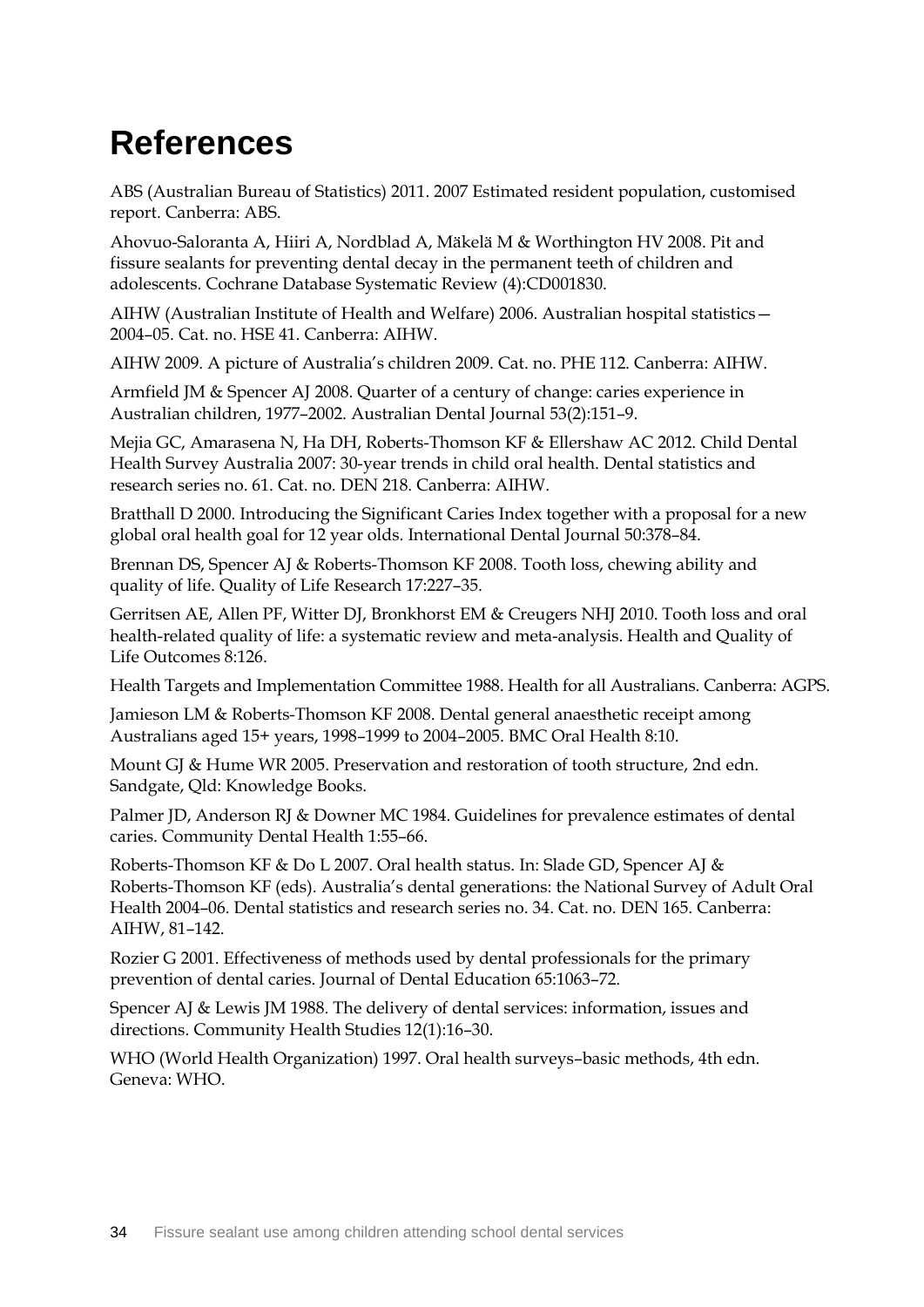# **List of tables**

| Table 2.1:  |                                                                                  |  |
|-------------|----------------------------------------------------------------------------------|--|
| Table 2.2:  |                                                                                  |  |
| Table 2.3:  |                                                                                  |  |
| Table 2.4:  |                                                                                  |  |
| Table 2.5:  |                                                                                  |  |
| Table 2.6:  | Caries experience in the deciduous teeth of 6-year-olds by state and territory,  |  |
| Table 2.7:  | Caries experience in the permanent dentition of 12-year-olds by state and        |  |
| Table 3.1:  |                                                                                  |  |
| Table 3.2:  | Fissure sealant use among 6-12-year-old children by state and territory, 2008 19 |  |
| Table A.1:  |                                                                                  |  |
| Table A.2:  |                                                                                  |  |
| Table A.3:  |                                                                                  |  |
| Table B.1:  |                                                                                  |  |
| Table B.2:  |                                                                                  |  |
| Table B.3:  |                                                                                  |  |
| Table B.4:  |                                                                                  |  |
| Table B.5:  |                                                                                  |  |
| Table B.6:  |                                                                                  |  |
| Table B.7:  |                                                                                  |  |
| Table B.8:  | Children with DMFT = 0 by age, Western Australia, 2008 (per cent) 27             |  |
| Table B.9:  |                                                                                  |  |
| Table B.10: |                                                                                  |  |
| Table B.11: |                                                                                  |  |
|             |                                                                                  |  |
|             |                                                                                  |  |
|             |                                                                                  |  |
|             |                                                                                  |  |
|             |                                                                                  |  |
|             |                                                                                  |  |
|             |                                                                                  |  |
|             | Table B.19: Children with dmft = 0 by age, Australian Capital Territory, 2008    |  |
|             | Table B.20: Children with DMFT = $0$ , by age Australian Capital Territory, 2008 |  |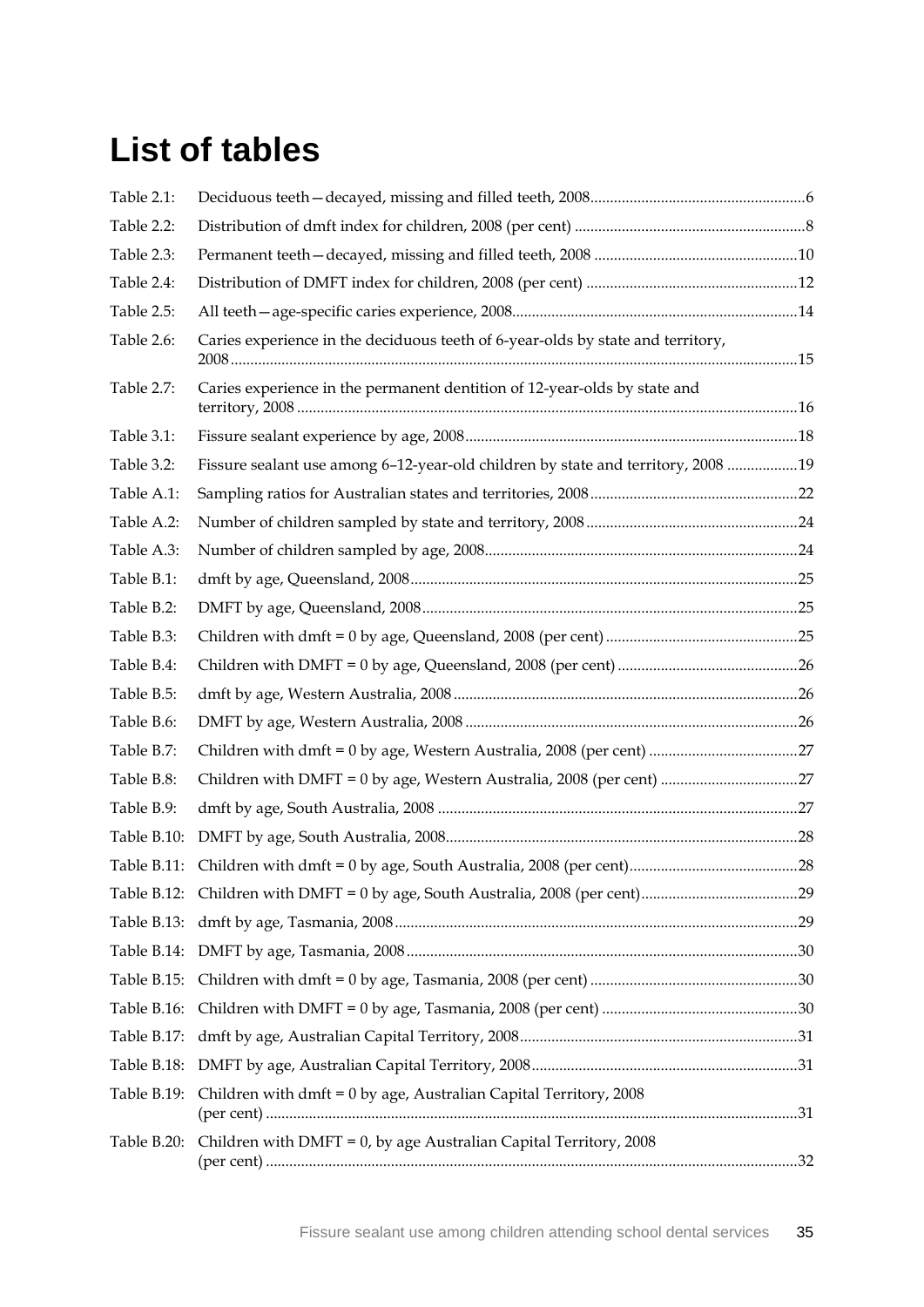| Table B.23: Children with dmft = 0 by age, Northern Territory, 2008 (per cent) 33 |  |
|-----------------------------------------------------------------------------------|--|
| Table B.24: Children with DMFT = 0 by age, Northern Territory, 2008 (per cent) 33 |  |

# **List of figures**

| Figure 2.1: | Decayed, missing and filled deciduous teeth as a percentage of dmft index,                  | $\overline{7}$ |
|-------------|---------------------------------------------------------------------------------------------|----------------|
| Figure 2.2: |                                                                                             |                |
| Figure 2.3: | Significant Caries Index (10%) (SiC <sup>10</sup> ) and average dmft index of 6-10-year-old |                |
| Figure 2.4: | Decayed, missing and filled permanent teeth as a percentage of DMFT index,                  |                |
| Figure 2.5: |                                                                                             |                |
| Figure 2.6: | Significant Caries Index (10%) (SiC <sup>10</sup> ) and average DMFT of 6-12-year-old       |                |
| Figure 2.7: | Deciduous teeth - proportion of 6-year-old children with dmft > 0 by state and              |                |
| Figure 2.8: | Permanent teeth - proportion of 12-year-old children with DMFT > 0 by state                 |                |
| Figure 3.1: | Mean number of teeth with fissure sealants among 12-year-old Australian                     |                |
| Figure 3.2: | Fissure sealant use among 12-year-old Australian children with and without                  |                |